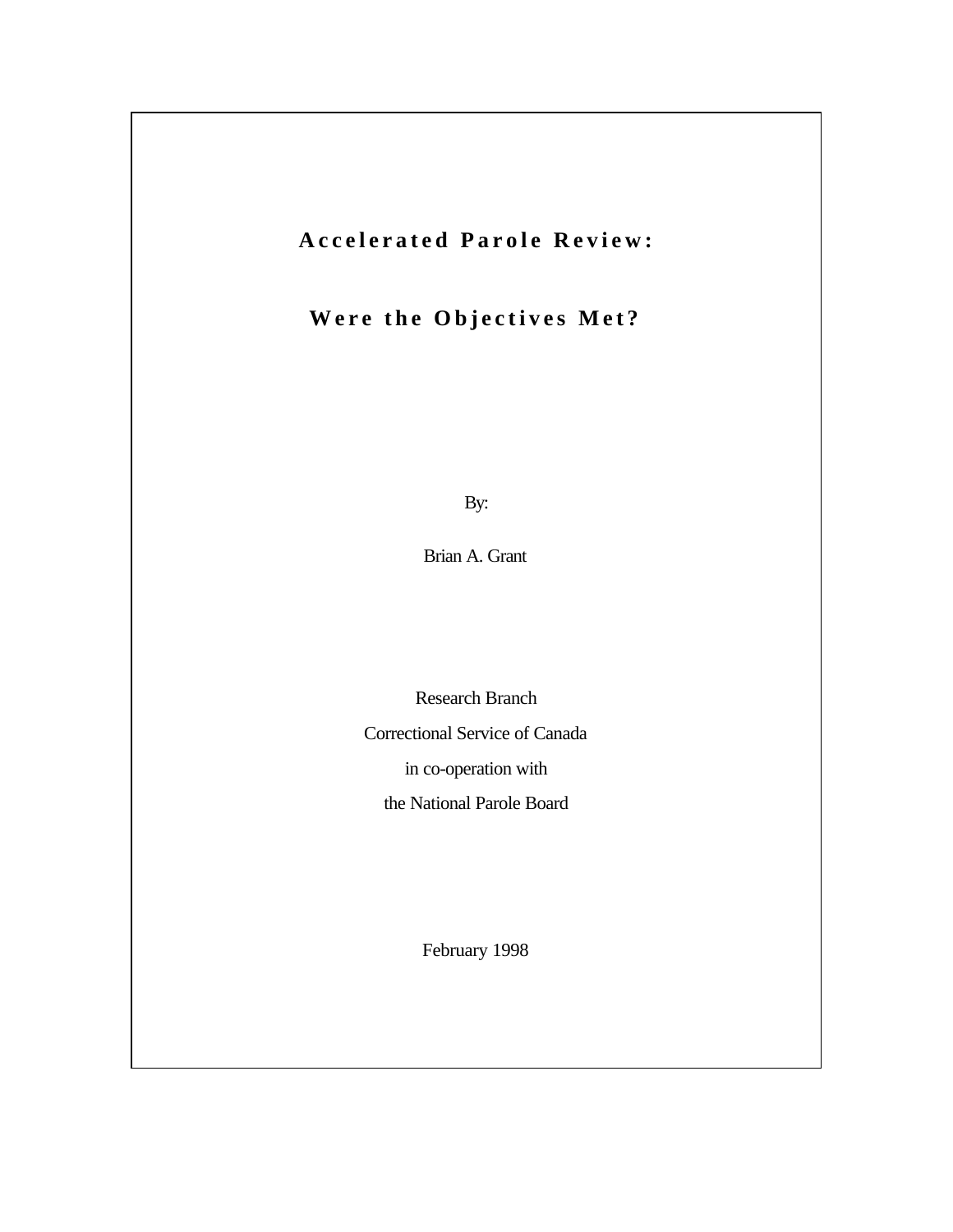This report is part of a series of 24 research/evaluation reports (listed below) that were prepared as background to the Consolidated Report of the Working Group studying the provisions and operations of the Corrections and Conditional Release Act and related Consultation Paper.

The Working Group is composed for representatives from the following agencies:

Correctional Service of Canada National Parole Board Correctional Investigator **Justice** Department of the Solicitor General

Research/Evaluation Reports:

Information about Offenders Security Classification of Inmates Judicial Determination The Temporary Absense Program: A Descriptive Analysis Personal Development Temporary Absences Work Release Program: How it is used and for what purposes Day Parole: effects of the CCRA (1992) Case Management: Preparation for Relase and Day Parole Outcome Accelerated Parole Review Statutory Release and Detention Provisions Community Supervision Provisions Provisions Relating to Victims Observers at National Parole Board Hearings The National Parole Board Registry of Decisions CSC Human Resources Administrative Segregation Search, Seizure and Inmate Discipline Offender Grievance System Urinanalysis Testing Program Inmate's Input in Decision-making Information to Offenders Aboriginal Offenders Health Services Women Offenders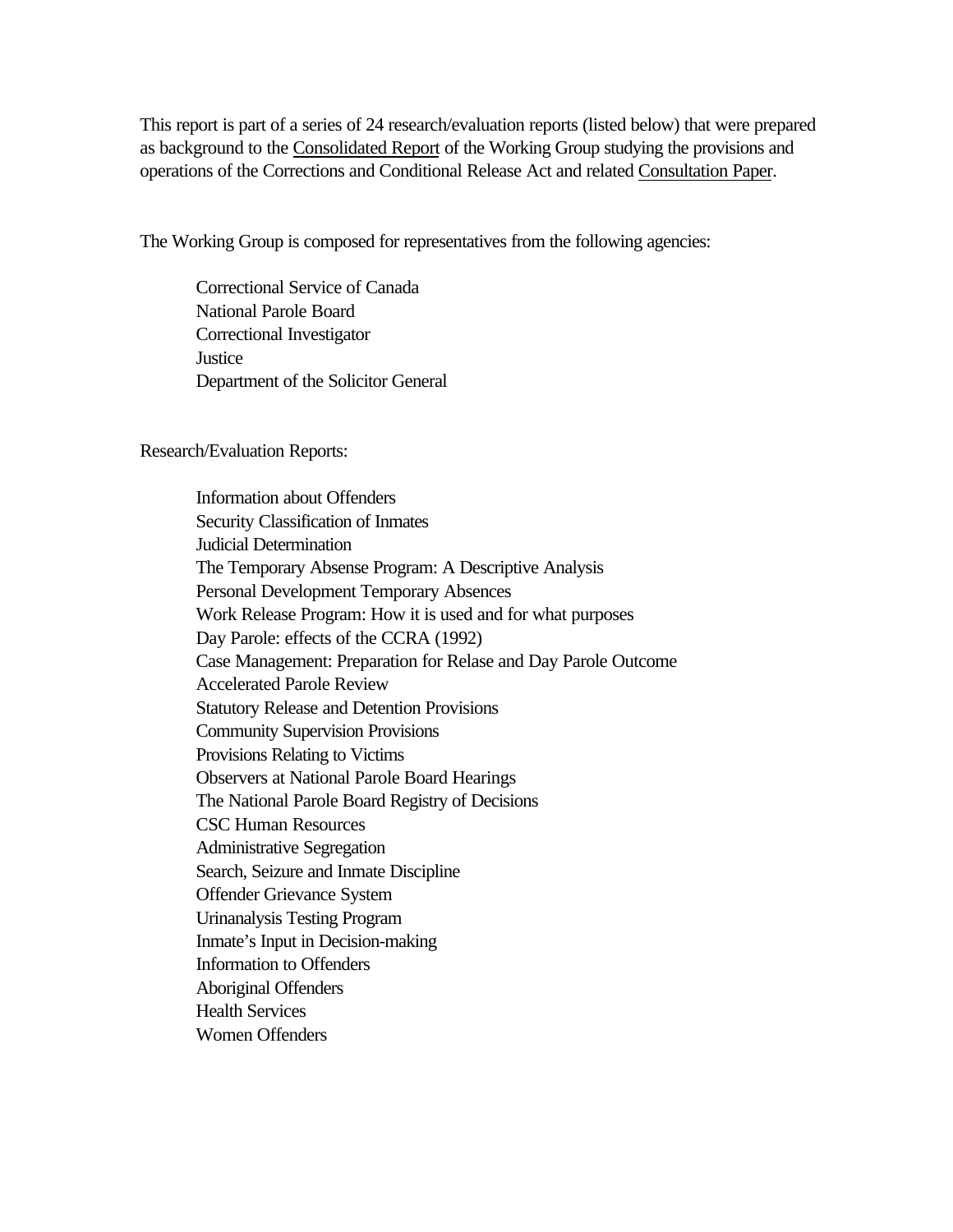#### **Executive Summary**

As part of the five year review of the *Corrections and Conditional Release Act* (CCRA), a study was conducted to determine if the APR provisions of the Act were effective in selecting low risk non-violent offenders for release on parole and to determine the impact of the change on the National Parole Board (NPB) and the Correctional Service of Canada (CSC).

The APR provisions of the CCRA provide for the selection of first time federal offenders who have not committed an offence listed in Schedule I (violent offences) of the Act and who have not received judicial determination of their parole eligibility with an offence on Schedule II (drug offence) of the Act. If the offender meets the APR criteria they are reviewed by the NPB for parole without the need for a hearing. Where CSC and the Board can find no evidence in the criminal and social history to indicate that the offender is likely to commit a violent offence before the completion of the sentence, then the Board must direct the release on parole. The parole criteria are different in that the Board need only satisfy the condition that the offender is unlikely to commit a violent offence, rather than the normal parole criteria which requires that the offender be unlikely to commit a new offence. In addition, no parole hearing is required if the offender is directed for release.

The study used information for all offenders released from January 1, 1990 to March 31, 1996. Offenders were divided first into pre- and post-CCRA groups based on the date of their parole hearing, then they were divided into four groups based on their eligibility and ineligibility for APR.

- *APR eligible*
- *APR ineligible-offence*; first time federal admission but non-eligible offence
- *APR ineligible-admission*; multiple federal admissions but APR eligible offence.
- *APR ineligible-both*; multiple federal admissions and non-eligible offence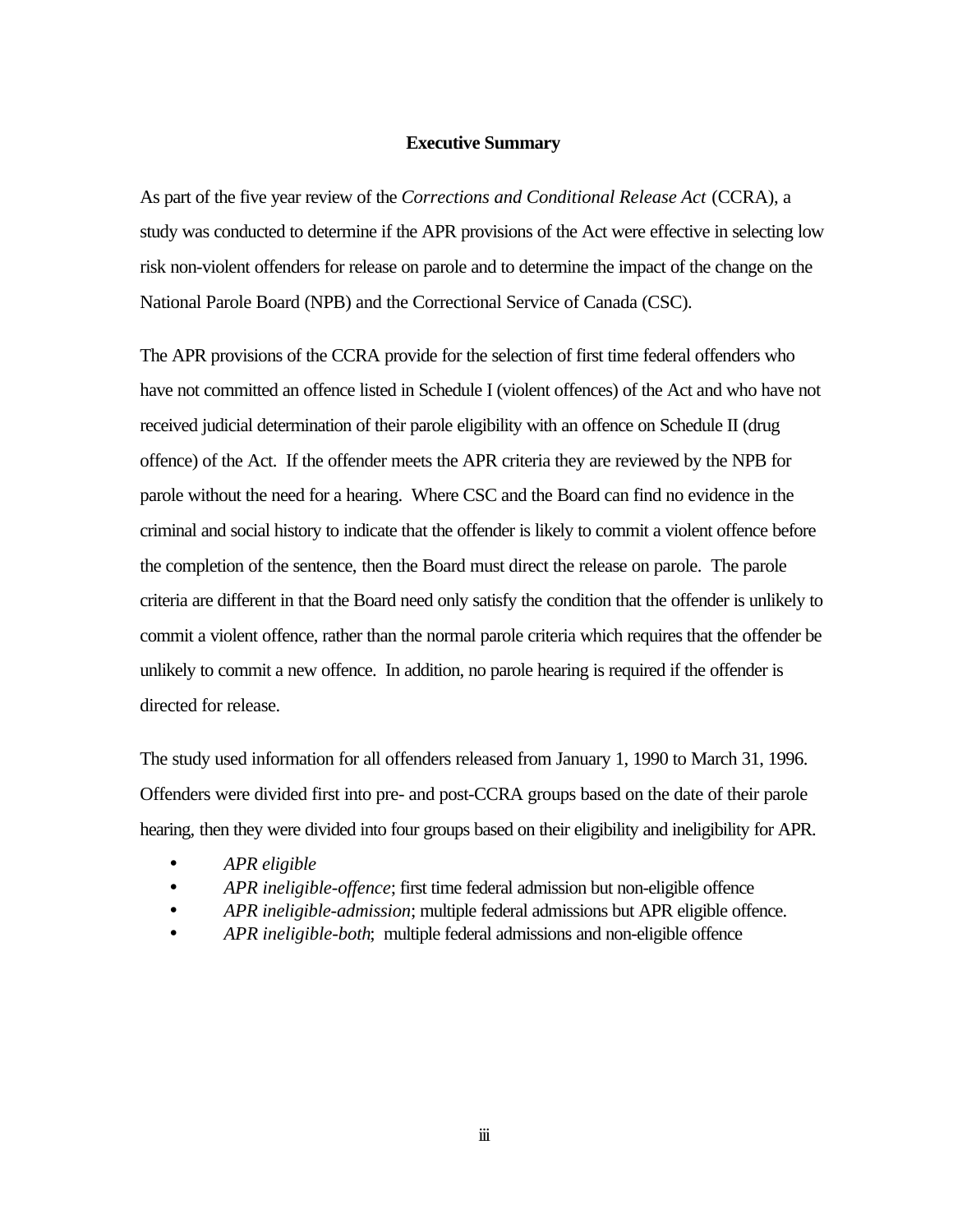The study was designed to provide answers to seven questions related to APR:

#### *1. Are APR cases properly identified and referred as per the CCRA?*

While problems in identifying offenders were noted following the implementation of APR, these problems were eliminated early and APR cases are being identified correctly.

*2. Are those who are eligible for APR being released at their parole eligibility date?* The results indicated that 82% of the offenders eligible for APR were released on their parole eligibility date. The NPB did not direct the release of 18% of the APR-eligible offenders.

## *3. Has APR reduced the length of incarceration for non-violent first time federal offenders?*

While the results indicate that first time, non-violent offenders are released earlier than before the introduction of APR in the CCRA, there is also evidence that these offenders are actually spending more time incarcerated than before APR was introduced. This is occurring because APR eligibleoffenders are less likely to apply for day parole which could result in an earlier release, are more likely to be returned to custody and to remain in custody longer than before the CCRA.

## *4. At what rate do those released following accelerated parole review recidivate as compared with other offenders?*

Compared with similar offenders prior to the CCRA, APR eligible-offenders had a higher readmission rate. However, readmission rates also increased for the comparison groups. The rate of violent reoffending for APR offenders, both pre- and post-CCRA was the lowest of the four groups in the study, and although it did increase, the increase was significantly lower than for the comparison groups.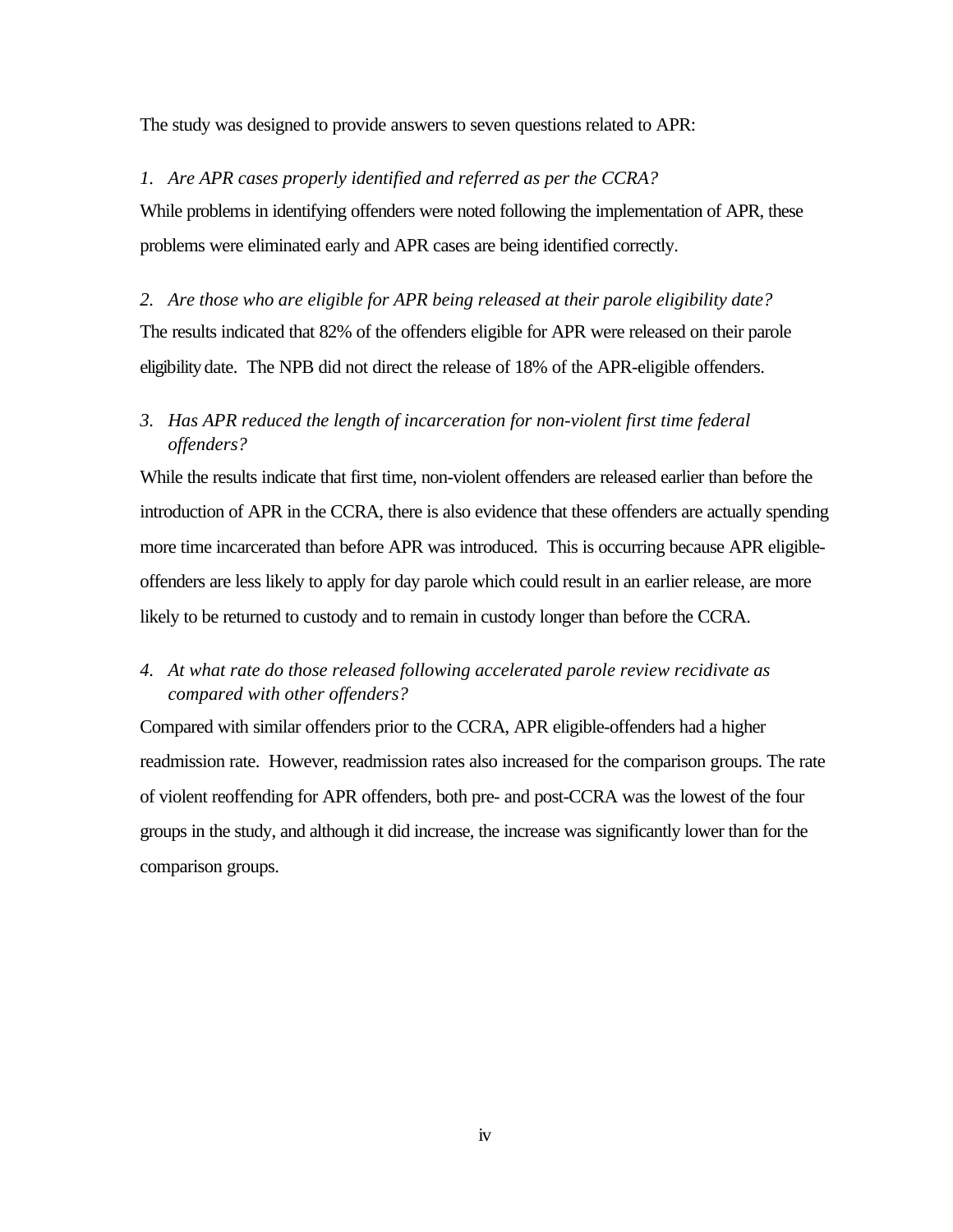*5. Are the more focused criteria for APR (parole directed if there is no evidence for violent offending) resulting in the release of offenders who may have a high risk of reoffending, but a low risk of reoffending violently?*

The more focused criteria for APR eligible-offenders did not result in a higher rate of reoffending, and the rate of violent reoffending remained lower for the APR-eligible offenders than for the comparison groups.

### *6. Has APR resulted in a decrease in the use of institutional program resources by low risk non-violent offenders?*

This question was not addressed directly in the study, but it was assumed that if APR offenders spent less time in custody and more time in the community, then there should be a reduction in the use of resources. However, the results indicate that APR offenders spent more time in custody than similar offenders prior to the CCRA.

*7. Has APR changed the work load of CSC and the Board in reviewing low risk cases?* It is unlikely that APR has resulted in a reduction of the work required to review cases given that day parole hearings were needed for almost half of APR eligible cases and 20% required a parole hearing because they were not directed for release at the initial in-office review. In addition, a high percentage of the offenders released would require a revocation hearing and then possibly another hearing if they again applied for parole.

The study also investigated the criteria used to select offenders for APR. Selecting offenders on the basis of first federal sentence appears to result in the selection of offenders less likely to have committed previous violent offences and less likely to commit new offences after release. In addition, the criteria of a non-violent admitting offence also resulted in the selection of offenders less likely to be readmitted, and to commit a new violent offence.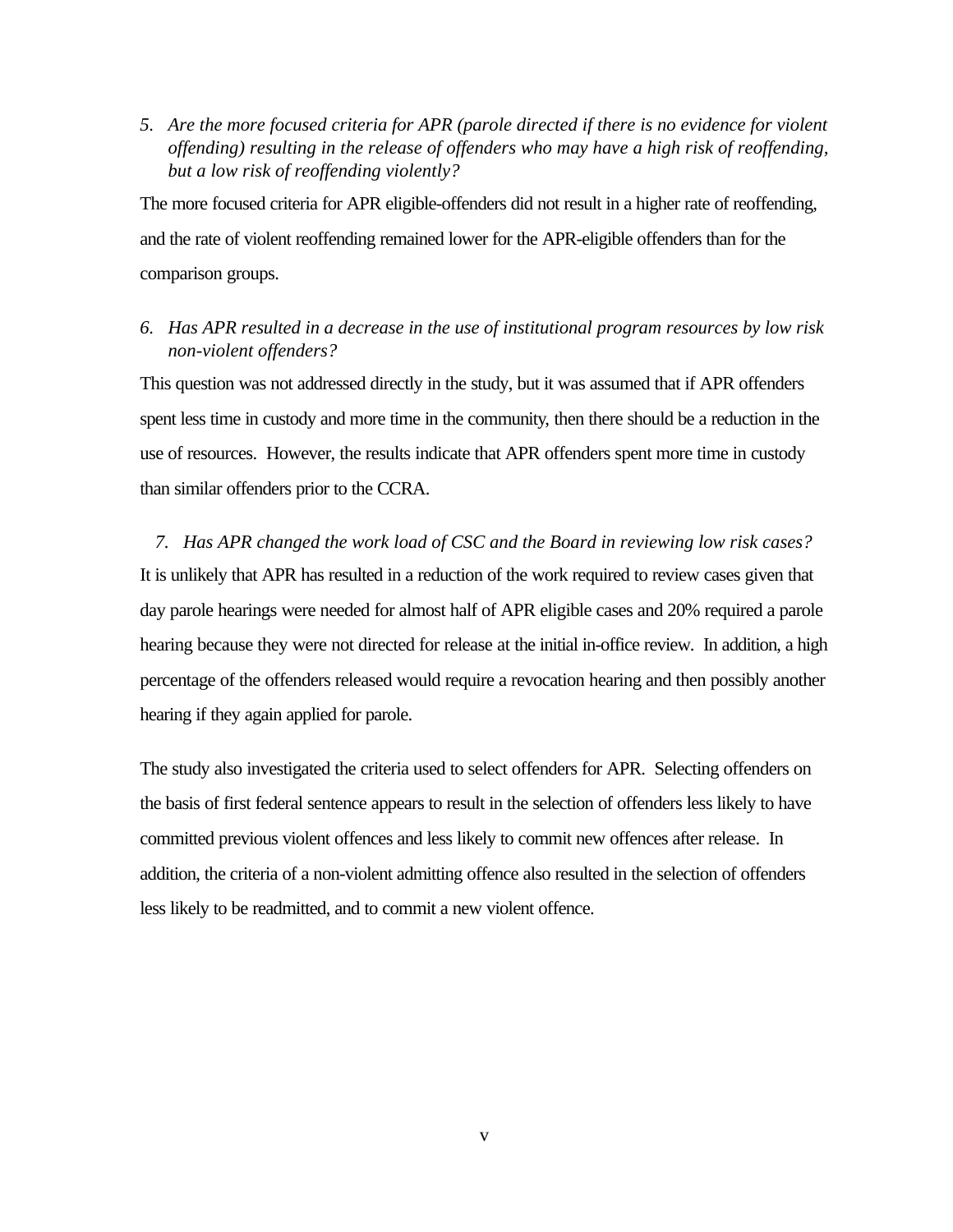Comparisons between offenders directed for parole release and not directed for parole release indicate offenders not directed for parole release were more likely to be readmitted, to commit a new offence and to commit a new violent offence after their release than offenders directed for parole release. These results indicate that the NPB is making appropriate decisions in not directing parole release.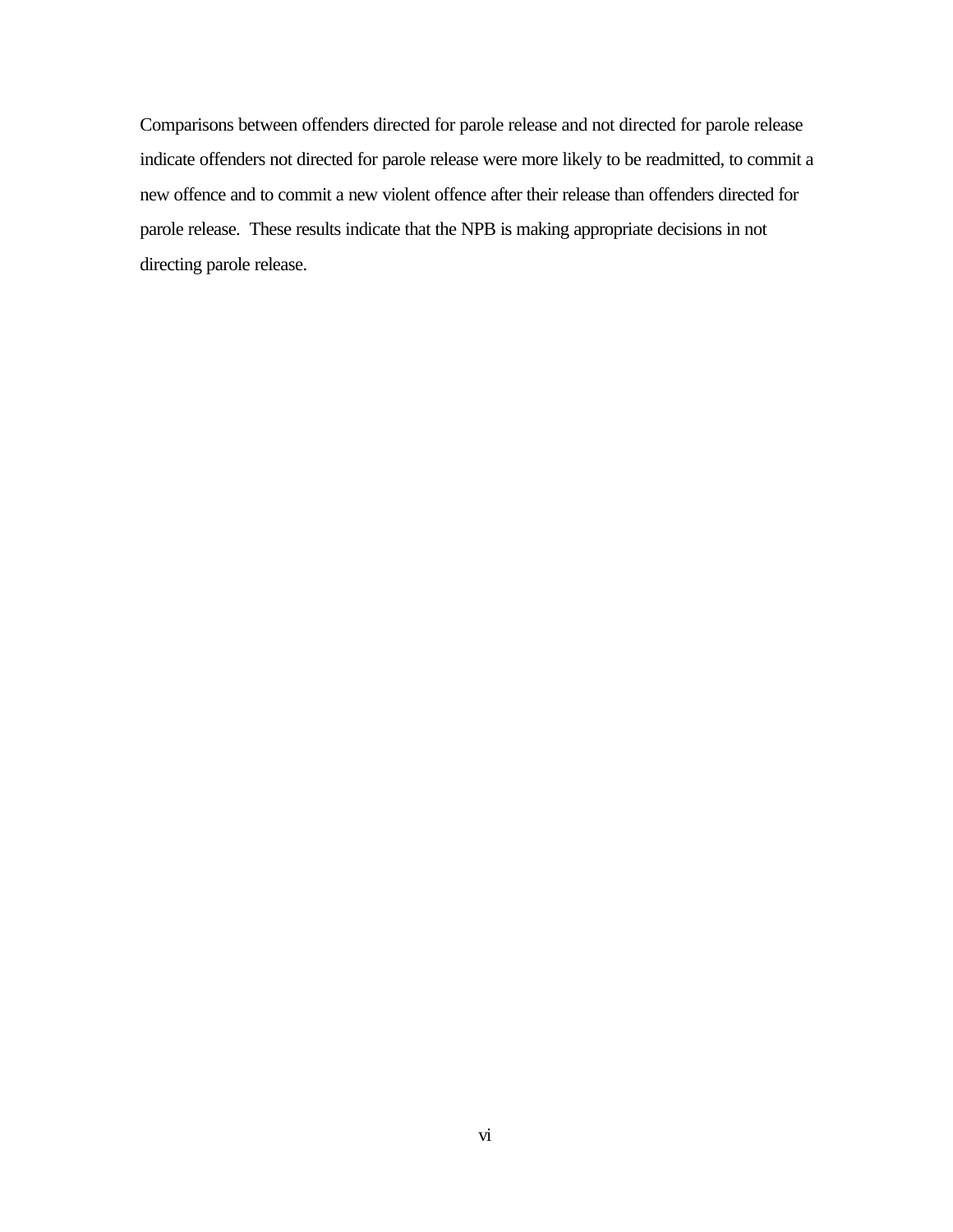### **Acknowledgements**

A study of this type requires assistance from many people whose contribution to the final product is seldom recognized by readers. R.L. Belcourt, Director, Research Information Centre, developed and provided the various data bases used for the study. Without these data bases the study would have taken considerably longer and it would not have been possible to include all cases in the analyses. Bart Millson merged, manipulated, calculated and cleaned the raw data bases in the process of developing the data we analayzed for the report. He also was responsible for doing the analyses, providing input into the selection and development of new variables and he was the sounding board for many ideas. Sara Johnson and Chris Beal coded over 2,000 criminal histories so we would have background data on provincial sentences served by offenders and follow-up results for offenders after release. Chris Beal also conducted the analyses on these data. Marlo Gal and Chris Beal reviewed a sample of cases to determine if the selection algorithm was working to confirm problems with the selection of APR cases. Finally, Laura Vandette formatted early drafts of the report and created all the tables. Without the help of each one of these people this study would not have been completed.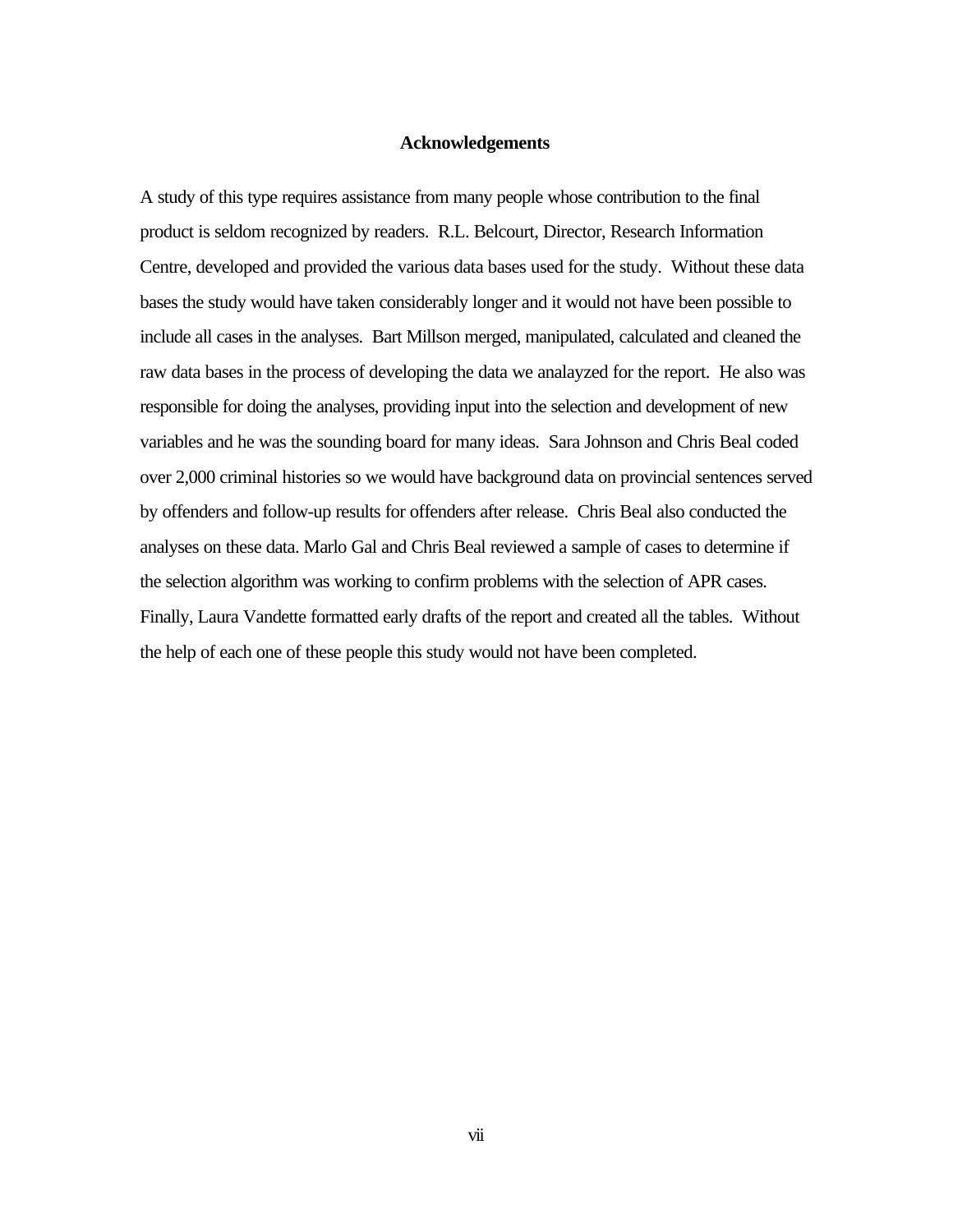## **Table of Contents**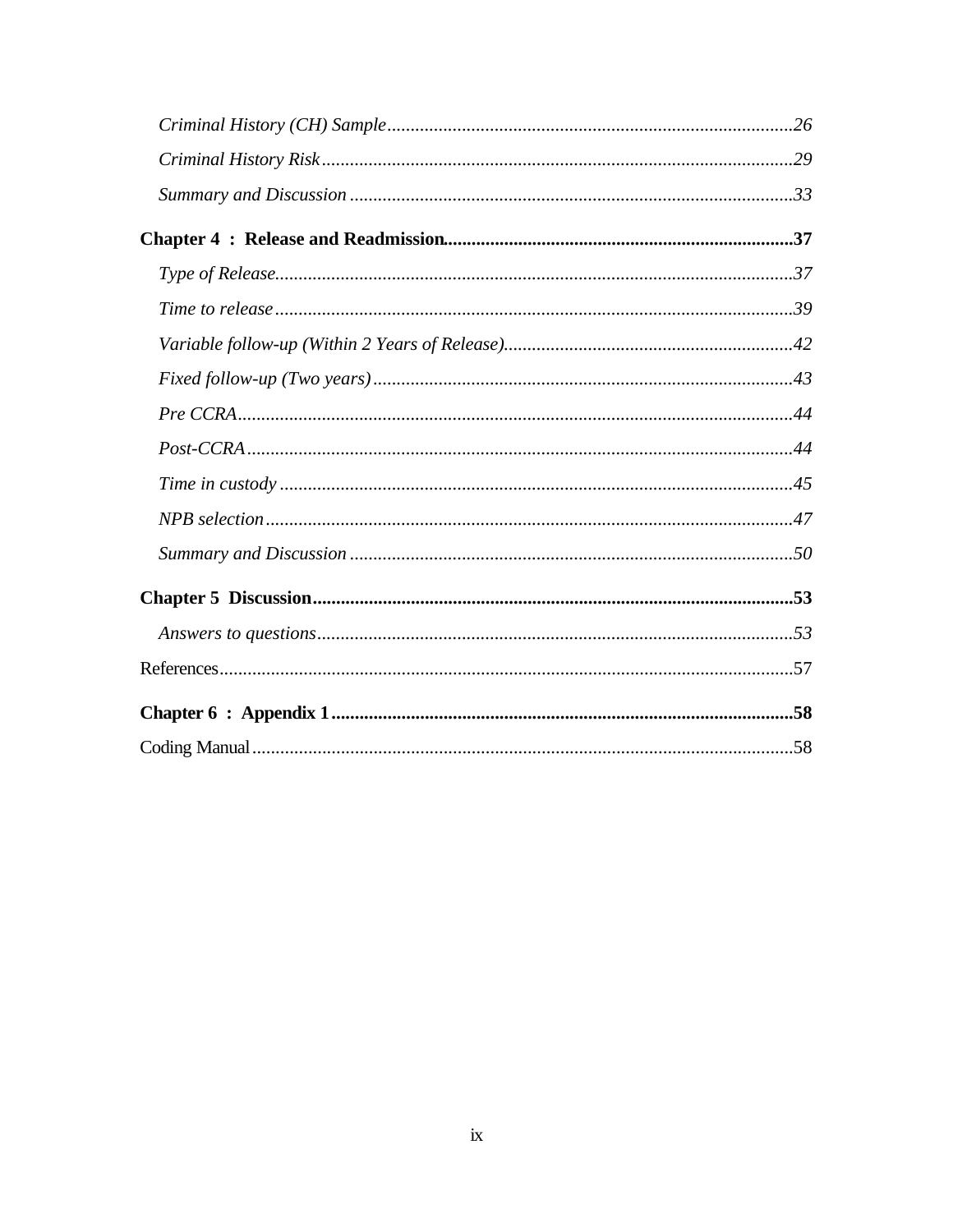## **List of Tables**

| Table 2-2: Distribution of cases in criminal history sample by analysis group 11                                                                                    |
|---------------------------------------------------------------------------------------------------------------------------------------------------------------------|
|                                                                                                                                                                     |
|                                                                                                                                                                     |
|                                                                                                                                                                     |
| Table 3-3: Percentage of Aboriginal and Non-aboriginal offenders in each group 18                                                                                   |
|                                                                                                                                                                     |
|                                                                                                                                                                     |
| Table 3-6: Percentages of cases with a conviction for each type of offence (for post-CCRA                                                                           |
| Table 3-7: Regional distribution of analysis groups for post-CCRA period only                                                                                       |
|                                                                                                                                                                     |
| Table 3-9: Regional distribution of parole not directed and parole directed cases 25                                                                                |
| Table 3-10: Number and percentage of previous offences for which provincial sentences were                                                                          |
| Table 3-11: Number and percentage of violent offences (Schedule I) with provincial sentence 27                                                                      |
| Table 3-12: Number of offences with provincial sentences and number of violent offences<br>(Schedule I) for APR eligible-offenders directed and not directed<br>for |
| Table 3-13: SIR score level for eligible and non-eligible offenders post-CCRA only30                                                                                |
| Table 3-14: Criminal history risk (SIR scale and CHR scale) for offenders released pre and                                                                          |
|                                                                                                                                                                     |
| Table 4-2: Average time (in days) from parole eligibility date to release of full parole 40                                                                         |
|                                                                                                                                                                     |
|                                                                                                                                                                     |
|                                                                                                                                                                     |
| Table 4-6: Percentage of outcomes by APR decision for two year follow up48                                                                                          |
| Table 4-7: Time to failure for APR eligible-offenders within two years of release49                                                                                 |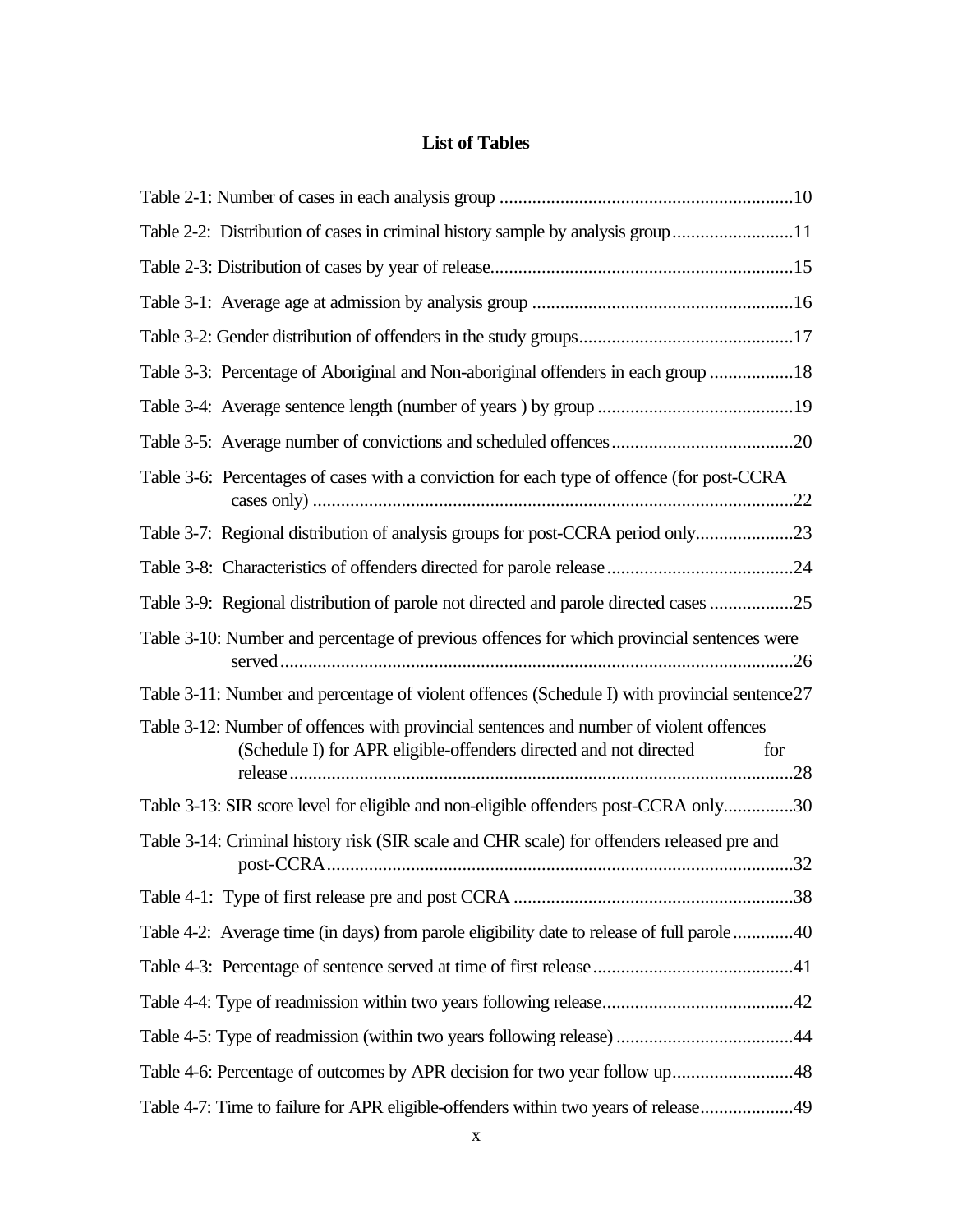## **List of Figures**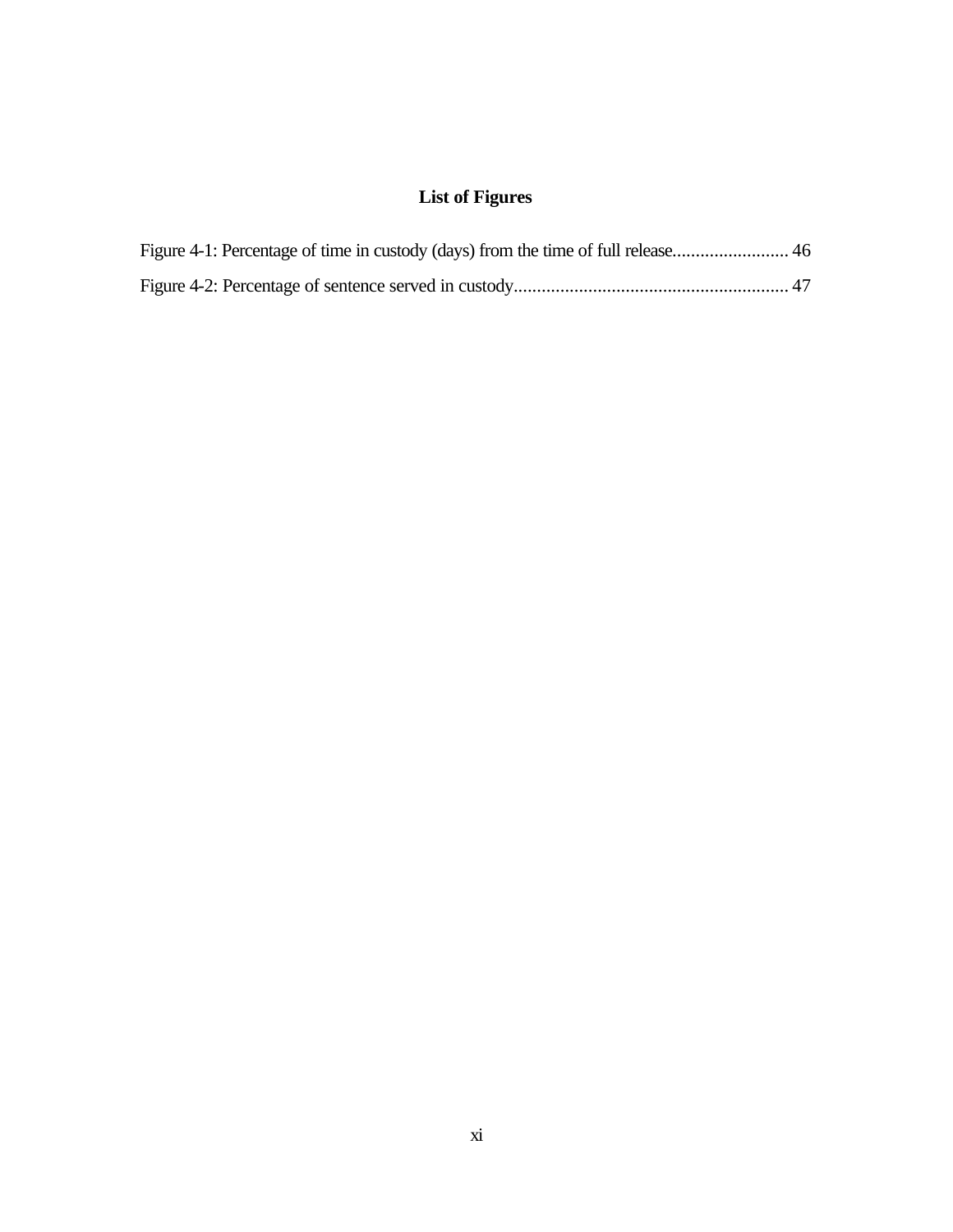## **Chapter 1 : Introduction**

The *Corrections and Conditional Release Act* became law in November of 1992. The Act combined the former Penitentiary Act (1985) and the Parole Act (1985). One of the goals of the new Act was to improve the efficiency of the federal correctional system consisting of the Correctional Service of Canada and the National Parole Board. An innovation introduced in the Act was Accelerated Parole Review, which provides for a more efficient method of reviewing low risk offenders for parole. However, it does not provide for earlier release on parole, only a change in the criteria and method used for the parole review for certain offenders.

Accelerated Parole Review was designed to ensure that low risk, non-violent, offenders would be released from prison at the earliest possible date to serve the remainder of their sentence in the community. Federal offenders must serve a minimum of one-third of their sentence in custody before being allowed to serve the remainder in the community under appropriate parole supervision. Six months prior to parole, offenders may be granted day parole that normally requires them to reside at a halfway house.

#### **Accelerated Parole Review**

All offenders serving their first federal sentence who have not been convicted of a violent or serious drug offence must have their parole eligibility reviewed by the National Parole Board using the Accelerated Parole Review (APR) process and criteria. More specifically, offenders are excluded from APR if they have been convicted of murder, any other violent offence (listed in Schedule I of the Act), or a drug offence (listed in Schedule II) with the sentencing judge setting parole eligibility at one-half of the sentence rather than at one-third of the sentence (section 741.2 of the Criminal Code, judicial determination).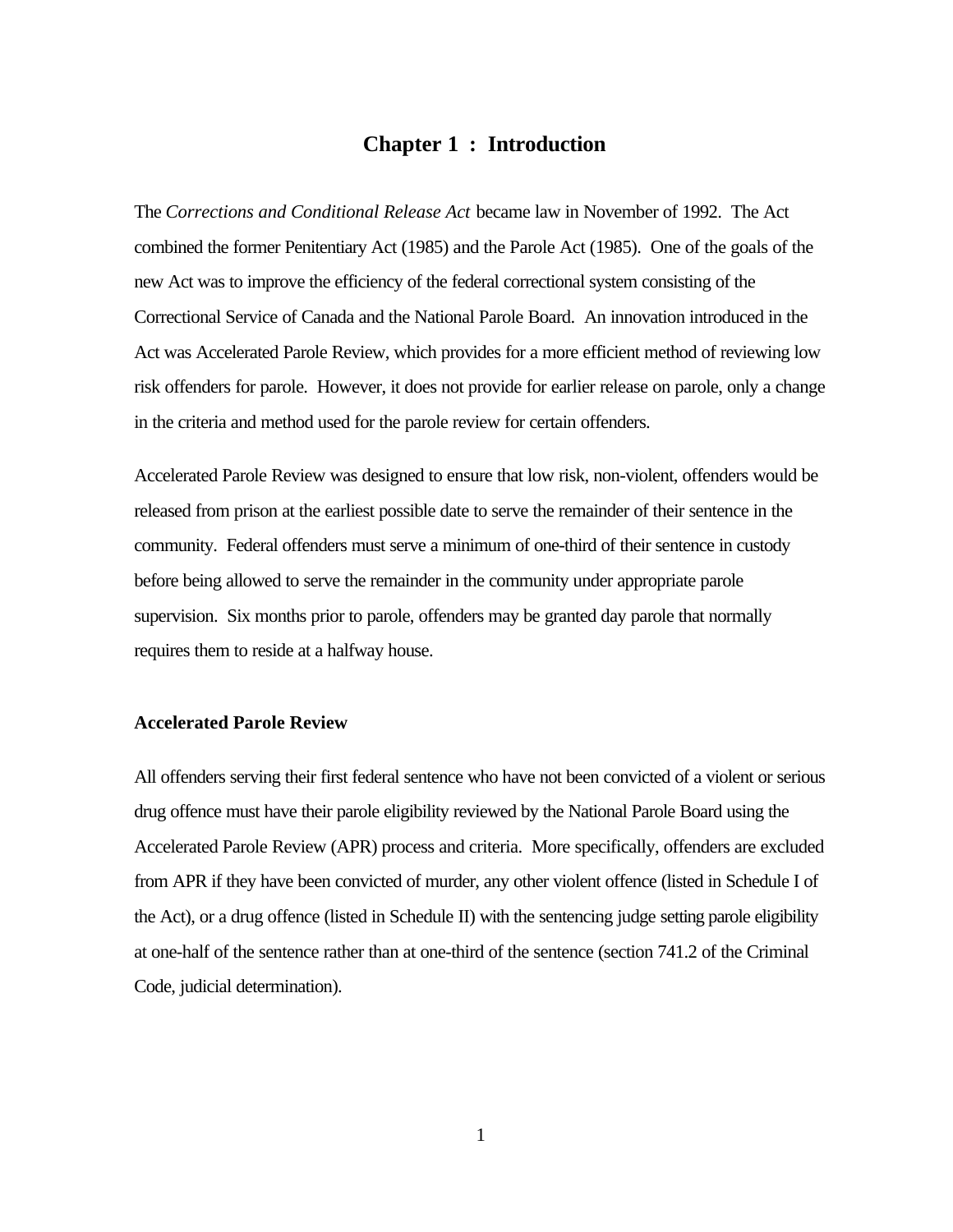#### *Process and Criteria*

The Correctional Service of Canada (CSC) must review and refer the case of any offender eligible for APR to the National Parole Board (NPB) at least three months prior to the offender's parole eligibility date (PED). The review must be based on all available information including social and criminal history, and performance and behaviour while in custody. Of particular importance is any information that suggests a potential for violent behaviour (offences listed in Schedule I) prior to the end of the sentence.

The National Parole Board conducts a file review of these cases without a hearing at least seven weeks before the eligibility date for full parole. If there is no information to indicate that the offender will commit a violent offence before the end of the sentence, the National Parole Board must direct the Correctional Service to release the offender at the full parole eligibility date. If following the file review, the Board does not direct the release of the offender, a hearing must be held for the offender before the parole eligibility date with the APR criteria used to judge eligibility for parole.

The process and the criteria are different in two ways from the normal parole review. First, there is no need for a parole hearing if the offender is to be released. The normal process requires a hearing with the National Parole Board before granting parole. The second difference is in the criteria used to determine if the offender should be released. The normal criteria for parole requires that the offender will not, by reoffending, present an undue risk to society and that release will facilitate reintegration into the community (Sec. 102 of the CCRA). The APR criteria state that the offender is unlikely to commit a violent offence prior to the end of the sentence. If there is no evidence to indicate that violence is likely, then the Board has no choice, but to direct release, even if there is an expectation that other non-violent crimes may occur.

In early 1997, changes were made to the CCRA through Bill C55. One of the amendments was to introduce Accelerated Day Parole Review which came into effect on July 3, 1997. No data are available to evaluate the effects on this provision. The changes require that APR

2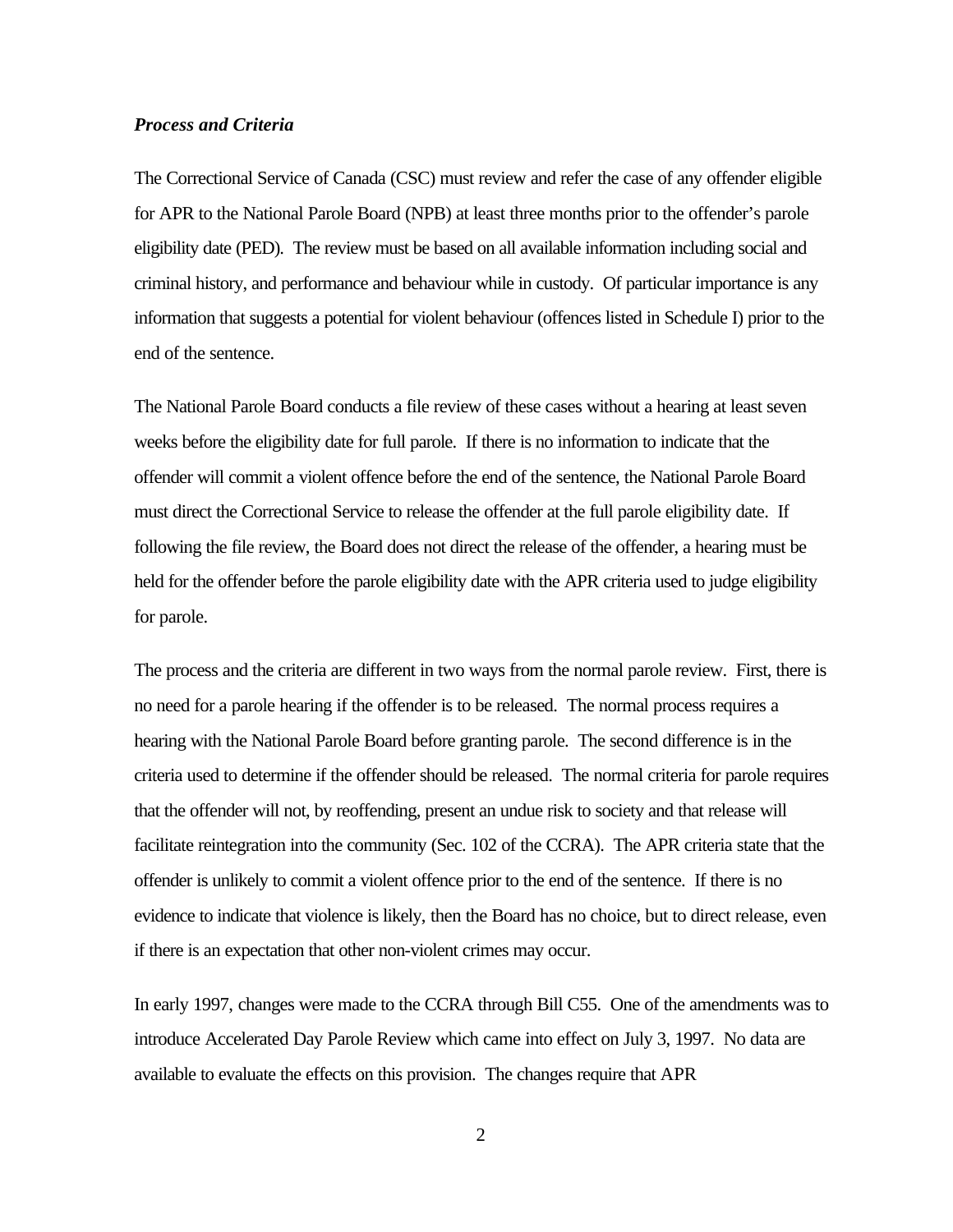eligible offenders be reviewed for day parole using the APR criteria. In addition, day parole eligibility is set at one-sixth of the sentence rather than six months prior to the parole eligibility date.

#### **Review of the** *Corrections and Conditional Release Act* **(1992)**

The *Corrections and Conditional Release Act* (1992), Section 233 (1) requires that Parliament review the provisions and operation of the Act five years after it comes into effect. As part of this review process, the Correctional Service and the National Parole Board have established a number of review projects, including the present study. An analysis of Parliamentary Committee proceedings and briefings indicated that the review should address four general themes<sup>1</sup>:

- Public Safety and Reintegration;
- Openness and Accountability;
- Fair processes, Equitable decisions; and,
- Special Groups, Special Needs.

 $\overline{a}$ 

The main focus of APR was to address public safety and reintegration. It was designed to ensure that lower risk offenders were released at the earliest possible date in their sentence to allow the Correctional Service and the National Parole Board additional time for dealing with more serious offenders.

The procedures established in the APR sections of the legislation clearly defined the roles and responsibilities for the APR process and the criteria that should be used to judge eligibility for parole release.

By providing a means for the efficient release of low risk offenders, the legislation attempts to meet the needs of offenders for whom serving time in custody may be of limited value, but for whom faster re-integration into society may serve both their needs and those of the community.

The intent of Accelerated parole review is to provide for formal recognition in law that non-violent and violent offenders should not be subject to the same conditional release process. All relevant

<sup>&</sup>lt;sup>1</sup> National Parole Board, Context for the CCRA review, 1996, unpublished report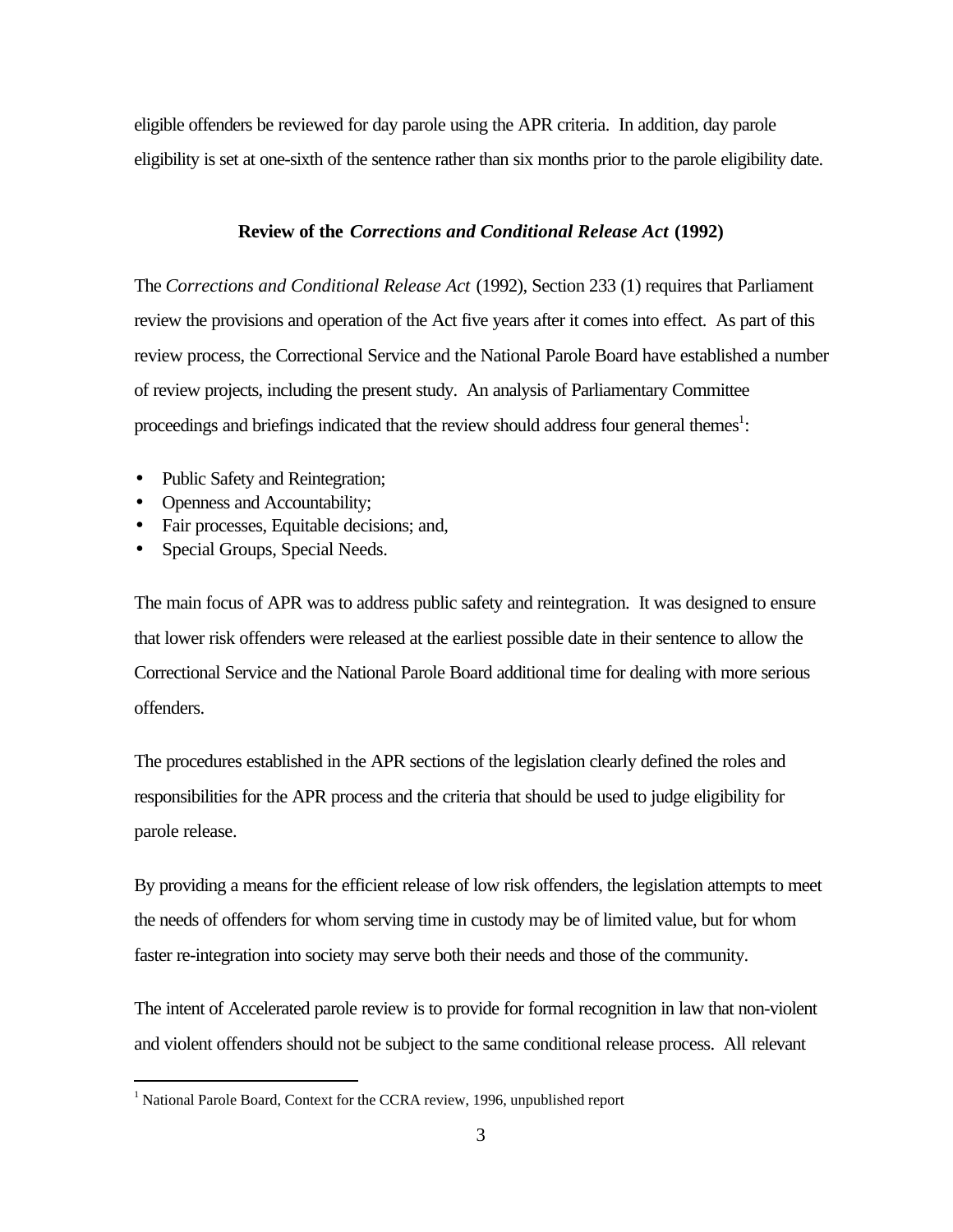information in the offender's criminal and social history that could bear on the offender's risk of committing a violent offence upon release is assessed. Offenders released through the APR process are supervised in the community in accordance with the risk and needs noted in their correctional plan. Any new criminal offence or breach of the conditions of release could potentially lead to a revocation of parole.

#### **Issues**

Seven issues related to the application of the APR provisions of the CCRA were identified for review in this study.

- 1. Are APR cases properly identified and referred as per the CCRA?
- 2. Are those who are eligible for APR being released at their parole eligibility date?
- 3. Has APR reduced the length of incarceration for non-violent first time federal offenders?
- 4. At what rate do those released following accelerated parole review recidivate as compared with other offenders?
- 5. Are the more focused criteria for APR (parole directed if there is no evidence for violent offending) resulting in the release of offenders who may have a high risk of re-offending, but a low risk of re-offending violently?
- 6. Has APR resulted in a decrease in the use of institutional program resources by low-risk, nonviolent, offenders?
- 7. Has APR changed the workload of CSC and the Board in reviewing low risk cases?

Issues 1 through 5 can be addressed directly with the results that follow. Issues 6 and 7 are not addressed directly in the study. Rather, the results of the study are used to infer changes in the use of resources and workload. If offenders are released at their parole eligibility date as a result of APR, then it may be assumed that they are using fewer institutional resources prior to release. However, this analysis does not address the issue of changes in resource usage in the community. Similarly, if hearings are not needed for most of the APR cases,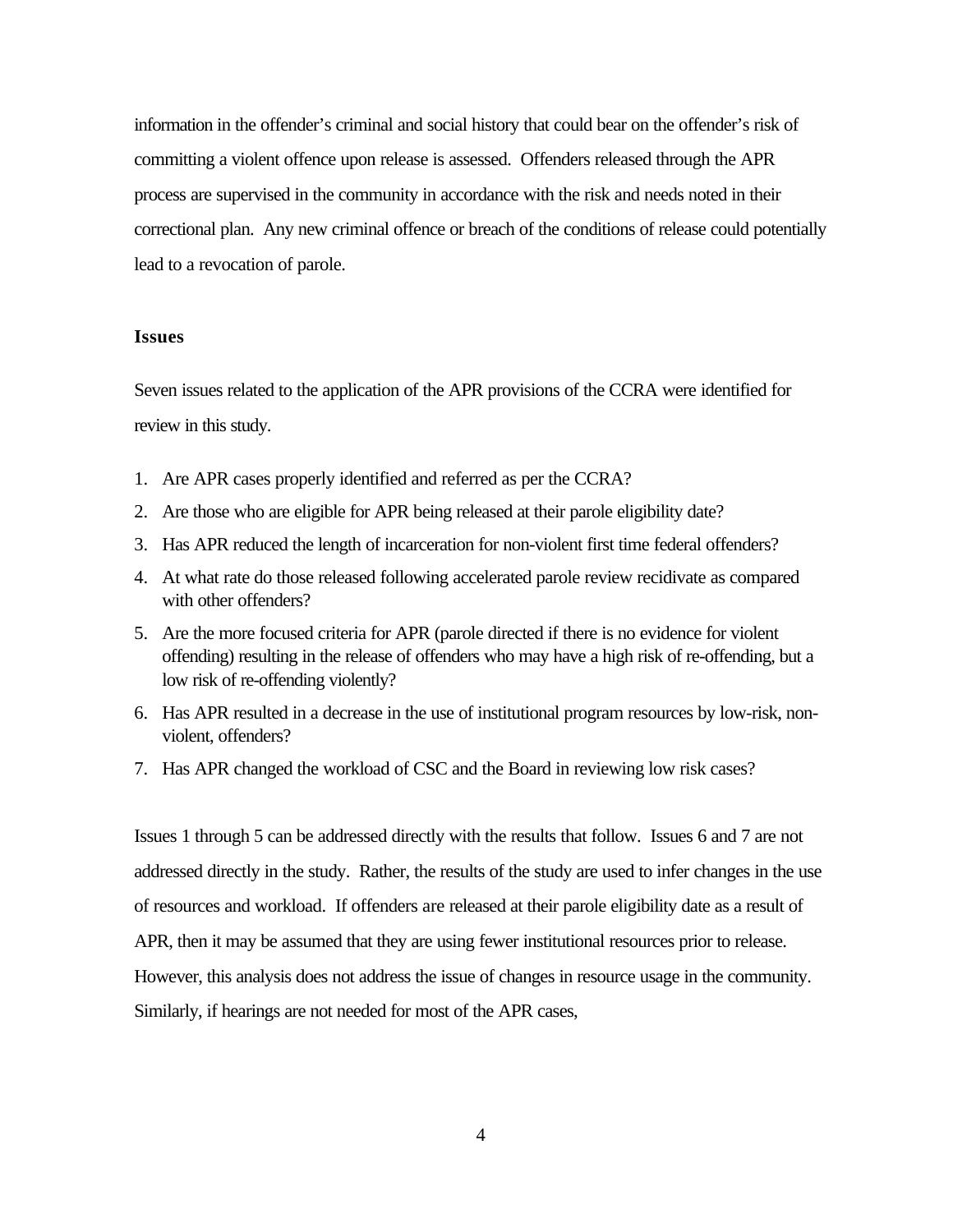then it may be assumed that the workload of the Board has been reduced. However, if a large percentage of the APR cases require hearings for day parole or because they were not directed for parole, then the workload of the Board will not have been reduced.

In addition to the above issues related to APR, two broader questions about the selection of offenders for special review are addressed in the report. First is the impact of selecting only first time federal offenders for special review . Most offenders whose crimes result in a sentence requiring custody in a federal institution already have extensive criminal record. In fact, an analysis conducted while preparing for this study indicated that 54% of offenders had more than five previous criminal offences on admission to federal custody. Therefore, the question was raised as to the effectiveness of using 'first federal admission' as a criteria for selecting offenders who might receive special review.

The second broader issue addressed is whether selecting offenders for special review on the basis of the type of offence committed is an effective way of identifying offenders who are unlikely to be returned to custody or to commit a new offence. Research (Andrews & Bonta, 1994) has shown that offence type, by itself, is not a very good indicator of future criminality, but the CCRA uses such a criteria for both detention and APR. The Act also does not make a distinction across levels of violence such as between a minor assault and a major assault where serious injury has occurred. If offenders are convicted of assault and receive a sentence of two years or more, they are not eligible for parole review using the APR criteria even if it is their first federal sentence.

To address these issues, it is necessary to compare the release and recidivism history of different groups of offenders. More specifically, the study provides for comparisons across time, number of federal admissions and type of offence. For analyses relating to time, comparisons are made between the pre-CCRA period and the post–CCRA period. For number of admissions, comparisons are made between first federal admission and multiple federal admissions. Finally, for type of offence, comparisons are made between offenders convicted of offences that make them eligible for APR and offenders convicted of violent or serious drug offences, which make them ineligible for APR.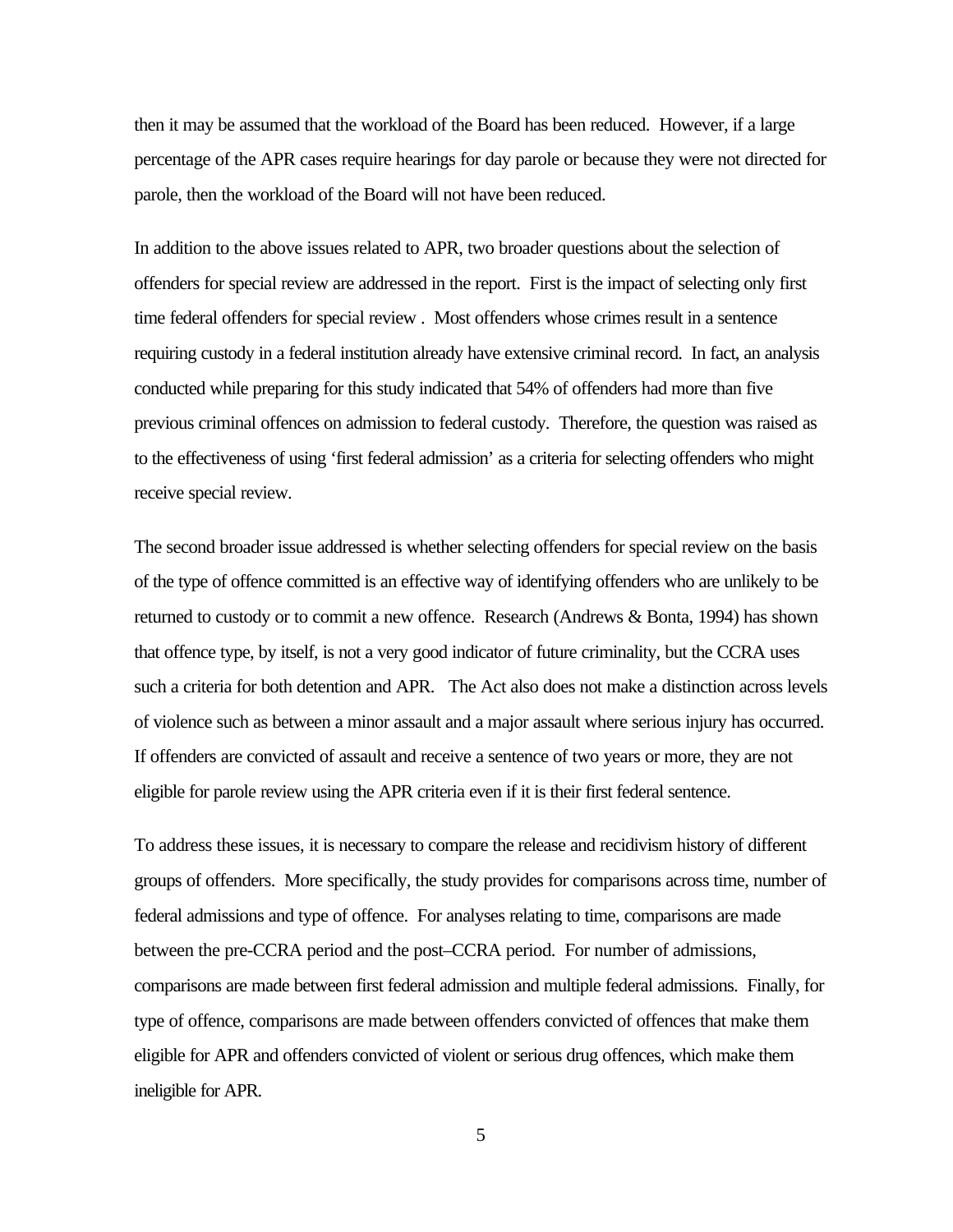Criminal history prior to a federal admission is an important factor in determining the effectiveness of APR since the selection process excludes offenders with previous federal admissions, but includes offenders without regard to the types of offences that resulted in provincial sentences. Therefore, efforts were made to determine all previous offences for a sample of offenders. In this way, it will be possible to determine if the APR selection criteria result in offenders with violent offence histories being released, or if the National Parole Board decisions result in these offenders not being directed for parole release.

#### **Report Outline**

The report is divided into four additional chapters. The next chapter presents the methodology used in developing the data for the study. In particular, it explains how cases were selected and how the comparison groups were constructed. Information is also presented on how the criminal history data were coded. The next chapter presents the descriptive data for APR cases showing the types of previous offences, previous admissions and other related information. This chapter also presents data on the time of release on full parole. The following chapter presents information on the types of release and readmissions of APR eligible-offenders and other offenders. Chapter 5 presents responses to questions raised earlier in this chapter and discusses issues more generally associated with APR.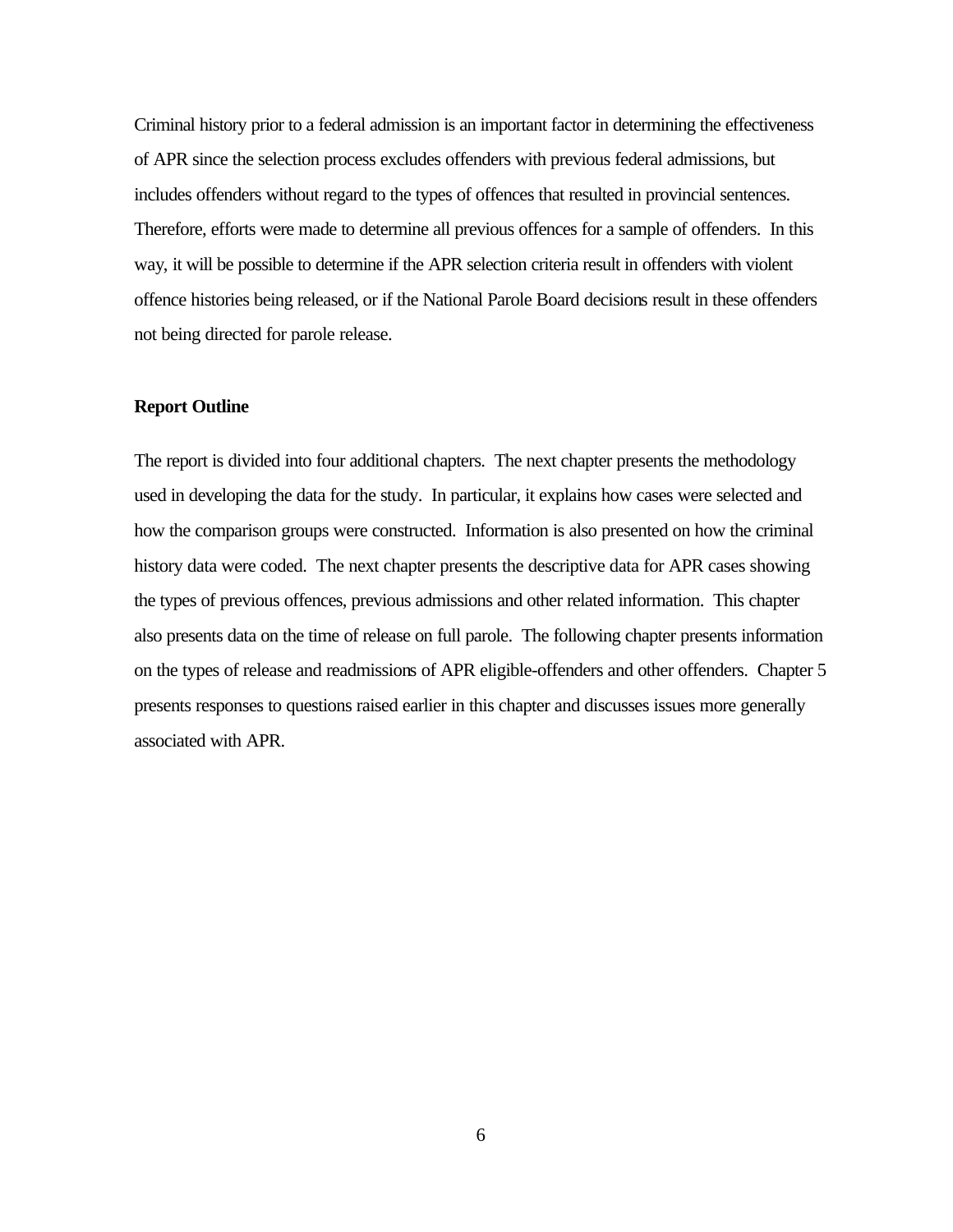## **Chapter 2 : Methodology**

#### **Data Sources**

The data used in the study were derived from two sources: the Offender Management System and criminal records maintained by Canadian Police Information Centre (CPIC). The Offender Management System (OMS) is an administrative data system containing all offender records. Its main purpose is to provide information to operational personnel to permit them to carry out their duties efficiently. Data from the system can be extracted for use in research analyses and this has been done for the current study. Factors extracted from OMS include admission and release dates and related information, warrant expiry dates, offence history and demographic data.

A limitation of the OMS is that it only contains information on offences for which offenders received a term in a federal prison, normally a sentence of two years of more. Alternatively, a number of offences with a consecutive sentence of more than two years, or an offence committed while under the supervision of the Correctional Service of Canada can result in the sentence being served in a federal penitentiary and inclusion in OMS. This system excludes offences for which offenders served time in a provincial jail, as normally they have sentences of less than two years.

The second source of data is the criminal history data from the Canadian Police Information Centre. This system lists all adult offences for which an offender has been convicted. Offences for which the sentence was served in a provincial institution are included in the file along with those for which only fines, probation or other sanctions were imposed. These data must be coded and summarised in a format that can be analyzed. Two university students completed the coding of CPIC information using the coding manual presented in Appendix 1. The coding provides counts of all previous offences, previous violent offences, previous sexual offences, age at first adult offence, and follow-up data for all offences.

7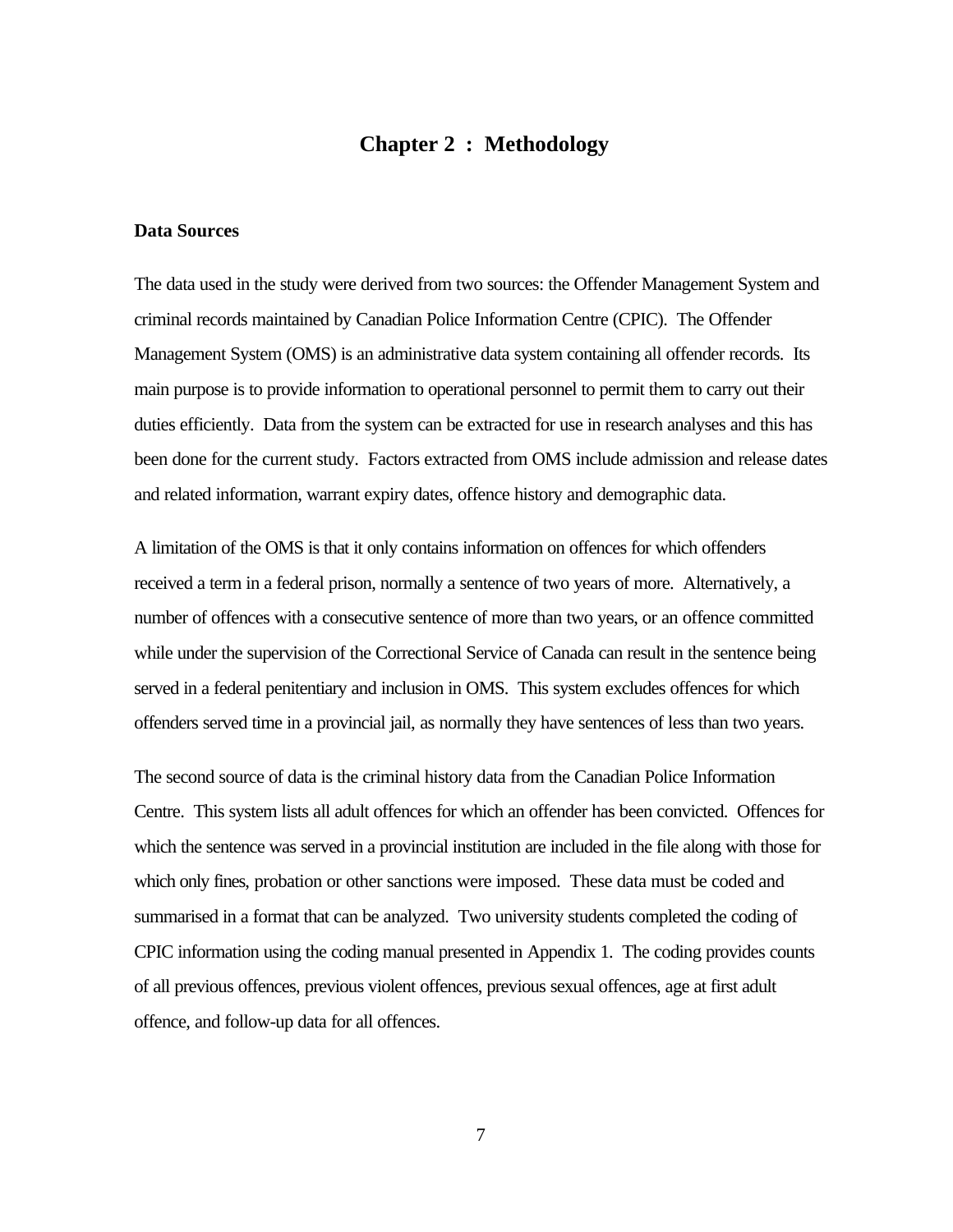#### **Analysis Groups and Samples**

There are 23,968 offenders included in the study. They account for all warrant of committal admissions from April 1, 1990 to March 31, 1996 and are divided into two groups: pre-CCRA and post-CCRA. Offenders who had a parole eligibility date or who had a parole decision prior to the CCRA coming into effect (November, 1992) were not eligible for consideration under the criteria for APR. Therefore, any offender who had a parole eligibility date prior to November 2, 1992 was placed in the pre-CCRA group. All other offenders were placed in the post-CCRA group since they would, in theory, be eligible for APR providing they met the APR criteria. This classification of offenders makes it possible to determine if there are differences in characteristics and outcome for offenders between the period before and after the CCRA.

An algorithm to identify APR cases was developed and tested. The algorithm provided the opportunity to identify cases in the pre-CCRA period that would have been eligible for APR in the post-CCRA period. The algorithm was tested by comparing the identified cases with decisions made by the National Parole Board in the post-CCRA period. The testing indicated that the algorithm could effectively identify APR eligible cases pre- and post-CCRA. These pre-CCRA, APR eligible-offenders provided a comparison group for determining if APR resulted in earlier release of offenders, and if the APR release process affected the recidivism rate of offenders.

To be eligible for APR, offenders must be serving their first federal sentence and must be incarcerated for a non-violent offence (not included on Schedule I of the Act). While these relatively straightforward criteria are useful for inclusion in legislation they may not be the best predictors of release outcome. More inclusive measures of recidivism risk have been developed and are in use in the Correctional Service. These measures rely on more detailed analysis of factors shown through research to be associated with recidivism. They include factors such as number of previous convictions, age at on-set of criminal activity, degree of violence used, variety of criminal offences, and type of offence based on all previous offences, not just the current offence.

8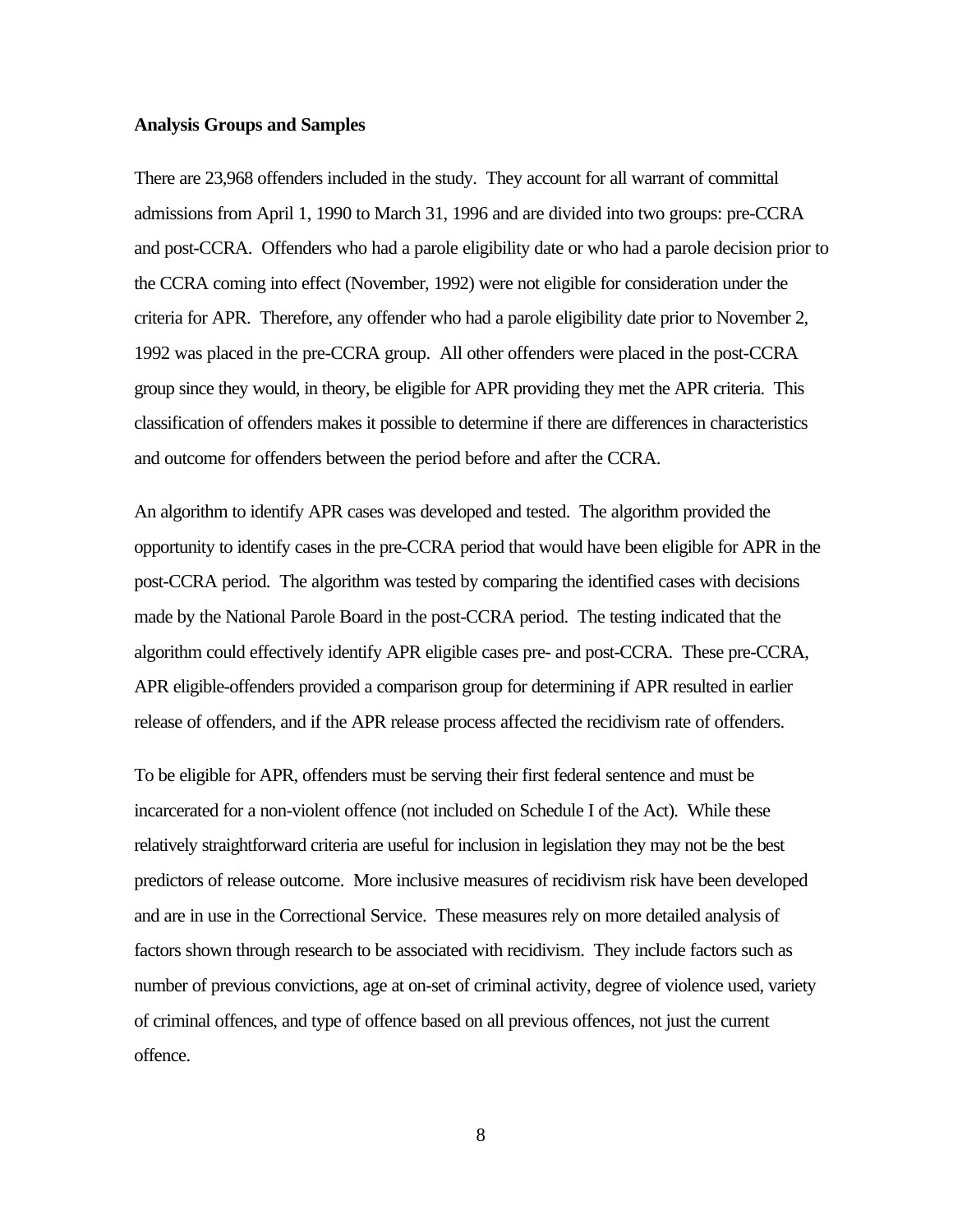To determine if the criteria used in the CCRA are appropriate, three comparison groups were developed based on type of offence and number of federal sentences served. A comparison group was created that included offenders who were serving their first federal offence, but who had been convicted of a violent offence as specified on Schedule I (*Ineligible-offence)*.

Offenders serving their second or subsequent sentence in a federal prison are also ineligible for APR. However, many of these offenders are serving a sentence for a non-violent offence. They are ineligible for APR because of a previous federal admission and are therefore referred to as *Ineligible-admissions*.

A fourth comparison group includes offenders who have multiple federal sentences and who have been convicted of a violent or very serious drug offence. These offenders are referred to as *Ineligible-both* because they do not meet either of the APR criteria.

The classification of offenders produced eight analysis groups: four pre-CCRA and four post-CCRA groups. The four groups within the pre- and post-CCRA periods and the labels used to describe them are summarized below:

- 1. **APR-eligible**: meets APR eligibility criteria; although only post-CCRA offenders are truly eligible for APR, pre-CCRA offenders are included for comparison
- 2. **Ineligible-offence**: not eligible for APR because of the type of offence committed, but serving a first federal sentence
- 3. **Ineligible-admission:** convicted of an APR eligible offence (not a violent or very serious drug offence) but this is not the first federal sentence
- 4. **Ineligible-both**: not a first federal sentence and convicted of a violent offence or very serious drug offence

The number of cases in each of the analysis groups is presented in Table 2-1. The table also presents the basic layout of all the tables used in the study. One feature of the results in Table 2-1 is the high percentage (56%) of offenders who are first time federal admissions, but are ineligible for APR because the offence they committed is listed in Schedule 1.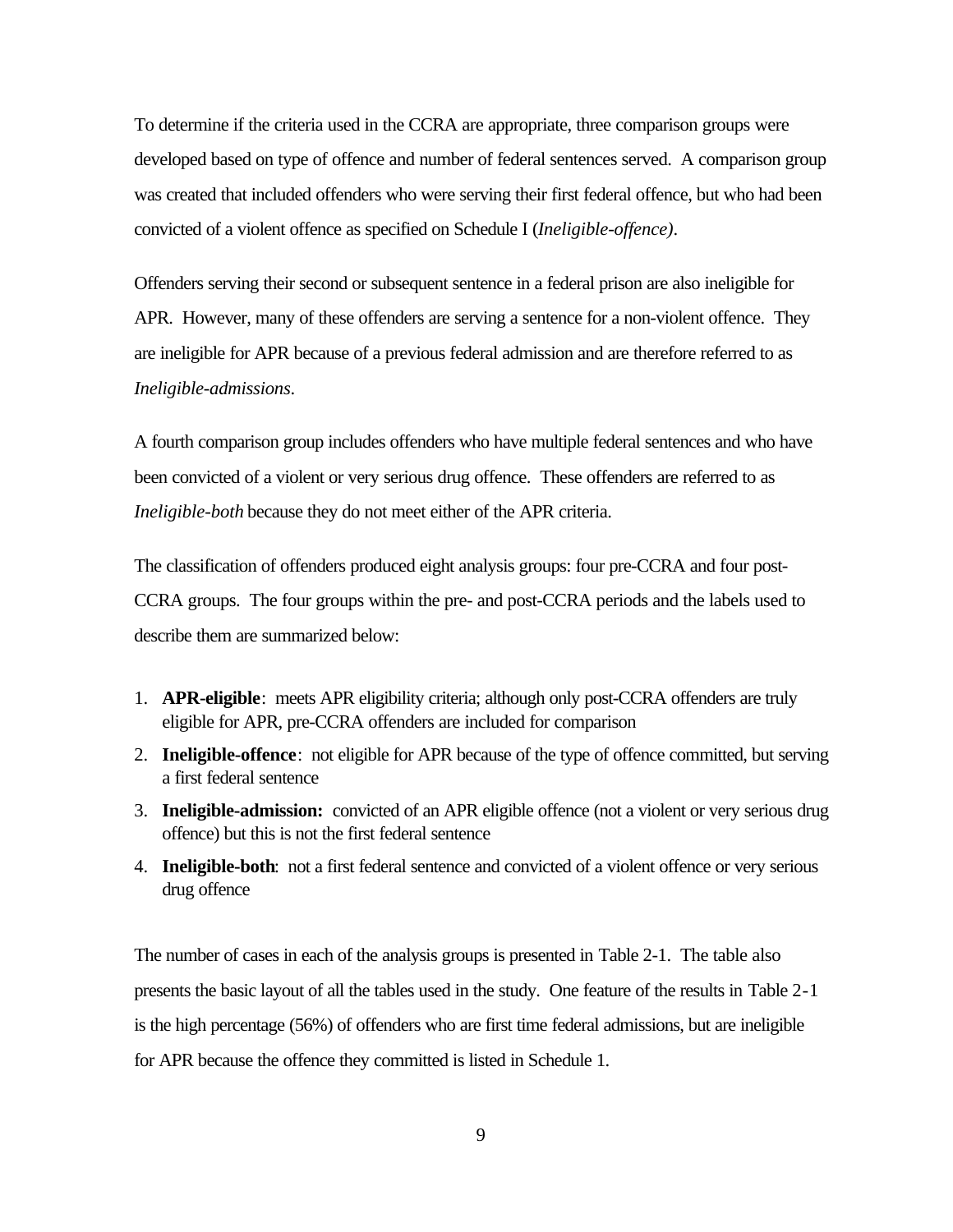To ensure that offenders were followed properly, a fixed two year follow-up period was used. However, this limited the number of offenders who could be studied because offenders with sentences of less than three years would be unlikely to have a full two year follow-up. To compensate for this, analyses were conducted with offenders who reached the end of their sentence in less than two years and the results for the two analyses are presented separately.

Results in Table 2-1 indicate that between the introduction of the CCRA and March 31, 1996 there were 3,888 offenders eligible for APR review. Of those who were eligible for APR, 82% were directed for parole release, while the release of the remaining 18% (692) was not directed, even after a hearing.

|           |                              |                      | Ineligible    |                   |  |
|-----------|------------------------------|----------------------|---------------|-------------------|--|
|           | $APR$ -Eligible <sup>1</sup> | Offence <sup>2</sup> | Admission $3$ | Both <sup>4</sup> |  |
| Pre-CCRA  | 1,924                        | 2,466                | 602           | 679               |  |
| Post-CCRA | 3,888                        | 10,210               | 1,578         | 2,621             |  |

#### **Table 2-1: Number of cases in each analysis group**

 $1$ <sup>1</sup> Offenders released prior to the CCRA could not receive an APR, but they met the criteria as specified in the CCRA.

<sup>2</sup> Ineligible offences are those listed on Schedule I (violent offences) and Schedule II (drug offences) for which the judge orders eligibility for parole at 50% of the sentence rather than at 33%.

 $3$  Ineligible admissions are not serving their first federal sentence.

<sup>4</sup> Ineligible because of their offence and their admission.

In addition to analysis conducted on all admissions, a sample of cases from the four post-CCRA groups was selected for more detailed analyses of criminal history. This group of offenders is referred to as the Criminal History (CH) sample. As noted previously, complete criminal history data was obtained from the Canadian Police Information Centre (CPIC) and coded for analysis. For each of the four groups, a random sample of approximately 600 cases was selected. APR cases were over-sampled to include a larger sample of APR cases not directed for release.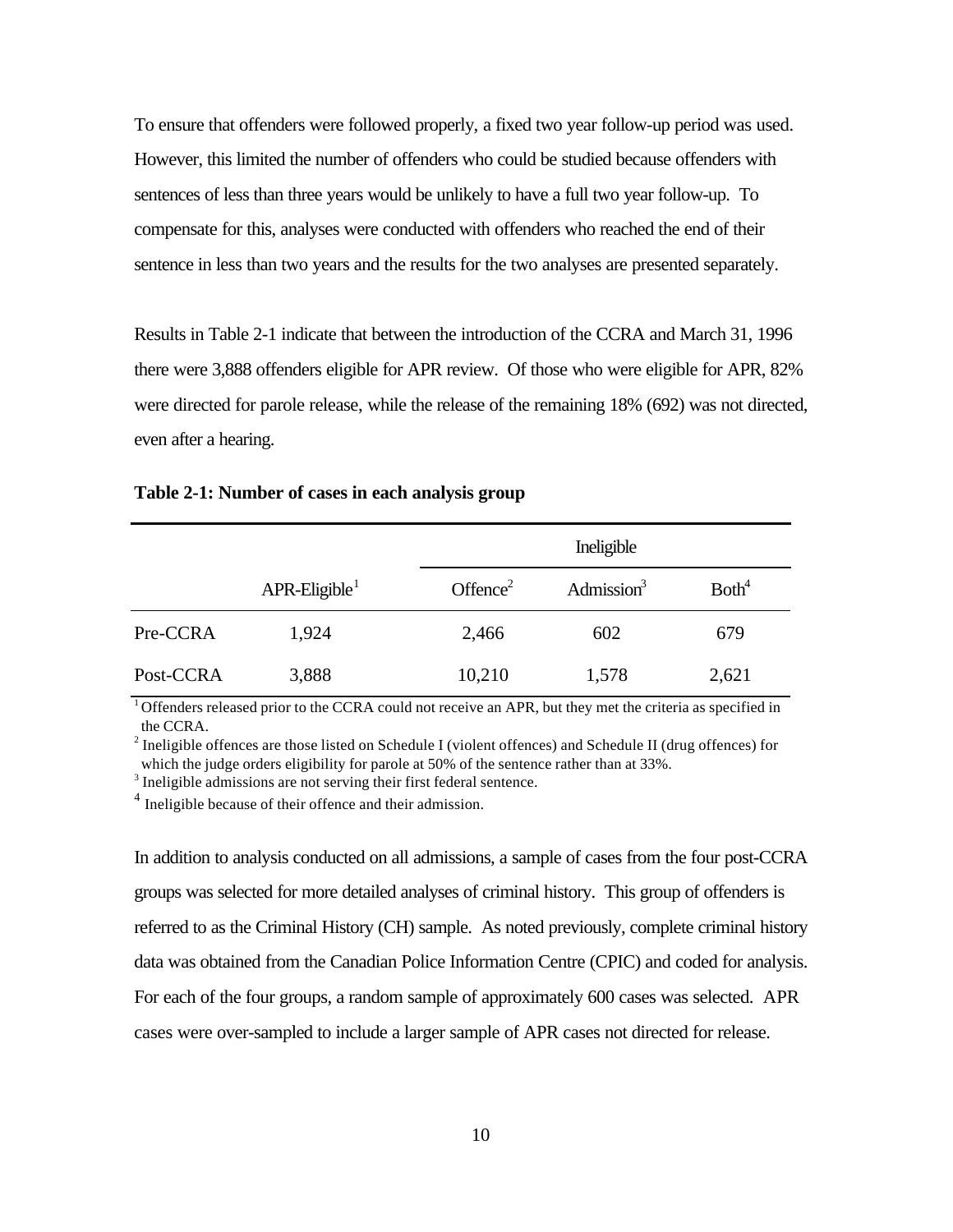This produced a sample of approximately 2500 cases including 211, or 26% of the APR group, whose release had not been directed following their APR review. The distribution of the groups is presented in Table 2-2.

| Analysis Group             | Number of Cases | % of Cases |
|----------------------------|-----------------|------------|
| APR eligible: directed     | 585             | 23.7       |
| APR eligible: not directed | 211             | 8.5        |
| $In$ eligible – offence    | 575             | 23.3       |
| $In$ eligible – admission  | 550             | 22.3       |
| Ineligible - both          | 549             | 22.2       |

**Table 2-2: Distribution of cases in criminal history sample by analysis group**

### **Analyses**

Results obtained from the two data sets require slightly different interpretation. Data from the full sample include all admissions for the period under study and therefore these data represent a population, rather than a sample. Therefore, the usual statistical tests do not provide additional information for the purpose of interpretation since observed differences are real, and not estimates of population differences. In deciding whether differences between groups are important, one must rely on professional judgement as to whether the observed result is meaningful in the context. Some statistical results are presented with these data because in certain cases, a statistic like the correlation coefficient provides a useful summary of data. Results from the CH sample require statistical tests since they are derived from samples. The statistical tests do not provide an estimate of the meaningful of the observed results, but help to determine if an observed difference is likely to have occurred by chance or is a true difference in the population.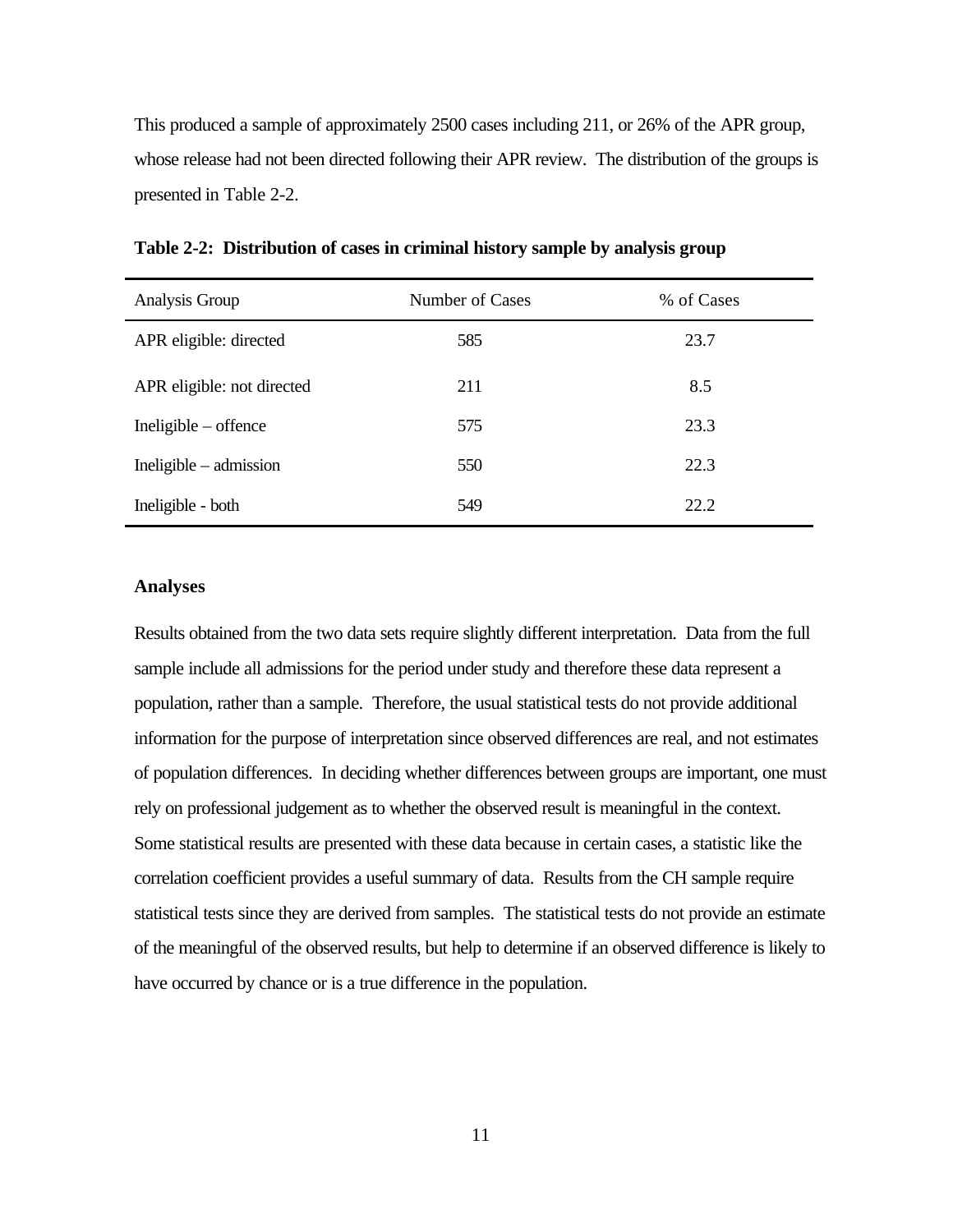The statistics used most commonly in the report are the Chi-square statistic, which tests whether observed distributions are likely to have occurred by chance; the correlation coefficient, which provides a measure of the degree of association between variables; and the *F* test, which provides a test of differences between averages. All analyses were conducted using the Statistical Analysis System (SAS) version 6.11 (SAS, 1996).

### **Identification of APR Cases**

One of the issues raised in the introduction was whether the Service properly identified APR cases. The following analyses address the identification issues to ensure that all APR cases are included in the sample.

A review of the OMS information related to APR indicated that the APR flag was unreliable. Therefore, APR cases were identified using a custom computer program that selected APR cases from all admissions. The selection program was written in SAS and used data from three data sets (admissions, offences and releases) created from OMS data by the Research Branch. These data sets contain a record of all releases and all admissions to or from CSC prisons from January 1, 1990 to March 31, 1996. In addition, all offences committed by offenders before March 31, 1996, and recorded in OMS were available in the offence data base.

The selection program used the legislated APR criteria as follows:

- offenders who were serving their first federal sentence;
- offenders who had not committed a Schedule I offence:
- offenders who, having committed a Schedule II offence, had not received judicial determination (the requirement that an offender serve 50% of his or her sentence prior to being eligible for parole);
- offenders who were not convicted of murder or serving an indeterminate sentence.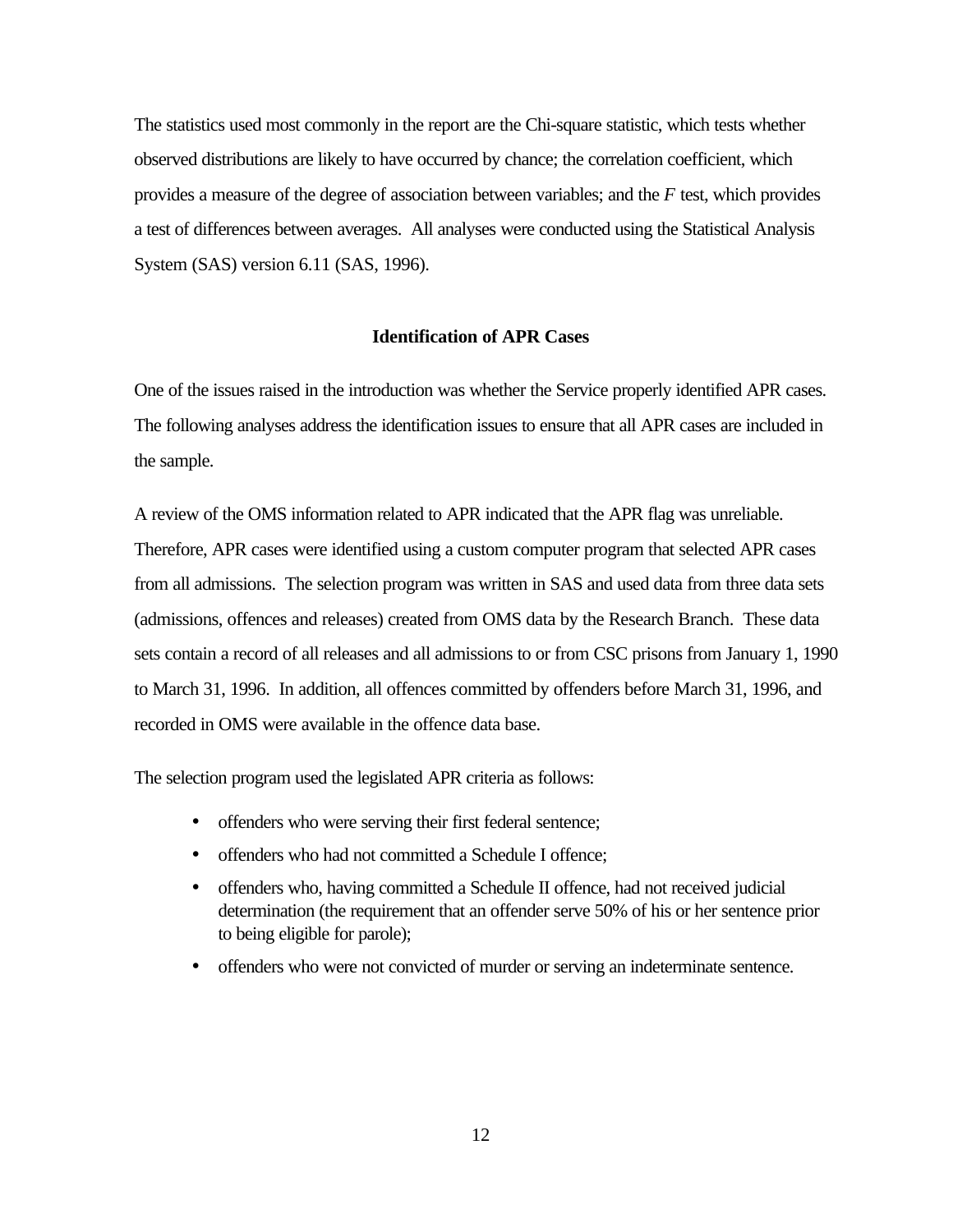In addition, the following conditions were also used in the selection of cases and may make the number of cases differ slightly from those identified using other methods:

- only warrant of committal admissions were used (provincial and foreign transfers excluded);
- only admission on or after January 1, 1990;
- the parole eligibility date was before March 31, 1996;
- schedule I and II offences were those defined in the CCRA (1992), not those added by Bill C45, which amended the offence schedules included in the CCRA. Almost all cases with a parole eligibility between the implementation of Bill C45 (January 1996) and March 31, 1996 would have had a parole hearing prior to the implementation of Bill C45.

Based on these criteria 5,017 cases were identified as eligible for APR from a total of 26,932 admissions in the period from April 1, 1990 to March 31, 1996. Note that only offenders who had their parole hearing after the implementation of the CCRA on November 1, 1992 could be considered for APR. These 5,017 cases were then examined to determine if they had an APR decision, parole directed or a referral for a hearing. The results of this process showed a discrepancy between the number of cases identified as APR-eligible and the number of cases with an APR decision.

Overall, 22% of the cases identified as APR-eligible did not have an APR decision and 7% of the cases with a decision for APR were not identified as APR-eligible. Further analyses, including file reviews of a sample of cases, were conducted to identify the reasons for the discrepancies.

#### **Cases with APR Decisions, but not Identified as APR-Eligible**

Of the 7% (270) of cases with an APR decision but not identified as APR-eligible by the selection criteria, just over half (55%) were excluded due to data base selection criteria and other limitations (non-warrant of committal cases, offenders admitted prior to January 1, 1990, and cases where there was an error in the OMS data). The remaining cases had OMS information that would exclude them from APR eligibility (an offence on the CCRA schedules, previous admission or parole eligibility date prior to CCRA).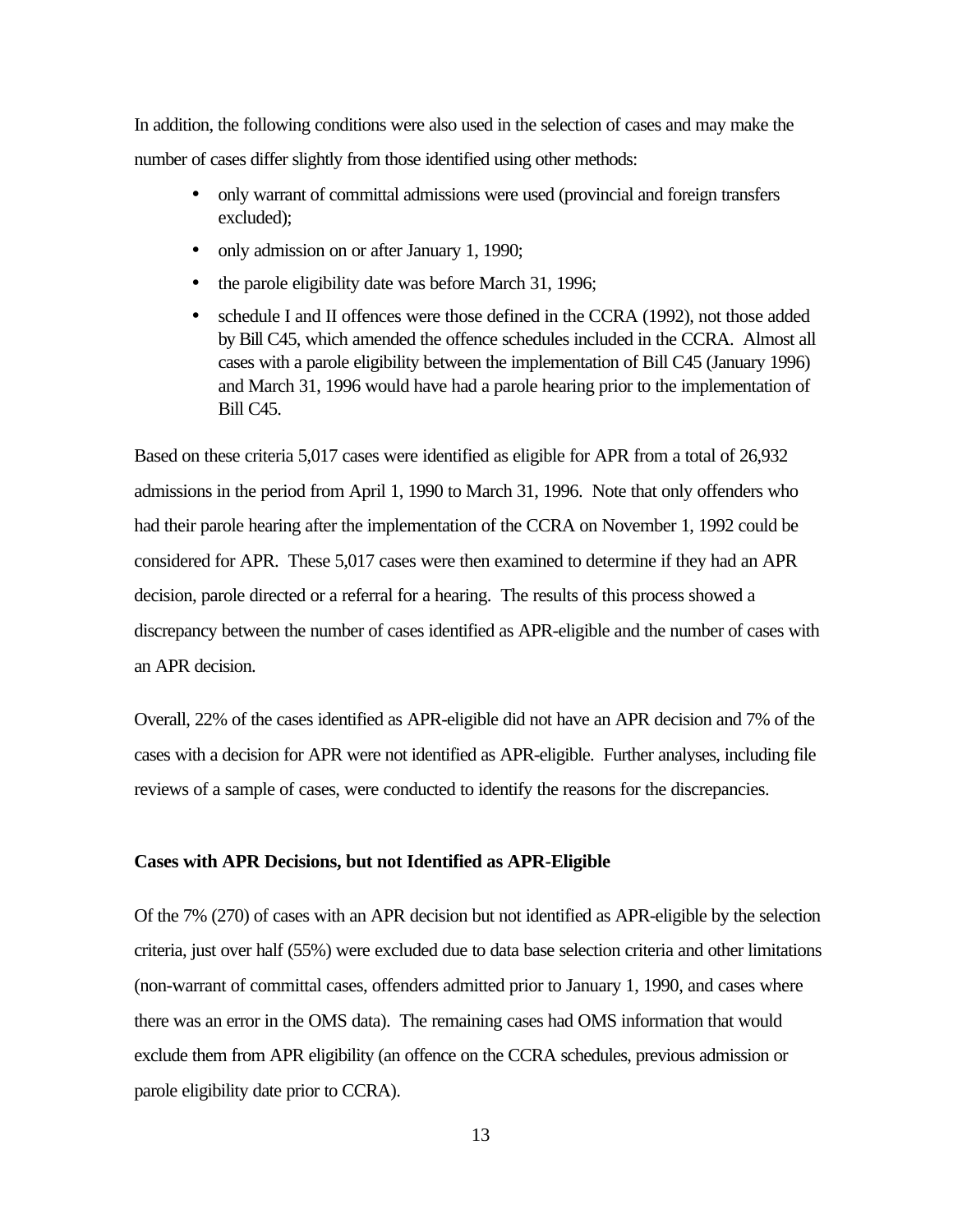These errors could reflect problems in OMS data, rather than errors in decision-making. A small percentage of cases (4%) were in fact mis-identified as APR by the selection program.

#### **Cases Identified as APR-Eligible, but Without Decision**

The most frequent problem was with cases identified as APR-eligible for whom there was no APR decision on record (1,106 of 5,017, or 22%). To study the problems with these cases, a sample of 144, or 13% of the mismatches, was selected.

For each case, two research assistants reviewed the correctional plans, the sentence administration information (types and dates of offences), APR flags, and other information in OMS to determine if the cases were eligible for APR.

Of the 144 cases reviewed, it was concluded that 111, or 77%, were APR-eligible. An additional 5% had offences that were listed on Schedule I, but did not have the schedule flag set in OMS; these may have been offences prosecuted as summary offences rather than by way of indictment. For 16% of the cases it was not possible to determine if the offender was APR eligible because there was insufficient information in OMS. Most of these cases were admitted prior to January 1, 1990 or were female offenders. For cases prior to January 1, 1990 the information probably exists in paper files, but has not been entered into OMS. Data on many female offenders are missing in OMS because they frequently serve time in provincial institutions. In 3% of the cases, there was a previous admission, prior to the period covered by this study; these cases represent true errors from the APR identification program.

Analysis of the year the offender was released show that most of the errors in identifying APR cases occurred in the first year or two following the introduction of APR and these results are presented in Table 2-3. By fiscal year 1994-95, the inconsistencies between the identified APR cases and those with decisions had dropped to 7% and there was a further decline the following year to 5%.

14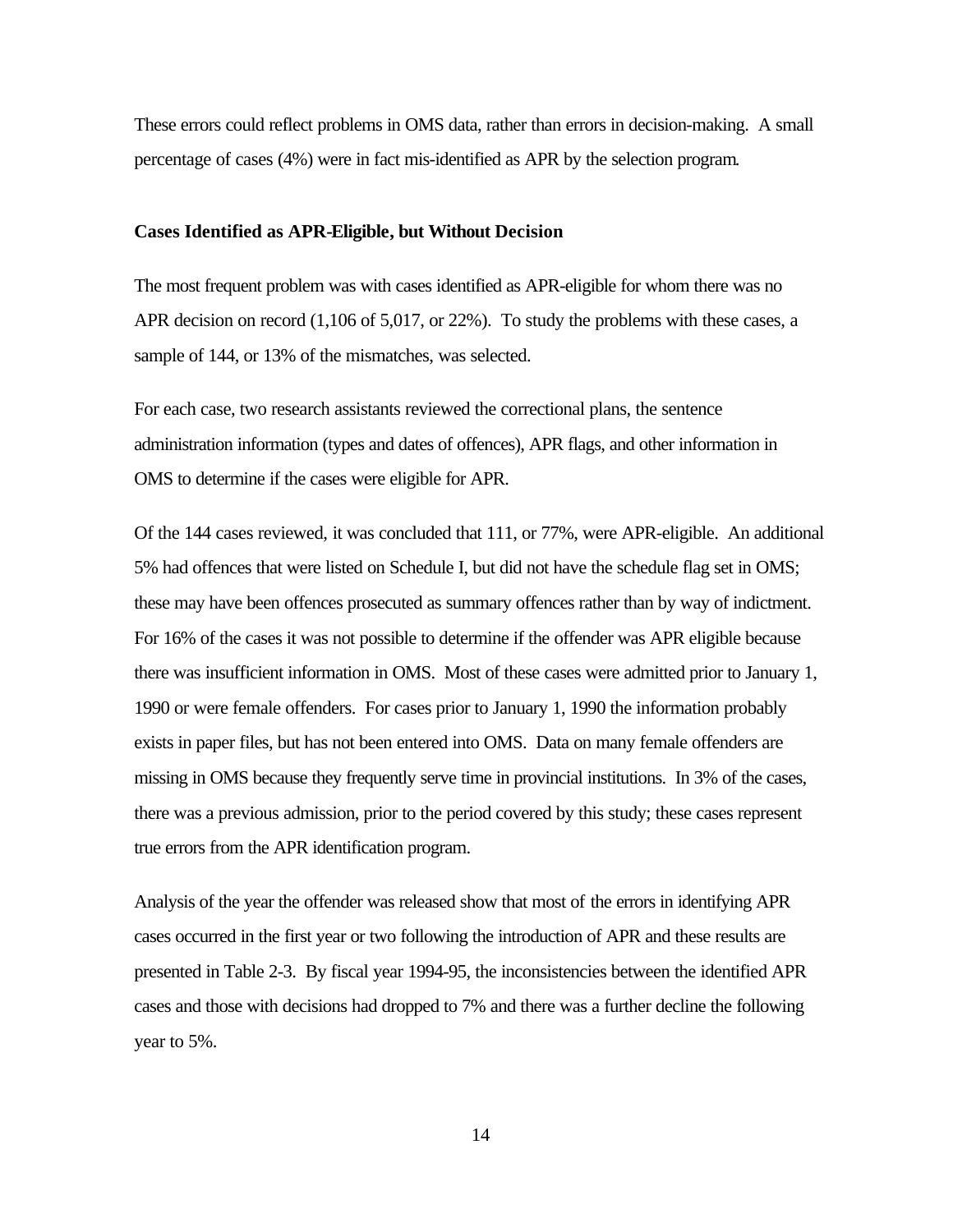A rate this low can be accounted for simply as mis-identification errors within the program, and are not necessarily offenders who did not receive an APR review. Remedial action has been taken to identify cases that did not receive an APR review.

|                                          | <b>Year of Release</b> |       |                                                 |     |  |
|------------------------------------------|------------------------|-------|-------------------------------------------------|-----|--|
|                                          |                        |       | 1992 - 1993 1993 - 1994 1994 - 1995 1995 - 1996 |     |  |
| APR cases identified<br>by research      | 416                    | 1,146 | 1,179                                           | 975 |  |
| APR cases without<br><b>APR</b> decision | 236                    | 218   | 84                                              | 45  |  |
| Percent of cases<br>without APR decision | 57%                    | 19%   | 7%                                              | 5%  |  |

#### **Table 2-3: Distribution of cases by year of release**

These analyses suggest that there was some difficulty in identifying APR cases during the implementation of the CCRA. The file review results confirm that the program used to identify APR cases was reliable and accurate in its selection of cases. For the purposes of the study, only those cases identified as APR and who had a decision by the National Parole Board were included in further analyses.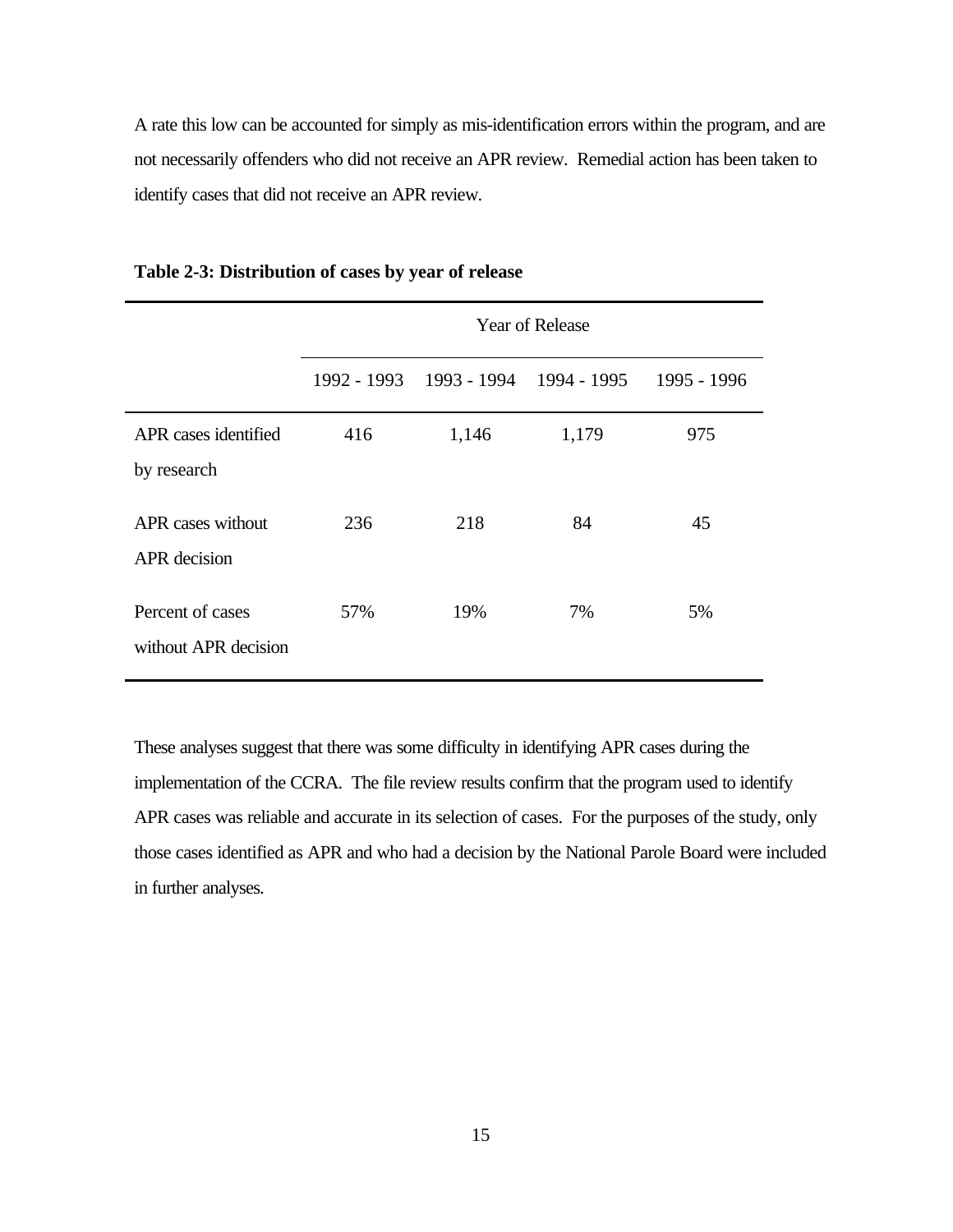## **Chapter 3 : Description of APR Offenders**

A description of the offenders eligible for APR is provided in this chapter along with a description of the offenders in the comparison groups. Factors that are presented include age, gender, race (Aboriginal/non-Aboriginal), sentence length, type of offences, and regional distribution. Comparisons are also presented for the APR offenders who were directed for parole release and those who were not directed for release.

#### **Age at Admission**

The average age at admission for offenders eligible for APR remained constant before and after the CCRA, at about 30 to 31 years (see Table 3-1). The offenders ineligible for APR because of their offence were very similar in age to the APR-eligible group. Offenders in the other two groups were about three years older with ineligible-admissions group being approximately 35 years at admission while the ineligible-both group was about 34 years. All of the groups were older in the post-CCRA period.

|           |                  |                             | Ineligible           |               |                   |
|-----------|------------------|-----------------------------|----------------------|---------------|-------------------|
|           |                  | $APR$ Eligible <sup>1</sup> | Offence <sup>2</sup> | Admission $3$ | Both <sup>4</sup> |
| Pre-CCRA  | Average          | 30.4                        | 30.3                 | 34.5          | 33.1              |
|           | Num. of<br>cases | 1,924                       | 2,466                | 602           | 679               |
| Post-CCRA | Average          | 30.9                        | 31.7                 | 35.9          | 35.1              |
|           | Num. of<br>cases | 3,888                       | 10,210               | 1,578         | 2,621             |

<sup>1</sup> Offenders released prior to the CCRA could not receive APR, but they met the criteria as specified in the CCRA.

<sup>2</sup> Ineligible offences are those listed on Schedule I (violent offences) and Schedule II (drug offences) for which the judge orders eligibility for parole at 50% of the sentence rather than at 33%.

 $3$  Ineligible admissions are not serving their first federal sentence.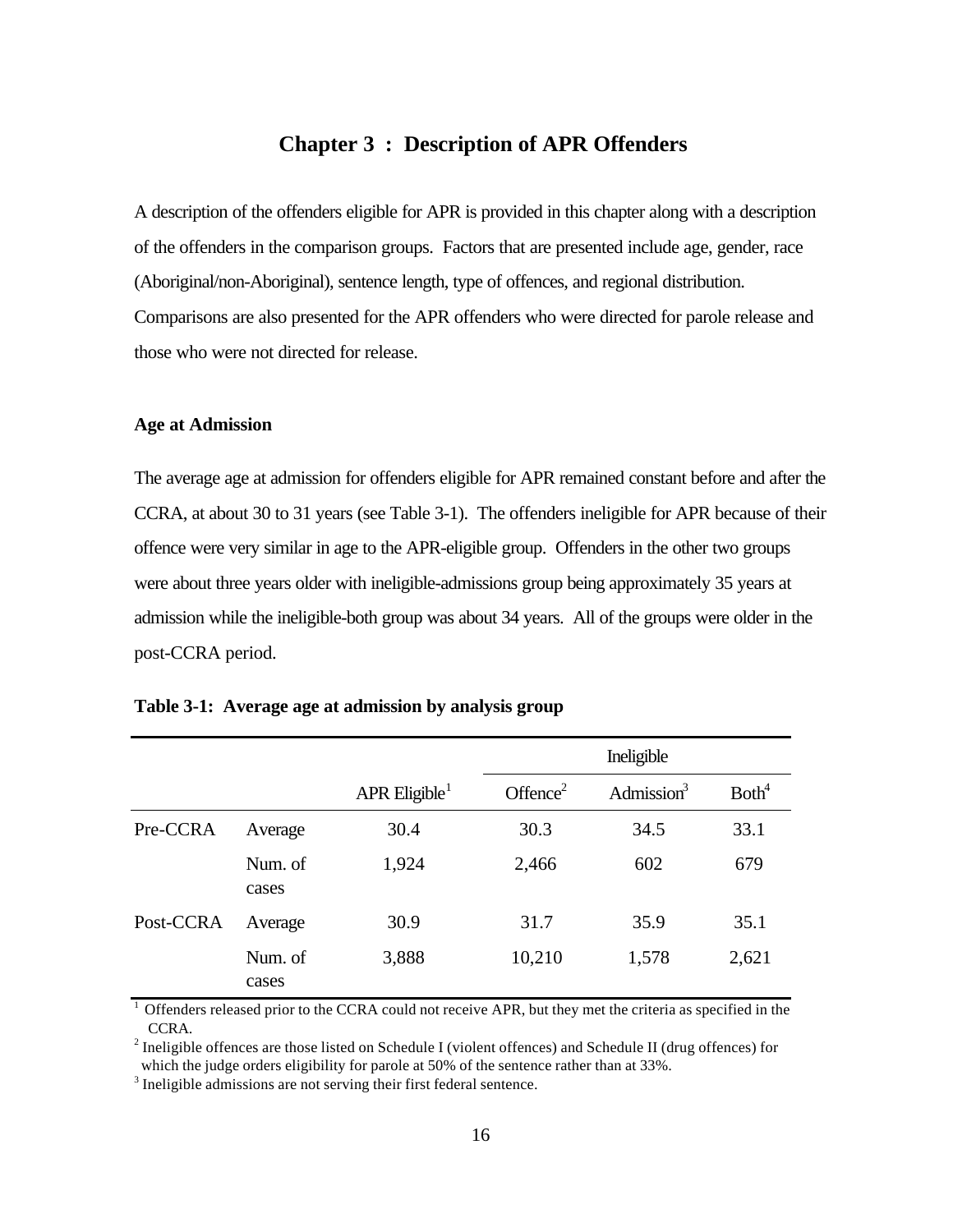<sup>4</sup> Ineligible because of their offence and their admission.

#### **Gender**

Males account for 96% of the APR eligible-offenders in the post-CCRA period and about 95% in the pre-CCRA period as shown in Table 3-2. Female offenders account for about 4% of the APR cases, a percentage slightly higher than their representation in the inmate population (2% to 3%). Females were most likely to be ineligible for APR because they had committed a violent or serious drug offence rather than because of multiple federal admissions.

|           |                  |                           | Ineligible           |               |                   |
|-----------|------------------|---------------------------|----------------------|---------------|-------------------|
|           |                  | APR Eligible <sup>1</sup> | Offence <sup>2</sup> | Admission $3$ | Both <sup>4</sup> |
| Pre-CCRA  | Male             | 95.4                      | 97.0                 | 99.0          | 99.0              |
|           | Female           | 4.6                       | 3.0                  | 1.0           | 1.0               |
|           | Num. of<br>cases | 1,924                     | 2,466                | 602           | 679               |
| Post-CCRA | Male             | 96.5                      | 97.4                 | 99.3          | 99.0              |
|           | Female           | 3.5                       | 2.6                  | 0.7           | 1.0               |
|           | Num. of<br>cases | 3,888                     | 10,210               | 1,578         | 2,621             |

### **Table 3-2: Gender distribution of offenders in the study groups**

<sup>1</sup> Offenders released prior to the CCRA could not receive an APR, but they met the criteria as specified in the CCRA.

 $2$  Ineligible offences are those listed on Schedule I (violent offences) and Schedule II (drug offences) for which the judge orders eligibility for parole at 50% of the sentence rather than at 33%.

 $3$  Ineligible admissions are not serving their first federal sentence.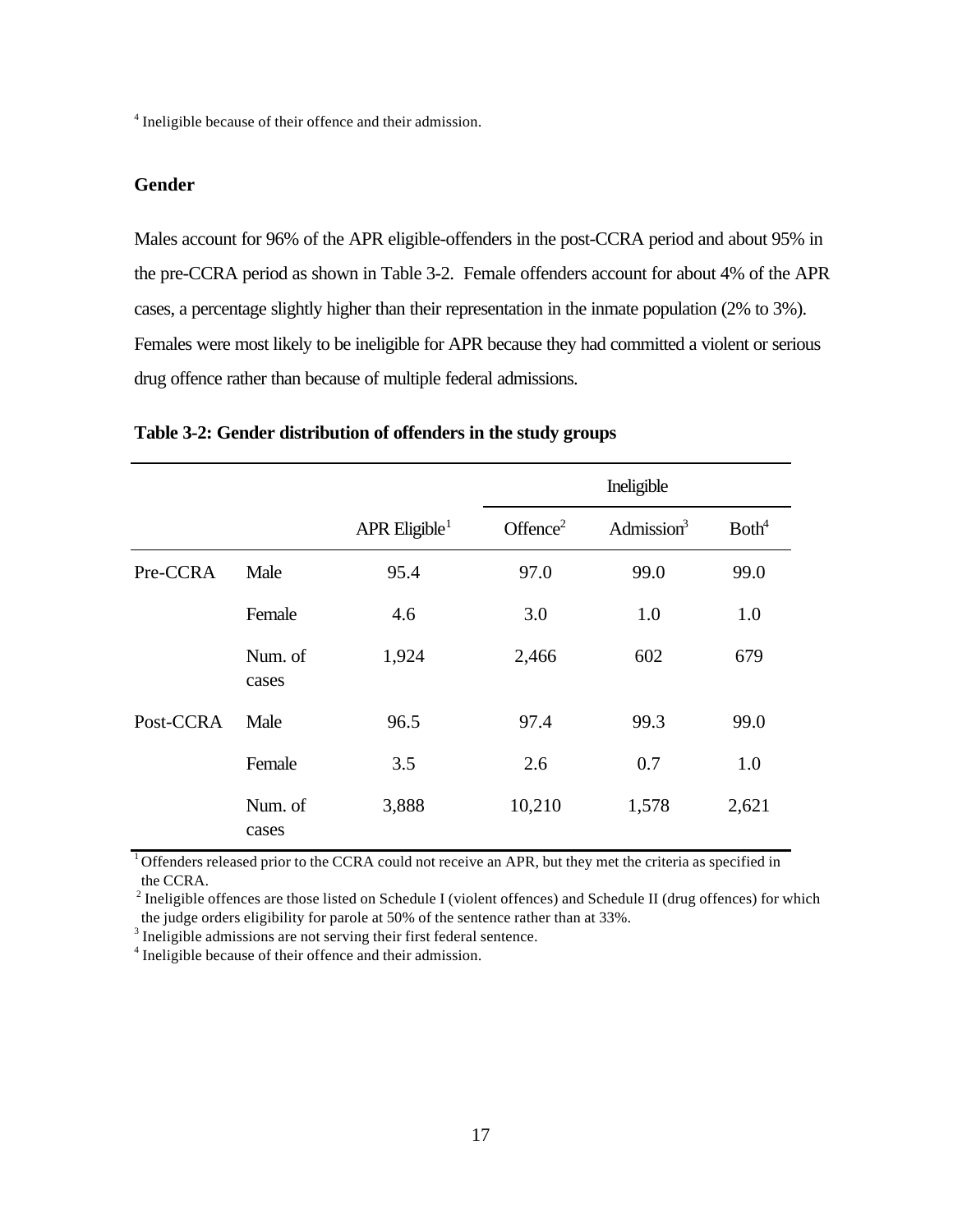#### **Aboriginal/non-Aboriginal Status**

Aboriginal offenders account for between 11% and 12% of the inmate population, but only 7% of the offenders eligible for APR as shown in Table 3-3. Aboriginal offenders account for 15% of the first time federal admissions who are excluded from APR because the type of offence they committed was on the CCRA schedule. These exclusions account for 67% of the Aboriginal offenders. There are no differences between the pre- and post-CCRA groups.

|           |                    |                             | Ineligible  |               |                   |
|-----------|--------------------|-----------------------------|-------------|---------------|-------------------|
|           |                    | $APR$ Eligible <sup>1</sup> | Offence $2$ | Admission $3$ | Both <sup>4</sup> |
| Pre-CCRA  | Non-<br>Aboriginal | 93.0                        | 84.1        | 92.2          | 83.5              |
|           | Aboriginal         | 7.0                         | 15.9        | 7.8           | 16.5              |
|           | Num. of<br>cases   | 1,924                       | 2,466       | 602           | 679               |
| Post-CCRA | Non-<br>Aboriginal | 93.3                        | 84.5        | 92.0          | 84.6              |
|           | Aboriginal         | 6.7                         | 15.4        | 8.0           | 15.3              |
|           | Num. of<br>cases   | 3,888                       | 10,191      | 1,578         | 2,621             |

**Table 3-3: Percentage of Aboriginal and Non-aboriginal offenders in each group**

<sup>1</sup> Offenders released prior to the CCRA could not receive an APR, but they met the criteria as specified in the CCRA.

<sup>2</sup> Ineligible offences are those listed on Schedule I (violent offences) and Schedule II (drug offences) for which the judge orders eligibility for parole at 50% of the sentence rather than at 33%.

 $3$  Ineligible admissions are not serving their first federal sentence.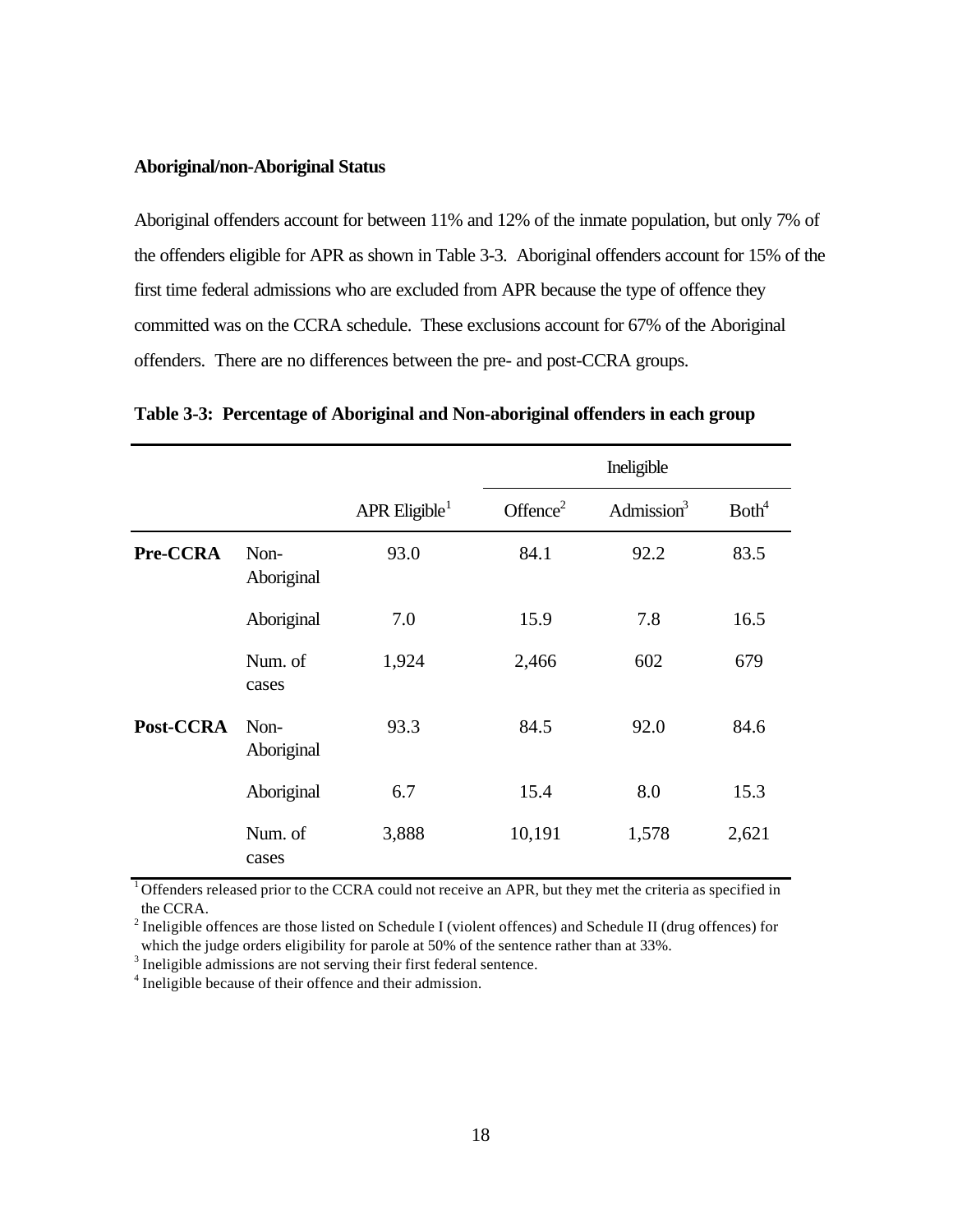#### **Sentence Length**

The average sentence length for offenders in each group was about three years, with the exception of post-CCRA offenders ineligible because of their offence (4.3 years) and post-CCRA offenders ineligible because of both their offence and previous admissions (5.0 years). Detailed results are presented in Table 3-4. Post-CCRA APR eligible-offenders had an average sentence length of 3.1 years and offenders who were APR ineligible because of previous admissions had an average sentence length of 3.2 years indicating that these two groups do not differ in terms of sentence length. Offenders who were APR ineligible because of their offence had a average sentence length of 4.3 years, a full year longer than the APR eligible cases, but this large difference in sentence length did not exist prior to the CCRA. Overall there is a trend towards longer average sentences after CCRA. However, CCRA had no impact on the judicial sentencing.

|           |                             |                      | Ineligible    |                   |  |  |
|-----------|-----------------------------|----------------------|---------------|-------------------|--|--|
|           | $APR$ Eligible <sup>1</sup> | Offence <sup>2</sup> | Admission $3$ | Both <sup>4</sup> |  |  |
|           | (n)                         | (n)                  | (n)           | (n)               |  |  |
| Pre-CCRA  | 2.8                         | 3.1                  | 2.8           | 3.4               |  |  |
|           | (1,024)                     | (1,129)              | (1,033)       | (1,227)           |  |  |
| Post-CCRA | 3.1                         | 4.3                  | 3.2           | 5.0               |  |  |
|           | (1,140)                     | (1, 563)             | (1,166)       | (1,818)           |  |  |

#### **Table 3-4: Average sentence length (number of years ) by group**

 $1$ Offenders released prior to the CCRA could not receive an APR, but they met the criteria as specified in the CCRA.

<sup>2</sup> Ineligible offences are those listed on Schedule I (violent offences) and Schedule II (drug offences) for which the judge orders eligibility for parole at 50% of the sentence rather than at 33%.

 $3$  Ineligible admissions are not serving their first federal sentence.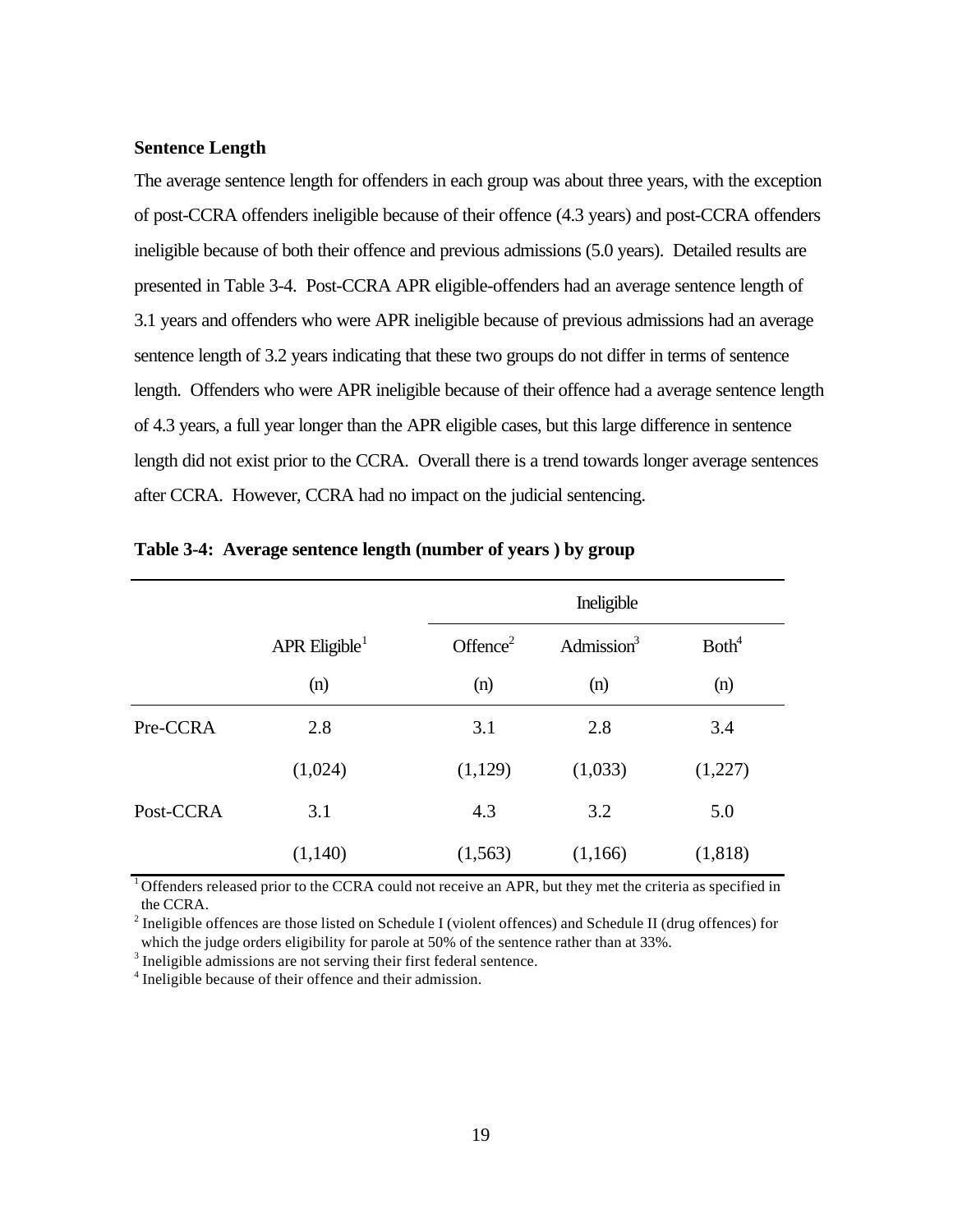#### **Number of Previous Convictions**

The number of all offences for which offenders received a federal sentence was calculated and the results are presented in Table 3-5. Prior to the CCRA, the average number of offences did not differ across the four groups but there was an increase in the number of offences from pre-CCRA to post-CCRA for all groups. There was also a differentiation between the APR-eligible and APR-ineligible-admissions groups and the two APR-ineligible-offence groups (offence and both) after the CCRA. That is, prior to the CCRA, the APR eligible and APR-ineligible-admission groups had an average of five previous convictions with federal sentences, but after the CCRA this increased to an average of seven previous convictions. The change for the other groups was from an average of five convictions to an average of six convictions. These differences could have an impact on the length of sentence served pre- and post-CCRA. To control for the impact, the percentage of sentence served is used for comparisons. Additional information on previous convictions, including convictions with non-federal sentences is presented later in the report.

|           |                       |                             | Ineligible           |               |                   |
|-----------|-----------------------|-----------------------------|----------------------|---------------|-------------------|
|           |                       | $APR$ Eligible <sup>1</sup> | Offence <sup>2</sup> | Admission $3$ | Both <sup>4</sup> |
| Pre-CCRA  | Convictions           | 4.9                         | 4.7                  | 4.9           | 4.8               |
|           | Scheduled<br>offences | 0.7                         | 2.0                  | 0.3           | 1.8               |
| Post-CCRA | Convictions           | 6.9                         | 5.8                  | 7.3           | 5.7               |
|           | Scheduled<br>offences | 0.9                         | 2.8                  | 0.5           | 2.5               |

**Table 3-5: Average number of convictions and scheduled**

 $1$ Offenders released prior to the CCRA could not receive an APR, but they met the criteria as specified in the CCRA.

<sup>2</sup> Ineligible offences are those listed on Schedule I (violent offences) and Schedule II (drug offences) for which the judge orders eligibility for parole at 50% of the sentence rather than at 33%.

 $3$  Ineligible admissions are not serving their first federal sentence.

<sup>&</sup>lt;sup>4</sup> Ineligible because of their offence and their admission.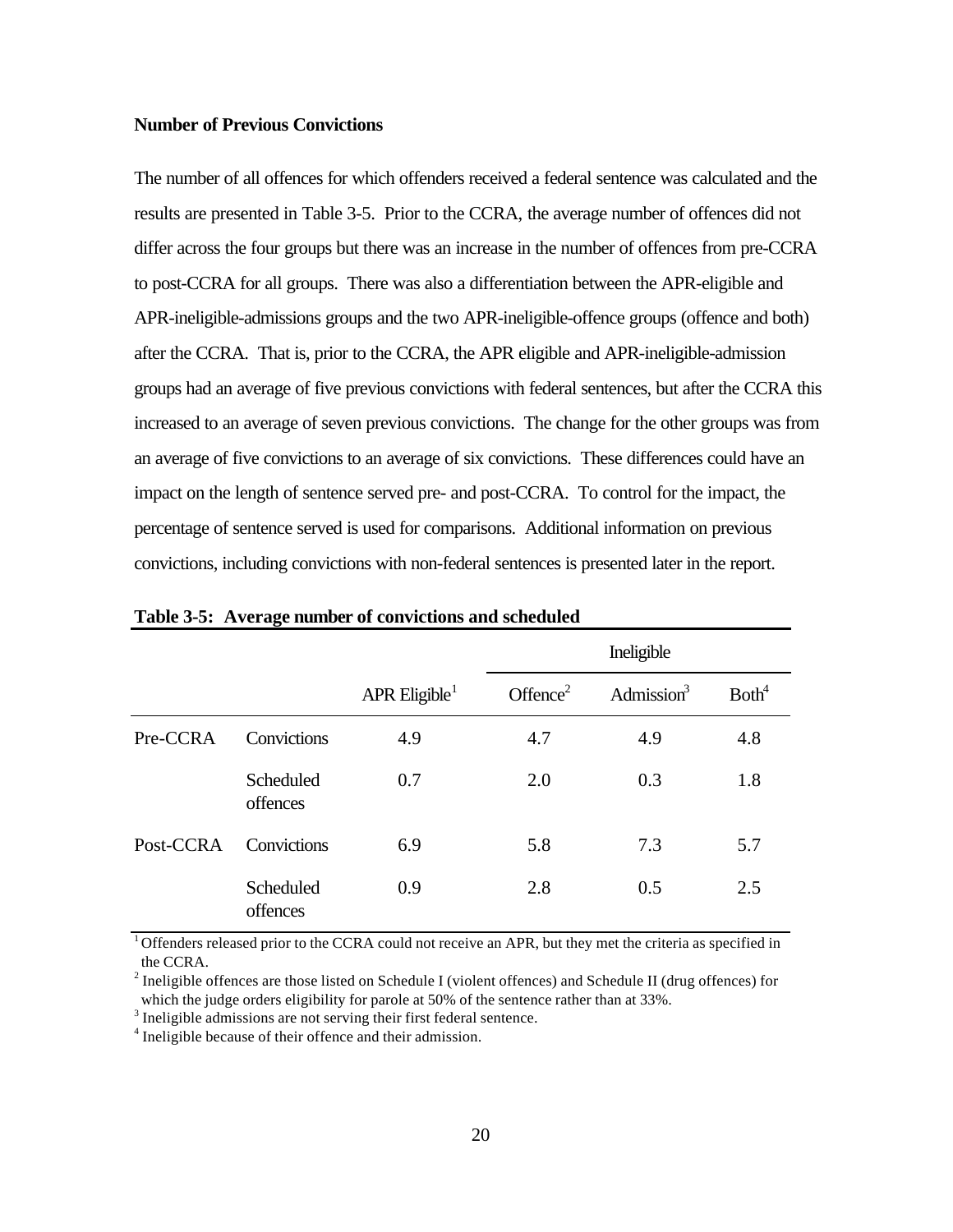Table 3-5 presents the average number of Scheduled offences, that is, violent and drug offences. Offenders in the APR-eligible and APR-ineligible-admissions groups have no violent scheduled offences and a small number of scheduled drug offences, which would not exclude them from APR eligibility. The other two groups, consisting of ineligible-offence and ineligible-both, have an average of about three scheduled offences each. There is also evidence of an increase in the number of scheduled offences from the pre- to post-CCRA periods.

#### **Type of Offence**

 $\overline{a}$ 

The type of offence(s) offenders in the post-CCRA period were convicted of are presented in Table 3-6. Offenders in the APR-eligible group have offence profiles similar to offenders in the APR-ineligible-admission group. This indicates that even though the ineligible-admissions group had multiple federal admissions, they did not have a criminal record with more violent offences than the APR eligible-offenders. The main differences between these two groups was that the ineligibleadmission group was more likely to have been convicted of a break and enter or theft offence. As shown in the table, APR eligible-offenders may be serving a sentence for a violent offence, but these offences would have been prosecuted by way of summary conviction rather than indictment.<sup>2</sup> Only offences processed by the courts by way of indictment restrict offenders from APR eligibility.

Results in Table 3-6 also indicate that offenders serving their first federal sentence and convicted of ineligible offences (mostly violent offences) are more likely to have been convicted of sexual offences (18% vs. 12%) than offenders with multiple federal sentences. Offenders who were ineligible because of the offences they committed and have multiple convictions (ineligible both) are more likely to have been convicted of robbery (51% vs. 35%) than offenders who are serving their first federal sentence.

 $2^{2}$  Less serious violations of an offence are prosecuted as summary convictions, while indictments are used for more serious violations.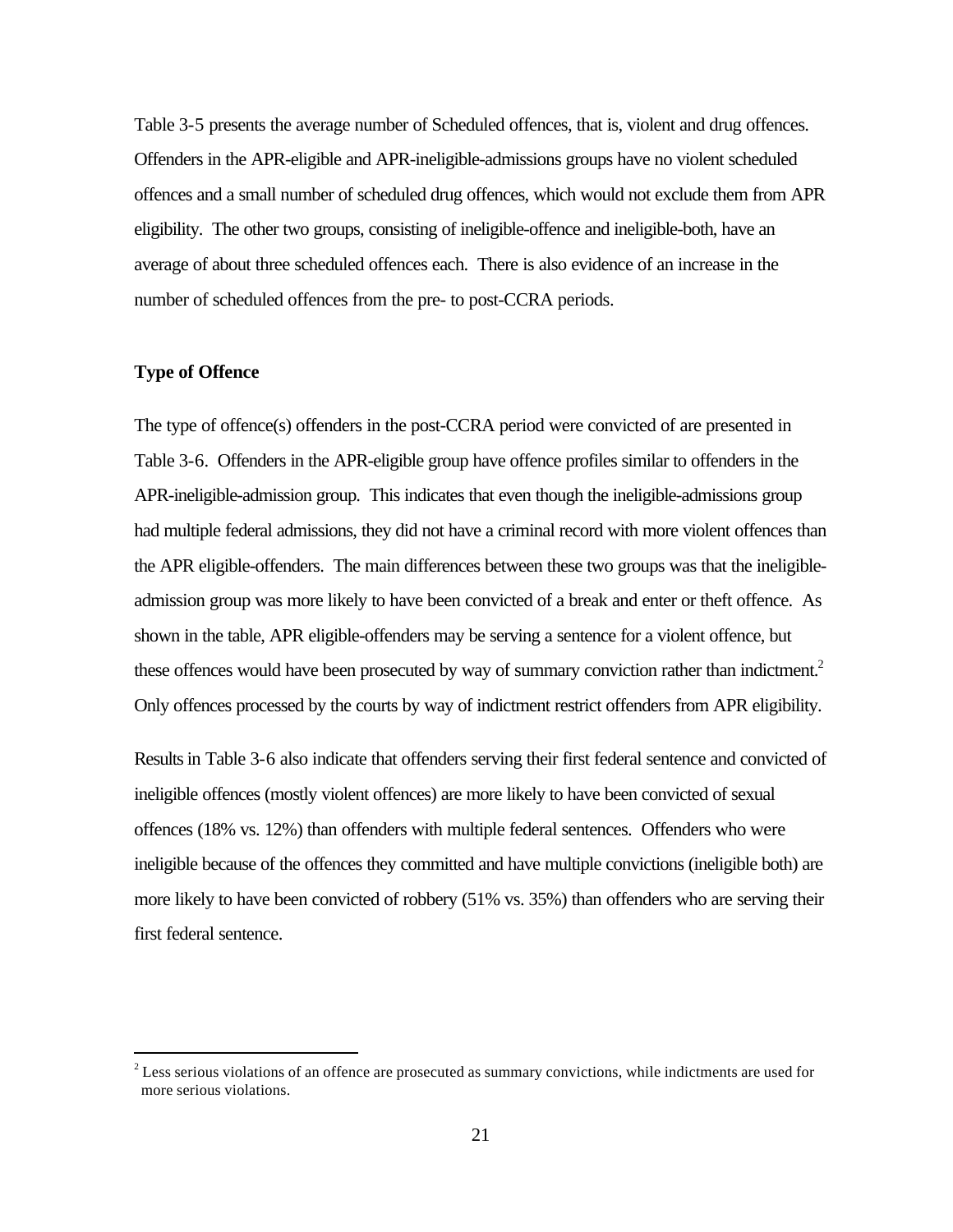|                                    |                             | Ineligible           |               |                   |
|------------------------------------|-----------------------------|----------------------|---------------|-------------------|
|                                    | $APR$ Eligible <sup>1</sup> | Offence <sup>2</sup> | Admission $3$ | Both <sup>4</sup> |
| Type of offence                    |                             |                      |               |                   |
| Murder                             | 0.0                         | 7.2                  | 0.0           | 5.7               |
| Manslaughter                       | 0.0                         | 6.7                  | 0.0           | 4.7               |
| Sexual offences                    | 0.5                         | 17.5                 | 0.4           | 11.6              |
| Robbery                            | 0.0                         | 35.8                 | 0.0           | 51.0              |
| Other violent offences             | 4.9                         | 32.8                 | 6.8           | 27.9              |
| Drug offences                      | 10.2                        | 4.3                  | 9.9           | 6.0               |
| Fraud offences                     | 8.8                         | 2.6                  | 10.7          | 3.4               |
| Break & enter, & theft<br>offences | 40.1                        | 20.9                 | 62.9          | 27.6              |
| Non-violent offences               | 48.7                        | 30.2                 | 27.8          | 31.8              |
| Number of cases                    | 3,888                       | 10,210               | 1,578         | 2,621             |

## **Table 3-6: Percentages of cases with a conviction for each type of offence (for post-CCRA cases only)**

Note. Columns do not add to 100% because the types of offences are not mutually exclusive. That is, offenders may have more than one type of offence.

<sup>1</sup> Offenders released prior to the CCRA could not receive an APR, but they met the criteria as specified in the CCRA.

 $2^{2}$  Ineligible offences are those listed on Schedule I (violent offences) and Schedule II (drug offences) for which the judge orders eligibility for parole at 50% of the sentence rather than at 33%.

 $3$  Ineligible admissions are not serving their first federal sentence.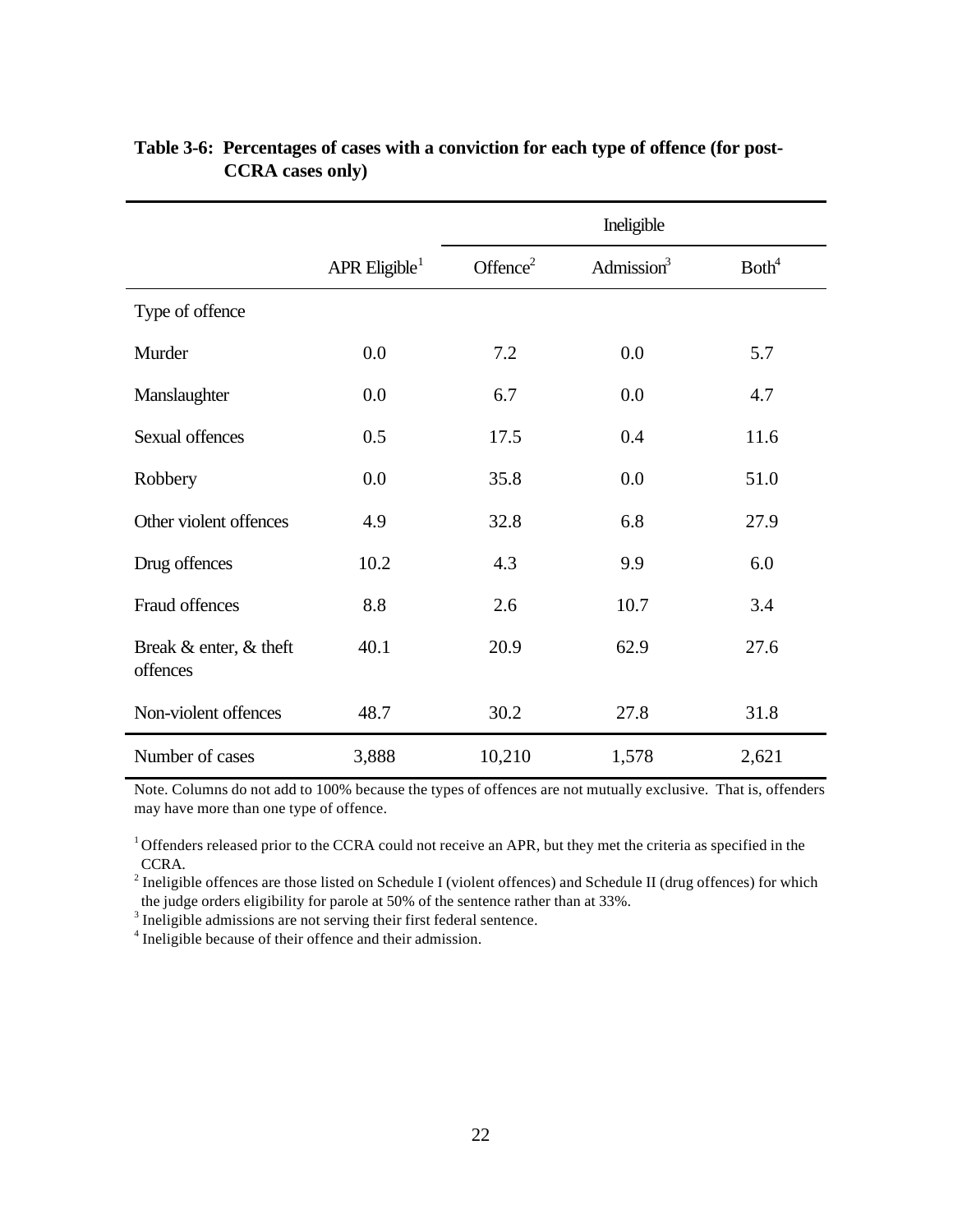#### **Regional Distribution**

The Atlantic region has the highest percentage of offenders (25%) who are eligible for APR on admission, while the other regions (except Pacific) have only slightly less at 20% to 24%. The Pacific region has only 12% of admissions eligible for APR as shown in Table 3-7. The ineligibleoffence group accounts for 60% of admissions in Ontario and the western regions while this group accounts for only 50% of new offenders in the Quebec and the Atlantic regions. The Quebec and Atlantic regions' admissions are more likely to be in the Ineligible-admission group (11% and 14%, respectively) whereas this group accounts for only about 7% of admissions in the other regions.

|          |             | Post-CCRA    |                                     |                                       |                                  |
|----------|-------------|--------------|-------------------------------------|---------------------------------------|----------------------------------|
|          |             | APR eligible | Ineligible-<br>offence <sup>1</sup> | Ineligible-<br>admission <sup>2</sup> | Ineligible-<br>both <sup>3</sup> |
| Atlantic | $\%$        | 25.0         | 50.6                                | 13.5                                  | 10.9                             |
|          | No of cases | 517          | 1,048                               | 280                                   | 226                              |
| Quebec   | $\%$        | 23.9         | 47.3                                | 10.7                                  | 18.1                             |
|          | No of cases | 1,168        | 2,311                               | 524                                   | 882                              |
| Ontario  | %           | 21.6         | 59.8                                | 6.7                                   | 11.9                             |
|          | No of cases | 1,098        | 3,033                               | 342                                   | 602                              |
| Prairies | $\%$        | 19.5         | 60.7                                | 6.6                                   | 13.2                             |
|          | No of cases | 894          | 2,781                               | 303                                   | 605                              |
| Pacific  | %           | 12.5         | 61.6                                | 7.7                                   | 18.2                             |
|          | No of cases | 211          | 1,037                               | 129                                   | 306                              |
| Total    |             | 3,888        | 10,210                              | 1,578                                 | 2,621                            |

**Table 3-7: Regional distribution of analysis groups for post-CCRA period only**

 $1$  Ineligible offences are those listed on Schedule I (violent offences) and Schedule II (drug offences) for which the judge orders eligibility for parole at 50% of the sentence rather than at 33%.

 $2^{2}$  Ineligible admissions are not serving their first federal sentence.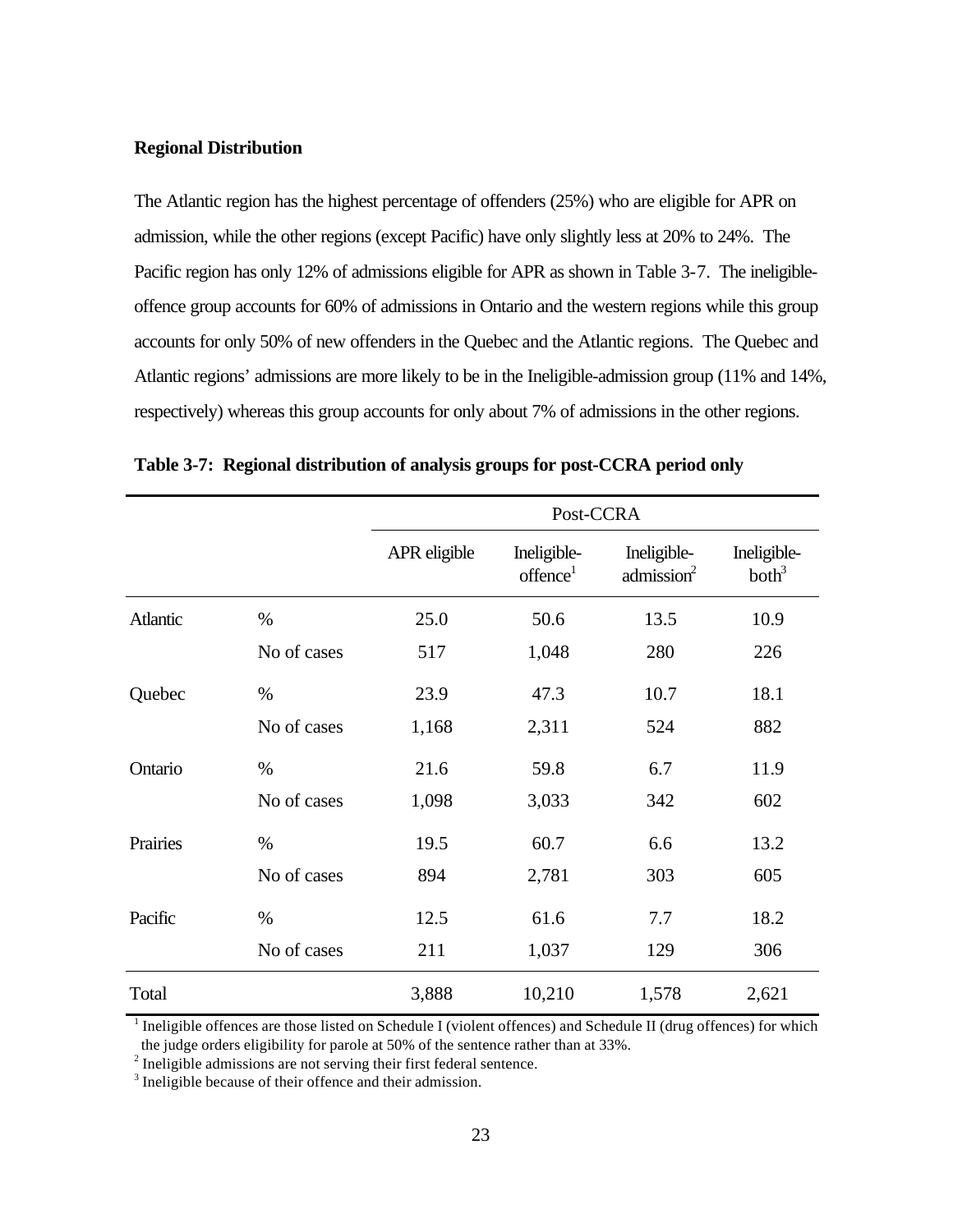#### **Selection for parole release**

Characteristics of offenders directed for parole release following parole review using the APR criteria are presented below. Overall, 82% of eligible offenders were directed for release on parole while the remaining 18%, or 683 offenders, were not directed for release. Offenders not directed for release following APR could apply at a later date for full parole and be reviewed using standard parole criteria or they could remain in custody until their statutory release date.

Comparisons of the percentage of offenders directed and not directed for parole are presented in Table 3-8. While 82% of male offenders are directed for parole release, almost all (94%) of the female offenders are directed for release following review of their files by the NPB.

|                                | Parole directed | Parole not<br>directed | Total |
|--------------------------------|-----------------|------------------------|-------|
| Male                           | 81.8            | 18.2                   | 3,751 |
| Female                         | 94.2            | 5.8                    | 137   |
| Aboriginal                     | 58.0            | 42.0                   | 262   |
| Non Aboriginal                 | 84.0            | 16.1                   | 3,626 |
| Average age                    | 31.4            | 28.6                   |       |
| Average sentence length (days) | 1,163           | 1,032                  |       |
| Number of offenders            | 3,196           | 692                    |       |

**Table 3-8: Characteristics of offenders directed for parole release**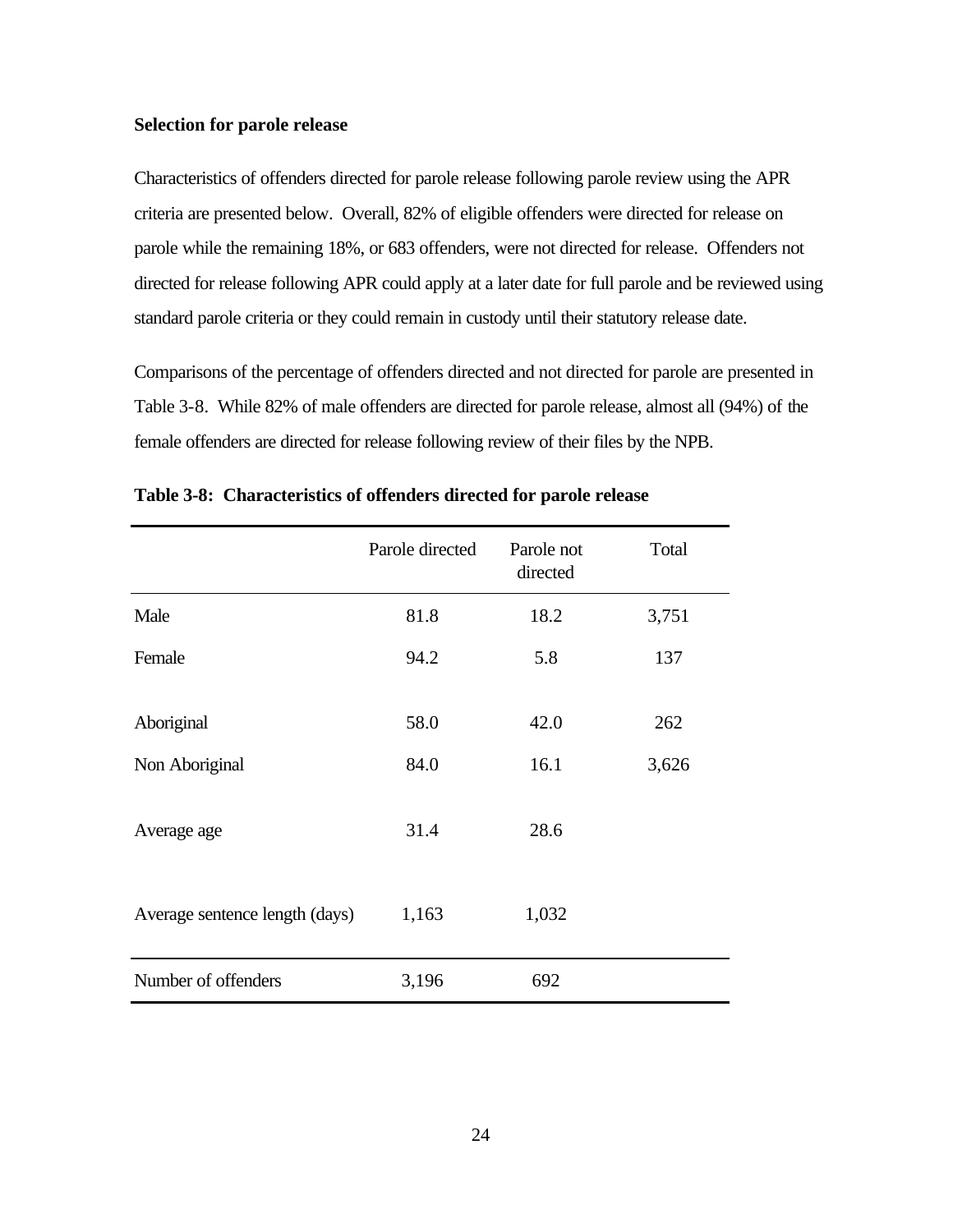Aboriginal offenders are least likely to have parole directed when they are reviewed by the APR criteria. Only 58% of the Aboriginal offenders are directed for release, while 84% of all other offenders are directed.

Offenders who are directed for release are almost three years older than offenders who are not directed for release (31.4 years vs. 28.6 years). Oddly, offenders who are directed for parole release have longer sentences (1,163 days) than offenders who are not directed for release (1,032 days). The difference in sentence length is approximately four months.

The percentage of cases directed for parole varies by 20 percentage points across the regions as shown in Table 3-9. The Quebec region has the highest rate of parole directed at just 90%, while the Atlantic region has the lowest rate at about 70%. In both the Prairie and Pacific regions, approximately three-quarters of offenders eligible for release are directed, while in Ontario approximately 83% of eligible offenders are directed for release. The differences suggest that there are variations in the interpretation of the decision criteria being used to direct release on parole for these offenders. It is unlikely that the differences of the magnitude observed would occur because of different risk profiles for offenders in the different regions. In 1996/1997 the variations in the parole directed rate were reduced significantly to the point where regional rates varied by 7 percentage points or less.

|          | Parole directed | Parole not directed | Number of cases |
|----------|-----------------|---------------------|-----------------|
| Atlantic | 70.8            | 29.2                | 517             |
| Quebec   | 91.4            | 8.6                 | 1,168           |
| Ontario  | 83.4            | 16.6                | 1,098           |
| Prairies | 77.2            | 22.8                | 894             |
| Pacific  | 73.9            | 26.1                | 211             |
| Total    | 3,196           | 692                 | 3,888           |

**Table 3-9: Regional distribution of parole not directed and parole directed cases**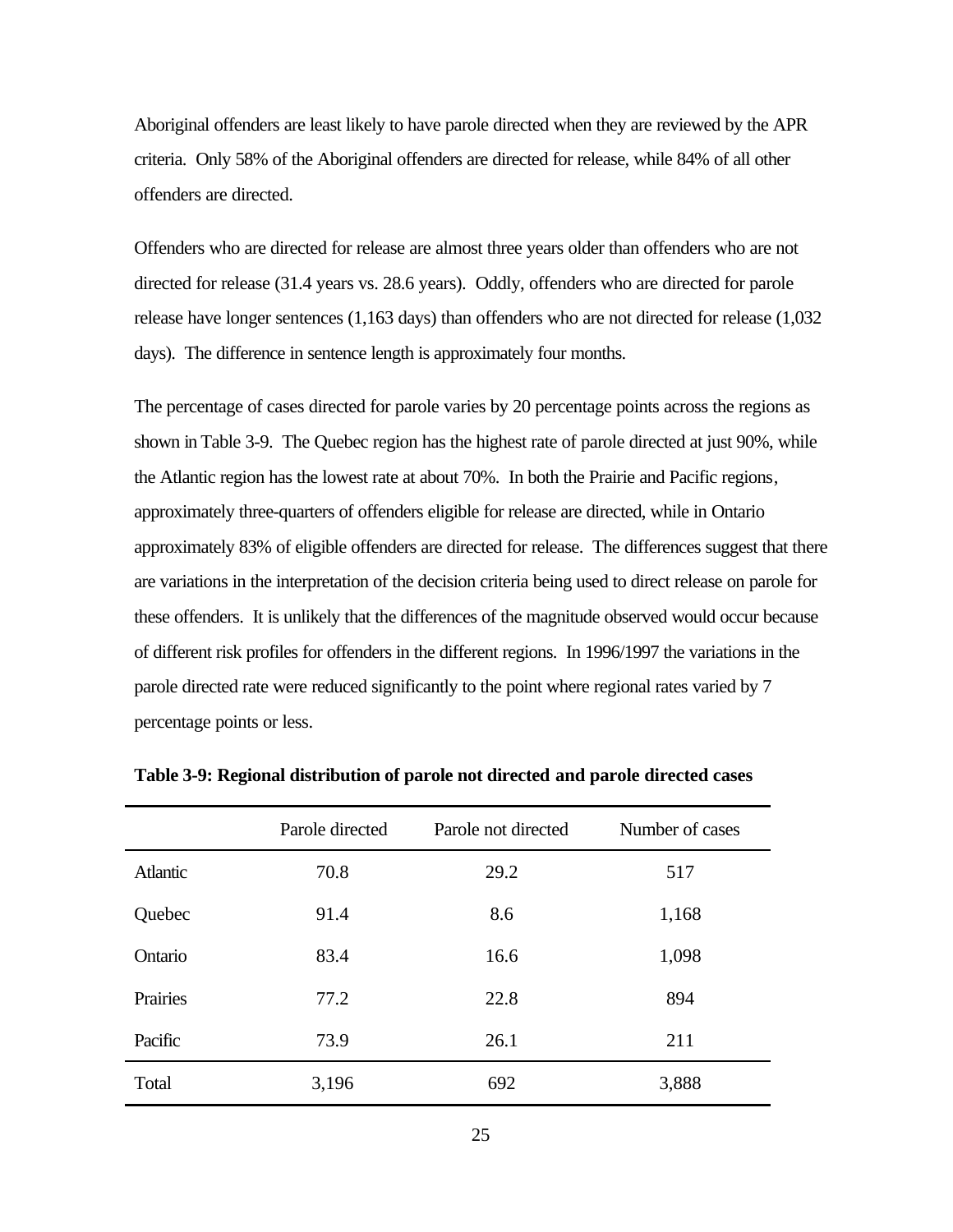#### **Criminal History (CH) Sample**

The CCRA states that decisions relating to APR should be based on the entire criminal and social history of the offender, not just the admission offence. Therefore, samples of the APR cases and the comparison groups were selected for analysis of their complete criminal record. Results of these analyses are presented in the following tables.

**Table 3-10: Number and percentage of previous offences for which provincial sentences were served**

|                                                 |                        |                     | Ineligible             |                   |
|-------------------------------------------------|------------------------|---------------------|------------------------|-------------------|
| Number of offences with<br>provincial sentences | <b>APR</b><br>Eligible | Office <sup>1</sup> | Admission <sup>2</sup> | Both <sup>3</sup> |
| None                                            | 19.8                   | 24.9                | 4.0                    | 4.0               |
| $1 - 5$                                         | 26.3                   | 30.6                | 18.9                   | 20.0              |
| $6 - 10$                                        | 13.6                   | 15.7                | 16.4                   | 19.8              |
| $11 - 20$                                       | 20.4                   | 15.8                | 31.3                   | 30.7              |
| $20+$                                           | 20.0                   | 13.0                | 29.5                   | 25.5              |
| Number of cases                                 | 796                    | 575                 | 550                    | 550               |

 $1$  Ineligible offences are those listed on Schedule I (violent offences) and Schedule II (drug offences) for which the judge orders eligibility for parole at 50% of the sentence rather than at 33%.

 $2^{2}$  Ineligible admissions are not serving their first federal sentence.

<sup>3</sup> Ineligible because of their offence and their admission.

Only 20% of the APR eligible-offenders had no previous convictions with provincial sentences, whereas 25% of offenders who were ineligible for APR because of the type of admitting offence had no previous provincial sentences as shown in Table 3-10. Only 4% of the other two comparison groups had no previous provincial sentences. In addition, while 54% of the APR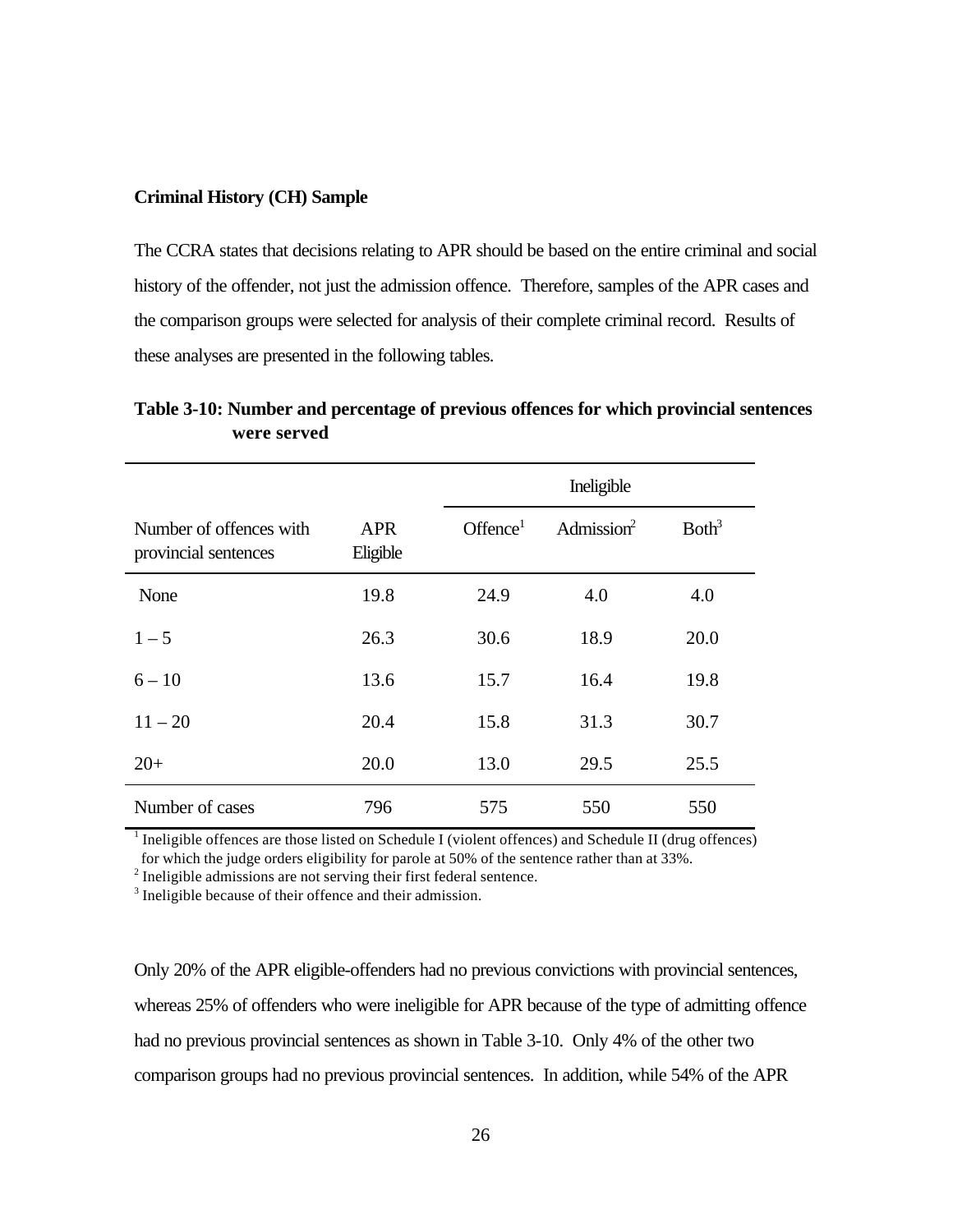eligible-offenders had six or more convictions with provincial sentences, only 44% of the ineligibleoffence group had six or more previous convictions with provincial sentences. Three-quarters of the other two comparison groups had six or more previous convictions with provincial sentences. Clearly, being a first time federal offender, as in the case of APR eligible-offenders, is not an indicator of a lack of criminal history. However, offenders with multiple previous federal admissions have the highest number of previous offences with provincial sentences.

The APR eligible-offenders had the lowest rate of convictions with provincial sentences for violent offences at 31% while approximately 39% of ineligible-offence and ineligible-admission groups had previous violent offences with provincial sentences (see Table 3-11). Of offenders with multiple federal admissions and an admission for a violent offence (ineligible-both), 56% had previous violent offences. Of the APR eligible-offenders, 9% had been convicted of three or more violent offences for which they served provincial sentences. Of the ineligible-admissions and ineligibleoffence groups, 12% had been convicted of three or more violent offences for which they served a provincial sentences.

|                               |                     |                     | Ineligible             |                   |  |
|-------------------------------|---------------------|---------------------|------------------------|-------------------|--|
| Number of violent<br>offences | <b>APR Eligible</b> | Office <sup>1</sup> | Admission <sup>2</sup> | Both <sup>3</sup> |  |
| None                          | 68.5                | 60.5                | 61.5                   | 43.6              |  |
| $1 - 2$                       | 22.5                | 27.1                | 27.1                   | 37.8              |  |
| 3 or more                     | 9.0                 | 12.4                | 11.5                   | 18.5              |  |
| Number of cases               | 796                 | 575                 | 550                    | 550               |  |

**Table 3-11: Number and percentage of violent offences (Schedule I) with provincial sentence**

 $1$  Ineligible offences are those listed on Schedule I (violent offences) and Schedule II offences (drug offences) for which the judge orders eligibility for parole at 50% of the sentence rather than at 33%.

 $2^{2}$  Ineligible admissions are not serving their first federal sentence.

<sup>3</sup> Ineligible because of their offence and their admission.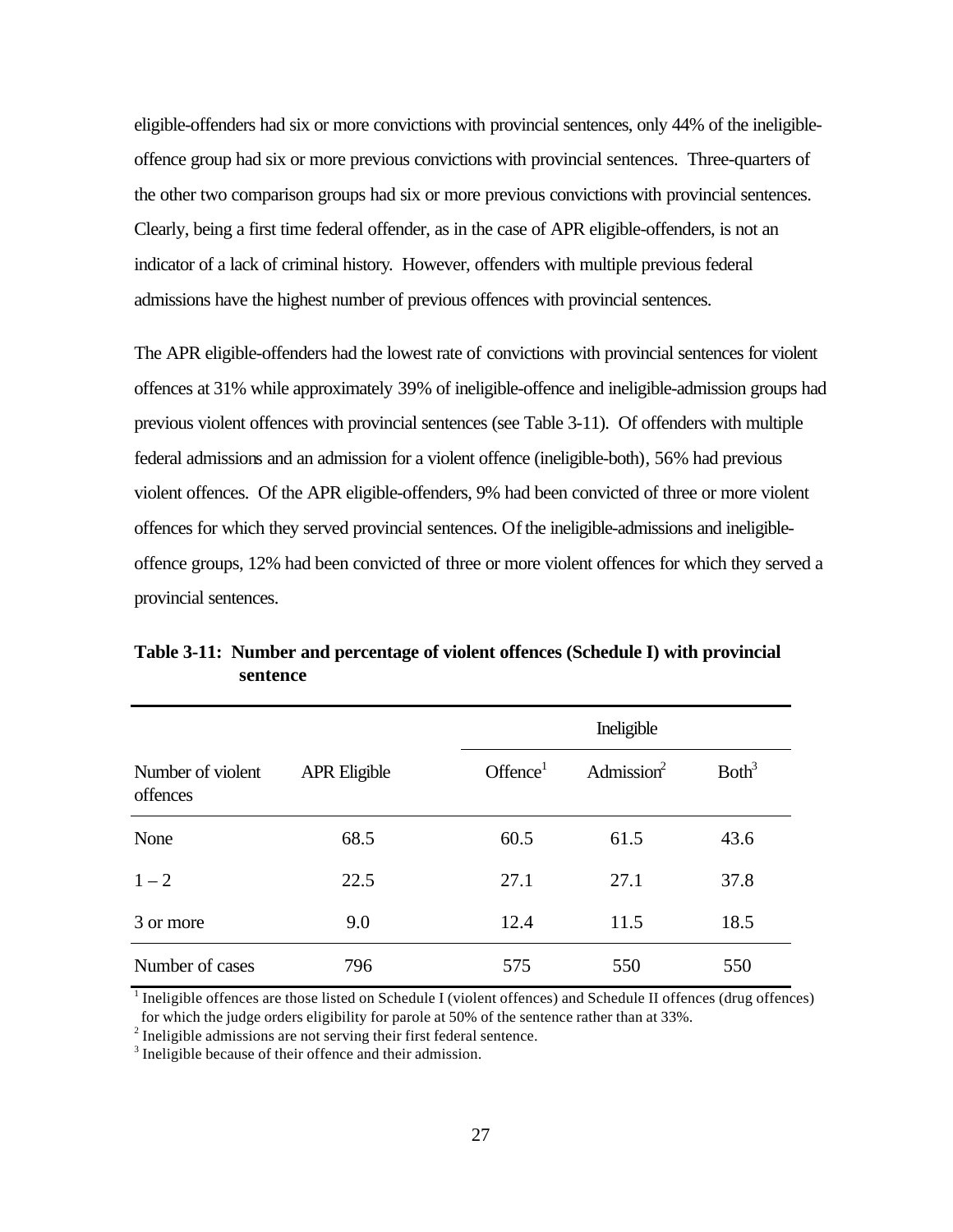Comparisons of the number of provincial offences between the parole directed and parole notdirected groups are presented in Table 3-12. These results indicate clear differences between the groups, with the parole directed group having fewer offences overall and substantially fewer violent offences. For example, while almost one-quarter of offenders directed for release had no previous offences only one-eighth of the not-directed offenders had no previous offences. Similarly, while 80% of the directed offenders had no previous violent offences, only 40% of the not-directed group had no previous violent offences. A more outstanding difference between directed and not directed offenders is the percentage of offenders who had three or more violent offences. Only 4% of the directed group had three or more previous violent offences, while six times that many (24%) of the not-directed group had three or more previous violent offences.

|                                                                     | Parole directed | Parole not directed |
|---------------------------------------------------------------------|-----------------|---------------------|
| Number of offences with provincial<br>sentences                     |                 |                     |
| None                                                                | 22.4            | 12.8                |
| $1 - 5$                                                             | 29.2            | 18.0                |
| $6 - 10$                                                            | 13.3            | 14.2                |
| $11 - 20$                                                           | 19.8            | 21.8                |
| $20+$                                                               | 15.2            | 33.2                |
| Number of violent offences(Schedule I)<br>with provincial sentences |                 |                     |
| None                                                                | 79.3            | 38.4                |
| $1 - 2$                                                             | 16.9            | 37.9                |
| $3 - 10 +$                                                          | 3.8             | 23.7                |

**Table 3-12: Number of offences with provincial sentences and number of violent offences (Schedule I) for APR eligible-offenders directed and not directed for release**

#### 28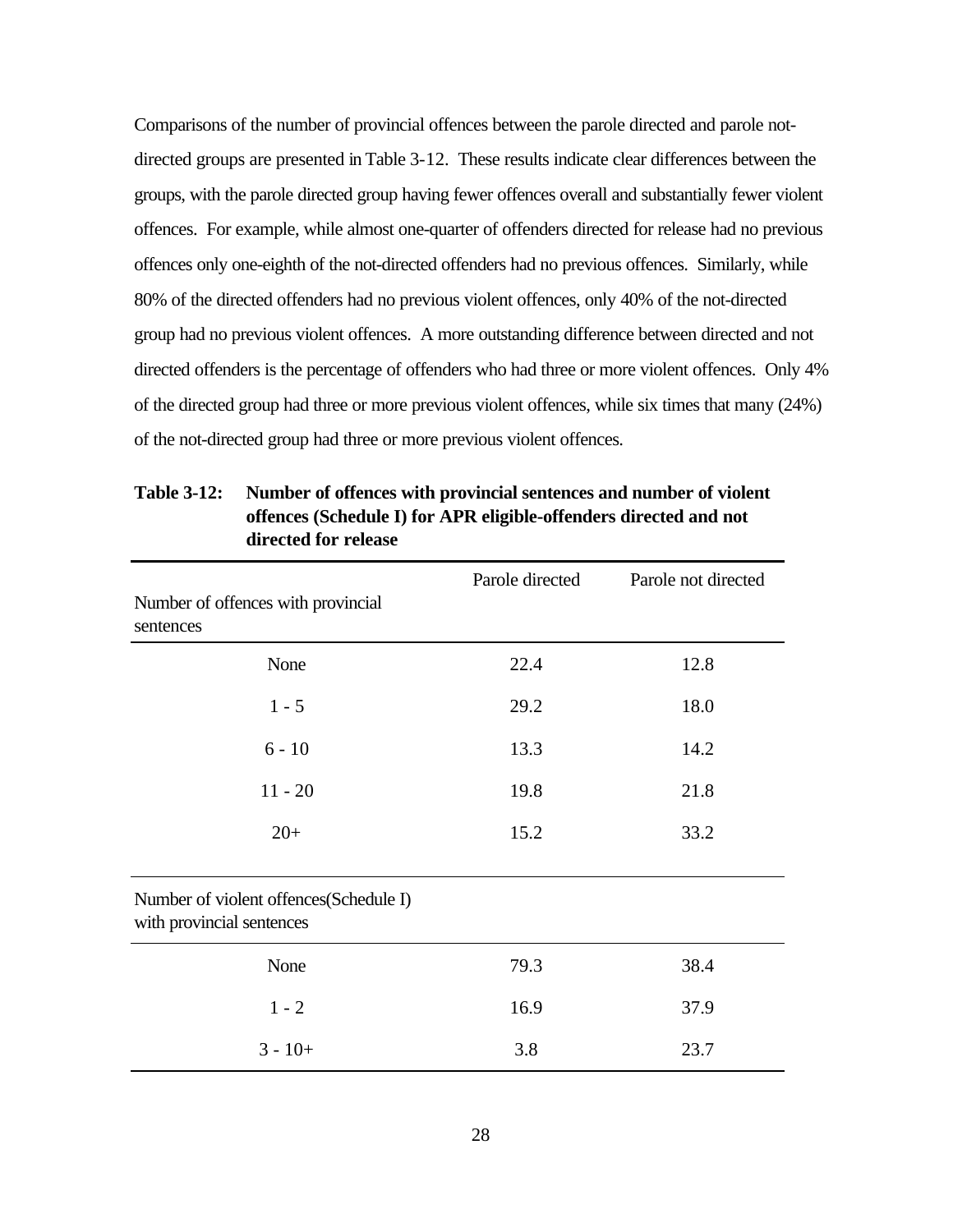| Total number of cases | 585 | 211 |
|-----------------------|-----|-----|
|                       |     |     |

Comparisons were also made across the four study groups for drug offences with provincial sentences. Results of these comparisons indicated there were minimal differences in the number of previous drug offences. In addition, the parole directed and not-directed groups did not differ on the number of previous drug offences.

#### **Criminal History Risk**

Two measures of offender criminal history risk were used in the study, the SIR (Statistical Information on Recidivism) scale (Nuffield, 1982) and the CHR (Criminal History Risk). InTable 3- 13 the full distribution of SIR scores in the post-CCRA period is presented.

However, the results were analysed using only two levels of risk (high and low) since having many levels make the number of offenders in each category too small to allow for meaningful analyses.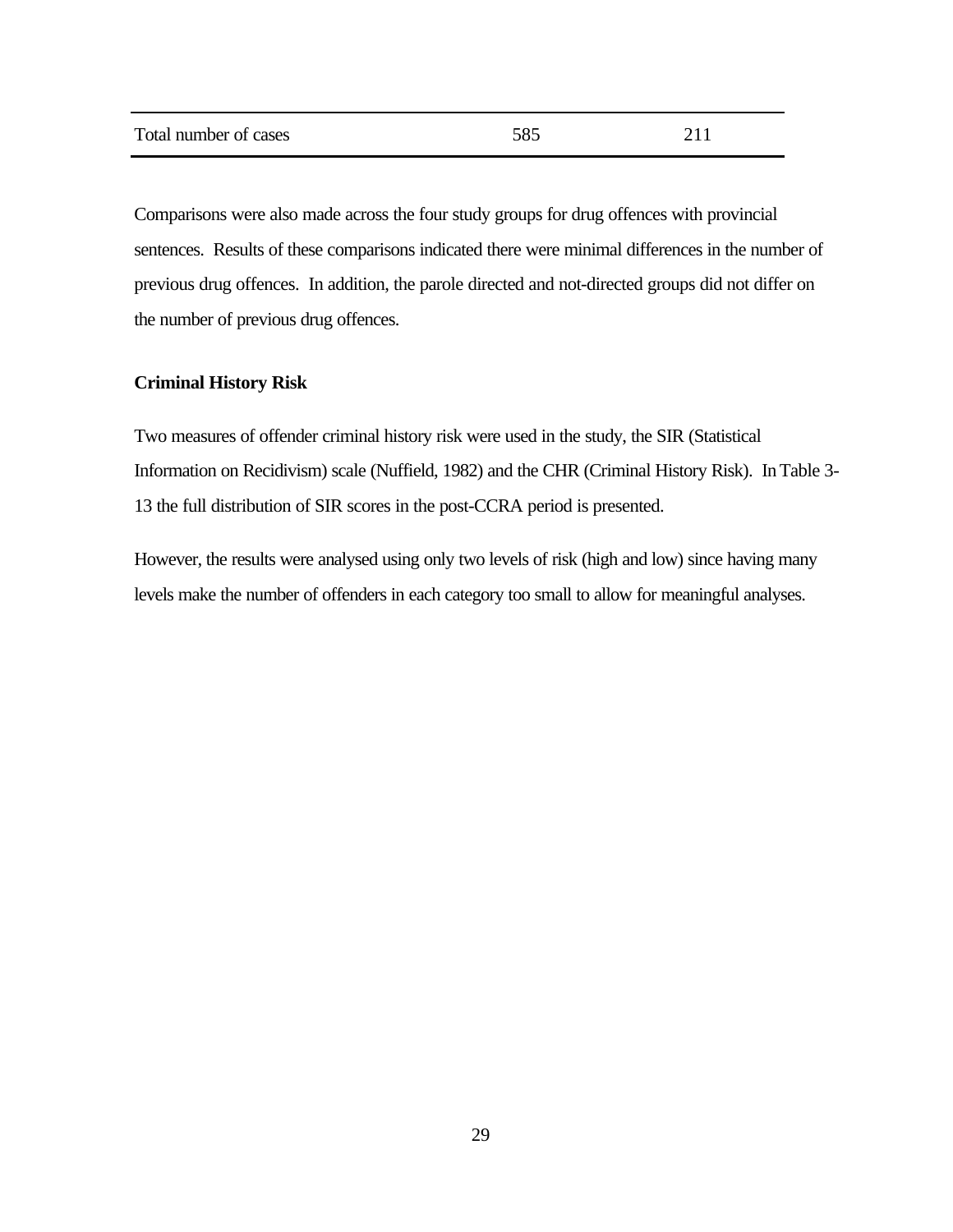|                           |                     | Ineligible          |                        |                   |
|---------------------------|---------------------|---------------------|------------------------|-------------------|
| <b>Risk level</b>         | <b>APR Eligible</b> | Office <sup>1</sup> | Admission <sup>2</sup> | Both <sup>3</sup> |
| Post-CCRA                 |                     |                     |                        |                   |
| Low                       | 42.3                | 39.4                | 10.1                   | 9.3               |
| $(4/5$ will not reoffend) |                     |                     |                        |                   |
| Low-medium                | 11.0                | 15.5                | 7.9                    | 6.8               |
| $(2/3$ will not reoffend) |                     |                     |                        |                   |
| Medium                    | 11.4                | 16.7                | 11.2                   | 19.8              |
| $(1/2$ will not reoffend) |                     |                     |                        |                   |
| High medium               | 11.7                | 12.3                | 15.0                   | 19.8              |
| $(2/5$ will not reoffend) |                     |                     |                        |                   |
| High                      | 23.4                | 16.2                | 55.8                   | 44.3              |
| $(1/3$ will not reoffend) |                     |                     |                        |                   |
| Number of cases           | 1,571               | 1,960               | 446                    | 474               |

### **Table 3-13: SIR score level for eligible and non-eligible offenders post-CCRA only**

Note: The SIR scale was available for less than one-third of offenders.

 $1$  Ineligible offences are those listed on Schedule I (violent offences) and Schedule II offences (drug offences) for which the judge orders eligibility for parole at 50% of the sentence rather than at 33%.

 $2^{2}$  Ineligible admissions are not serving their first federal sentence.

<sup>3</sup> Ineligible because of their offence and their admission.

As can be seen in Table 3-13, approximately 42% of the APR eligible-offenders were rated as low risk to reoffend. The ineligible-offence group had a similar percentage of low risk offenders (39%) while only 10% of offenders in the other groups were in the low risk category. Based on the SIR scale, 23% of the APR eligible-offenders were at higher risk to reoffend generally while only 16% of the ineligible-offence group were in the high risk category. Approximately 50% of the offenders in the other groups, ineligible-admissions and ineligible-both, were rated as high risk to reoffend, and over 80% of offenders in these groups were classified as medium to high risk by the SIR scale.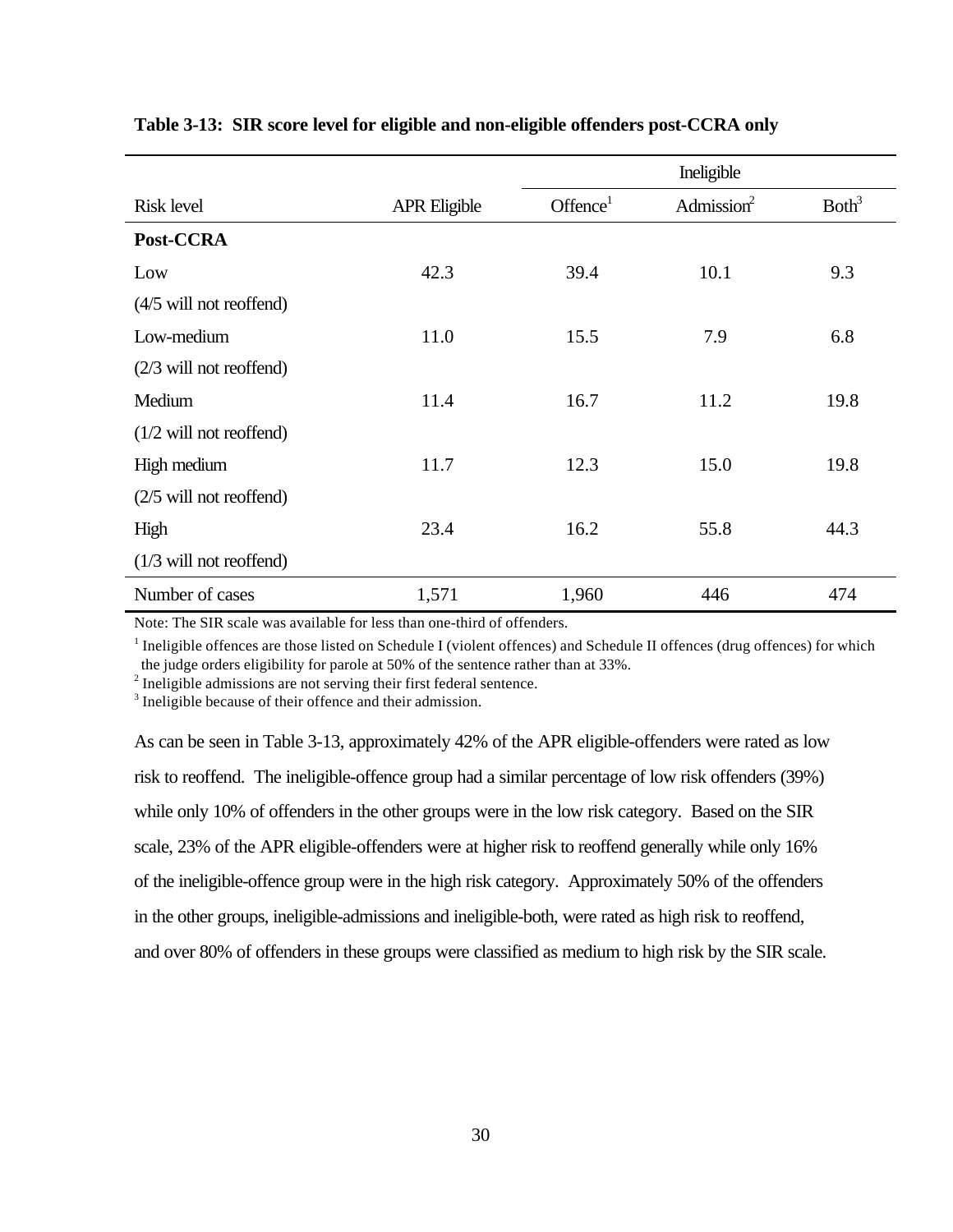Given that the SIR scale was not available for a large percentage of offenders in the post-CCRA period, and was unavailable for most offenders in the pre-CCRA, a comparison of the risk ratings provided by the two risk scales is provided in Table 3-14. Analyses in the remainder of the report use the Criminal History Risk (CHR) scale developed by Robinson (1995).

The percentage of offenders who were low risk on the basis of the SIR and CHR scales are presented in Table 3-14. This table allows for comparisons of the SIR and CHR scales in the post-CCRA period, and the CHR scores in the pre- and post-CCRA periods. Both scales indicate that slightly more than half (54% and 56%) of the APR eligible-offenders are low risk for reoffending in the post-CCRA period. Both scales also indicate that the ineligible-offence group is of no higher risk to reoffend than are the APR eligible-offenders. However, the two scales differ on their classification of ineligible-offence offenders in the post-CCRA period with the SIR indicating that 55% are low risk and the CHR indicating 73% are low risk.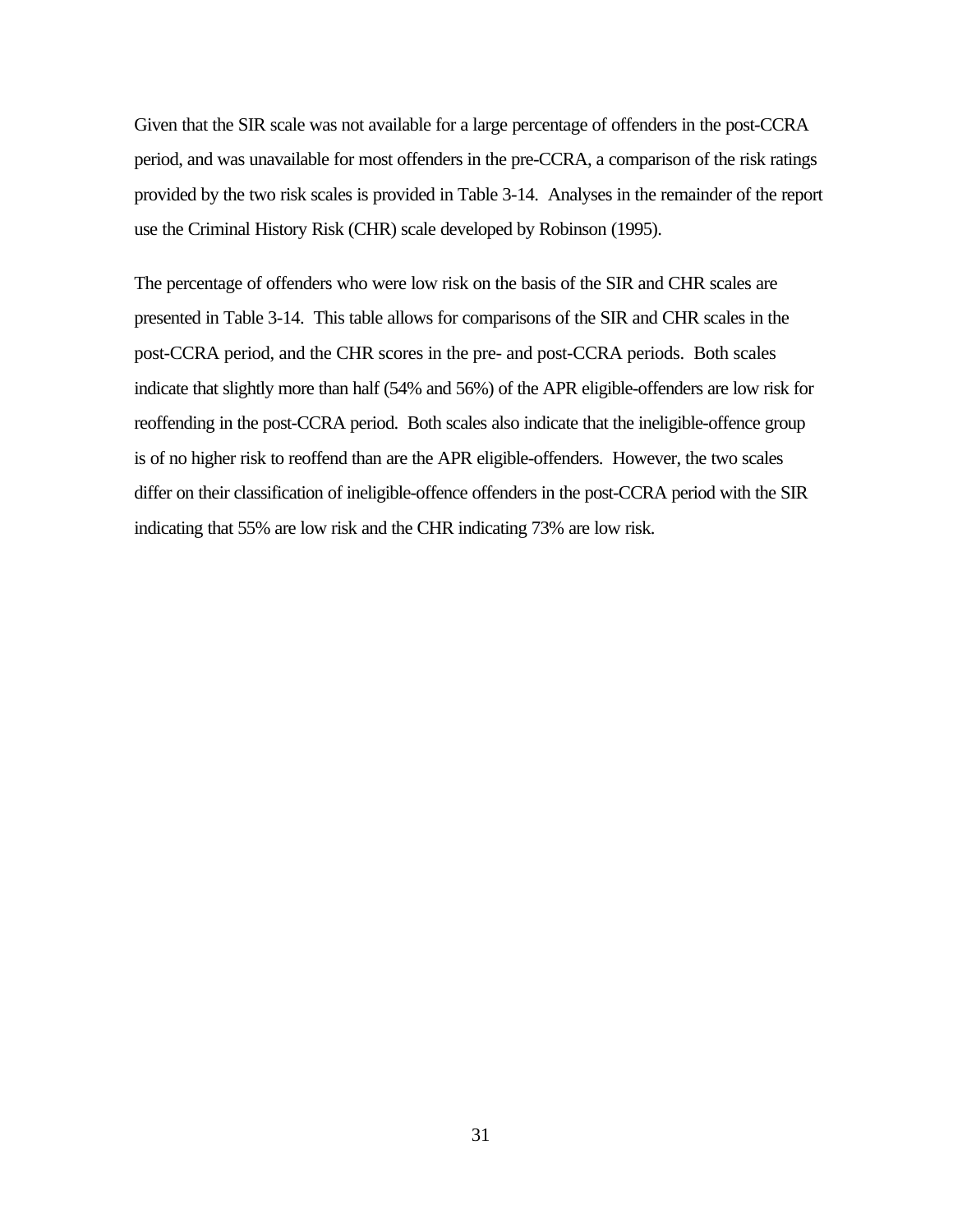|                 |                             | Ineligible           |               |                   |
|-----------------|-----------------------------|----------------------|---------------|-------------------|
|                 | $APR$ Eligible <sup>1</sup> | Offence <sup>2</sup> | Admission $3$ | Both <sup>4</sup> |
| Pre-CCRA        |                             |                      |               |                   |
| SIR-Low         | n/a                         | n/a                  | n/a           | n/a               |
| <b>CHR-Low</b>  | 54.1                        | 71.4                 | 30.6          | 45.8              |
| Number of cases | 1,918                       | 2,443                | 601           | 655               |
| Post-CCRA       |                             |                      |               |                   |
| SIR-Low         | 53.5                        | 54.9                 | 17.9          | 16.0              |
| Number of cases | 1,571                       | 1,960                | 446           | 474               |
| <b>CHR-Low</b>  | 55.7                        | 72.9                 | 28.6          | 40.4              |
| Number of cases | 3,701                       | 5,308                | 1,153         | 1,203             |

# **Table 3-14: Criminal history risk (SIR scale and CHR scale) for offenders released pre and post-**

 $1<sup>1</sup>$  Offenders released prior to the CCRA could not receive an APR, but they met the criteria as specified in the CCRA.

<sup>2</sup> Ineligible offences are those listed on Schedule I (violent offences) and Schedule II (drug offences) for which the judge orders eligibility for parole at 50% of the sentence rather than at 33%.

 $3$  Ineligible admissions are not serving their first federal sentence.

<sup>4</sup> Ineligible because of their offence and their admission.

The CHR tends to rate more offenders who had multiple federal admissions as low risk than the SIR scale does, probably because the SIR scale uses more information on the offenders' criminal history. The CHR may not be as accurate a measure of criminal history risk as the SIR for groups with higher proportions of high risk offenders.

Comparisons between pre- and post-CCRA indicate that approximately the same percentage of offenders were rated as low risk at both times by the CHR scale. This would imply that release patterns should have been similar for the groups pre- and post-CCRA and that differences were likely the result of changes in legislation or other factors, not differences in the characteristics of the offenders.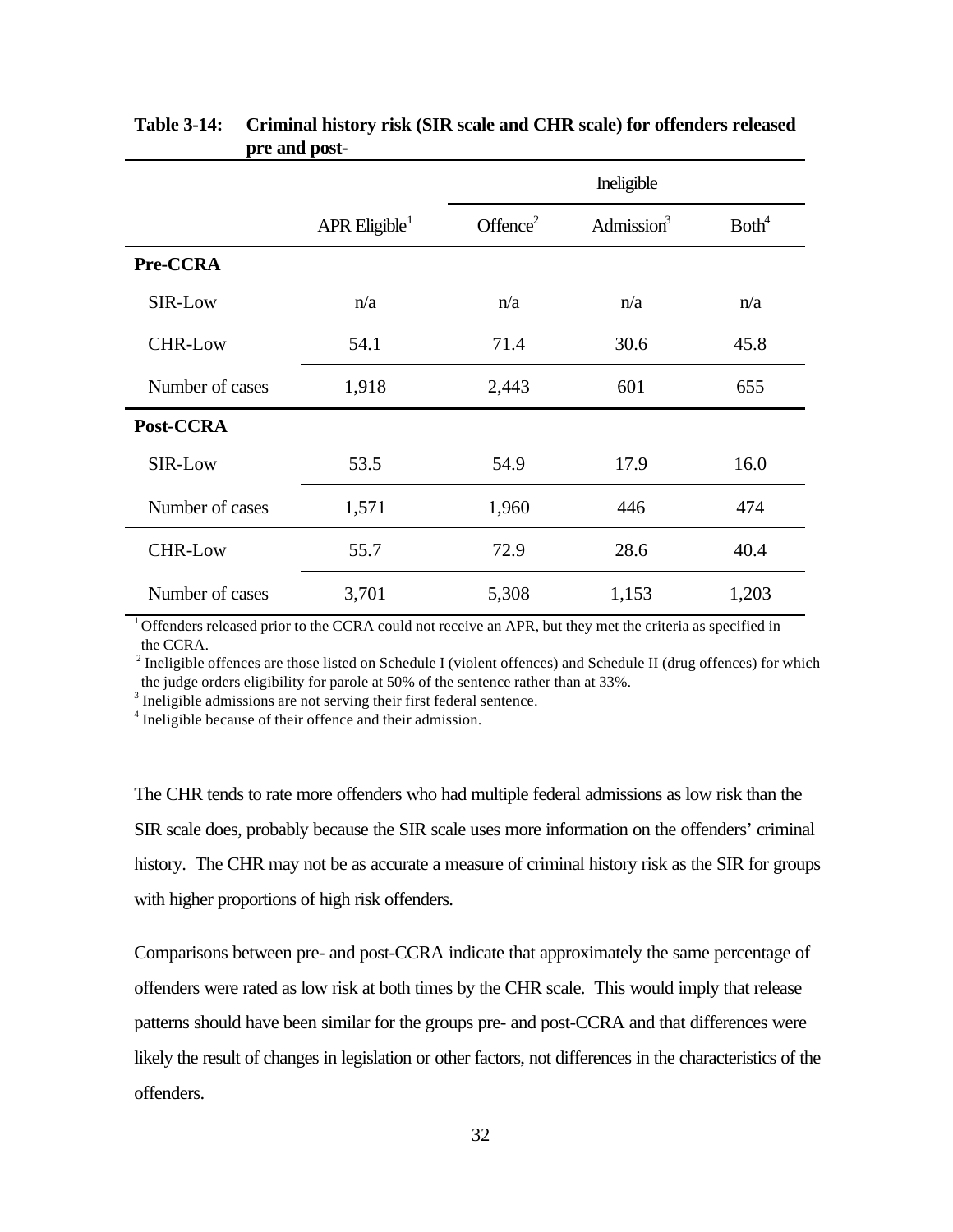Of the APR eligible-offenders directed for release, 57% had a SIR score in the low range while only 36% of the offenders not directed for release had a low SIR score. Looked at slightly differently, 90% of the offenders rated as low risk to reoffend were directed for release while in comparison 79% of the offenders at a high risk to reoffend were not directed. The APR criteria set out in the legislation, and used by the National Parole Board, takes into account risk to reoffend violently, not simply risk to reoffend. Therefore, the high percentage of cases with a high risk to reoffend that were directed for release is not surprising.

#### **Summary and Discussion**

A number of factors were used to compare the APR-eligible and ineligible groups. These factors included age, race, sentence length, previous offences with federal sentences, previous offences with provincial sentences, previous violent offences and offender risk level as determined by the SIR scale and the CHR. The comparisons indicated differences in offenders from the pre- to post-CCRA periods, with increased criminality (more offences and more serious offences) in the post-CCRA period. The results also indicated, that on many of the variables, the APR group did not differ significantly from either the ineligible-offence or ineligible-admissions groups, but generally these three groups did differ from the ineligible-both group. However, the APR group showed similarities to the ineligible-offence and ineligible-admissions groups on different factors, thus reducing the clarity of the findings.

The APR eligible-offenders were similar in age at admission to the ineligible-offence group (approximately 30 years of age), but these two groups of offenders were younger than the ineligible-admissions and ineligible-both groups, who were three to four years older. The results also indicated that there was a slight increase in age from pre- to post-CCRA.

Analyses of gender differences indicated that similar percentages of male and female offenders are eligible for APR. However, racial comparisons indicated some differences between Aboriginal and non-Aboriginal offenders, with only 7% of APR eligible-offenders

33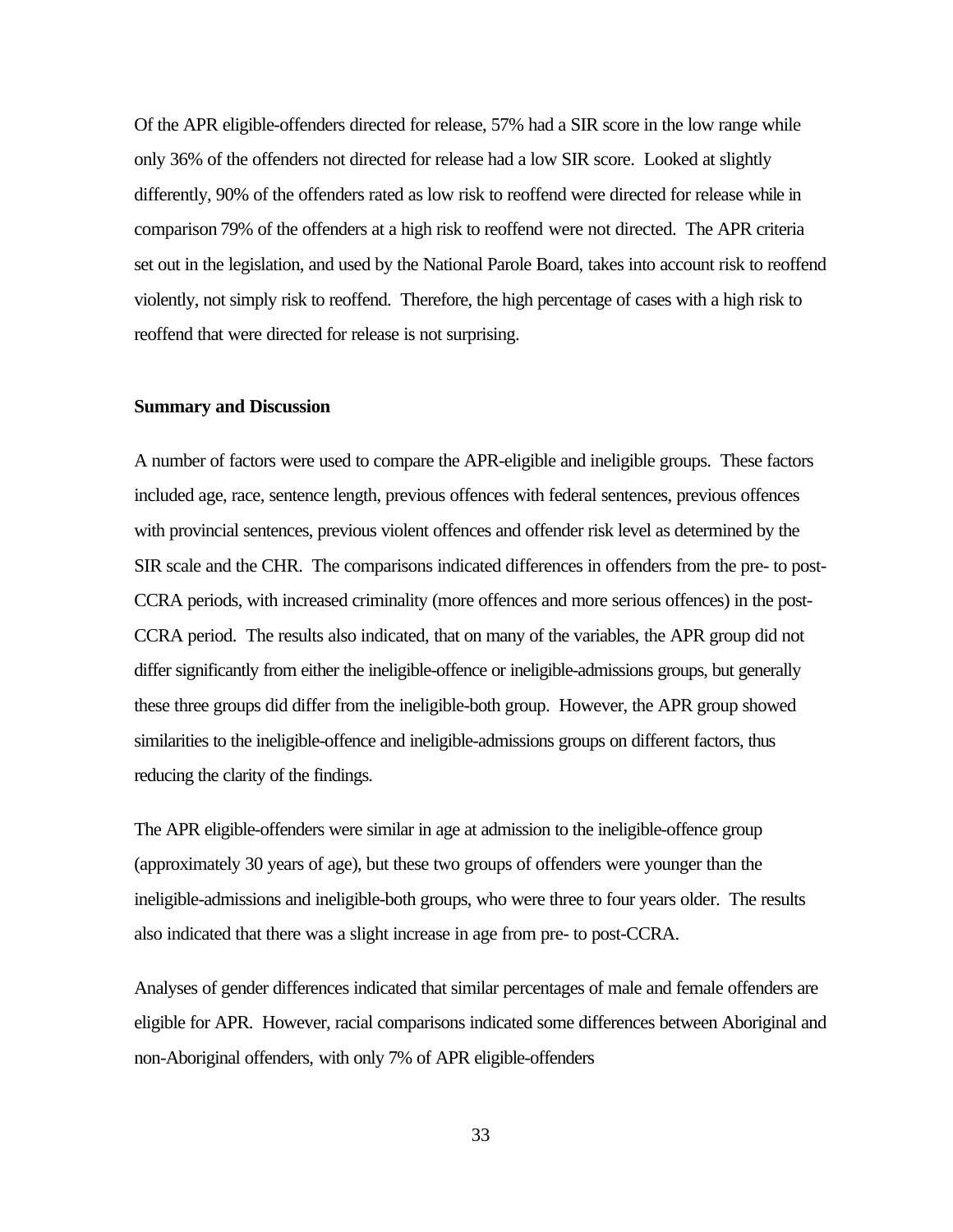being Aboriginal. Analyses for the Aboriginal offenders indicated that 67% of these offenders were ineligible because they had committed an offence from Schedule I of the CCRA (a violent offence) at the time of their first federal admission.

Significant differences were observed in the proportion of offenders in each region who were APR eligible. In the Atlantic region, one quarter of the admissions were eligible for APR whereas in the Pacific region only 12% of new offenders were eligible for APR. Differences in the rate at which parole was directed for eligible offenders were also noted. While in the Atlantic, Pacific and Prairie regions approximately one-quarter of the APR eligible cases were not directed for parole, in Quebec region only 9% were not directed for parole release. The rate of not directing parole in the Ontario region was 17%. These results suggest differences in the admissions to each region which need to be taken into account when studying APR, but they also suggest that the decision process for APR may vary across the regions. Given an APR-eligible offender, it seems problematic that one region would not direct release at a rate three times higher than in another region (9% in Quebec and 29% in Atlantic). Interestingly, the Atlantic region also had the largest proportion of offenders eligible for APR.

Prior to the CCRA, the average sentence length for offenders was approximately three years, but this increased after the CCRA. The largest increases were for the ineligible-offence and ineligibleboth offender categories, with increases in sentence length to four and five years, respectively. In the post-CCRA period, APR eligible-offenders had an average sentence length similar to offenders in the ineligible-admissions group.

Analyses of the average number of offences with federal sentences indicated that there was an increase in the average from the pre-CCRA period to the post-CCRA period, rising from about five to between six and seven offences. The largest increase in the average number of offences was for the APR-eligible and ineligible-admissions groups, and these two groups also had the highest average number of offences at about seven. There was also an increase in the number of violent and drug offences (Schedule I and Schedule II) within the four comparison groups.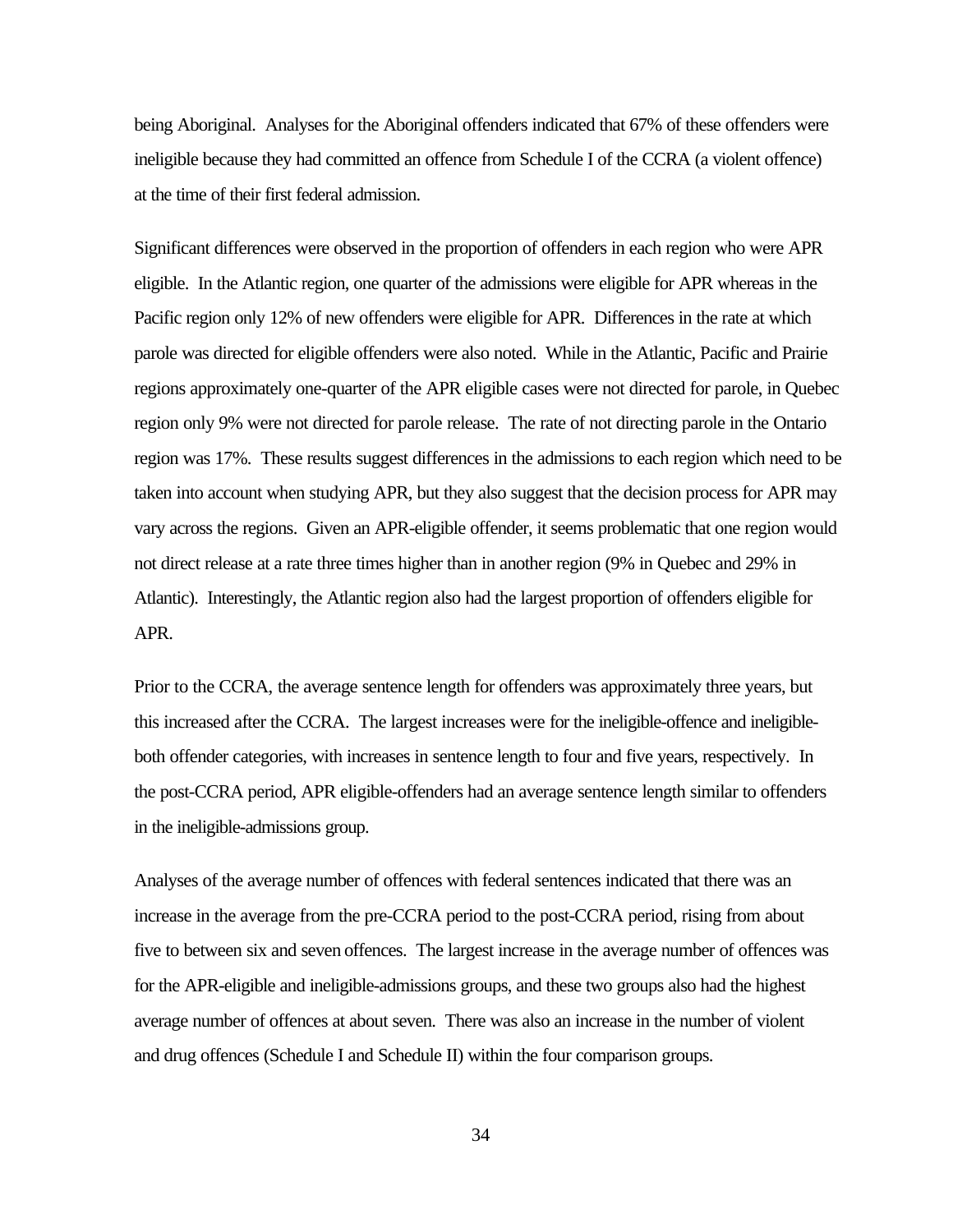In addition to looking at the number of offences for which federal sentences were served, analyses were conducted using the number of offences with provincial sentences. APR offenders were more likely to have served sentences in provincial institutions and have a higher number of convictions. While 32% of the APR eligible-offenders had committed violent offences for which they served provincial sentences, approximately 40% of the ineligible-offence and ineligibleadmissions groups had served provincial sentences for violent offences, which does not constitute a large difference. Overall, these results lead to the conclusion that the APR eligible-offenders have more previous offences than other offenders, but they have a slightly lower number of violent offences. However, they are not violence free and the rate of violent offences is not dramatically lower than the rate for offenders in the comparison groups.

Risk of reoffending was measured using the standardized SIR scale and a custom developed scale, the CHR. Both of these scales measure risk on the basis of criminal history variables. To accurately predict risk, it is optimal to have both criminal history risk measures and measures of criminogenic needs, however, the latter information was not available for the study groups. The risk analyses indicated that over half of the offenders in the APR eligible group were low risk, but over half of the ineligible-offence group were also rated as low risk. The risk level of the other two comparison groups was significantly higher. Interestingly, unlike the observed increase in the number of offences and the increase in the number of violent offences, the risk measures did not indicate an increase in level of risk for the offenders between the pre- and post-CCRA periods.

Analyses were conducted to determine if the parole directed offenders were different from the not directed offenders. These analyses indicated that female offenders were more likely than males to have parole directed and Aboriginal offenders were less likely than non-Aboriginal offenders to have parole directed. Offenders with parole directed were younger (on average) and oddly, the average sentence length of offenders with parole directed was longer than for offenders with parole not directed. Parole directed offenders had fewer previous offences and were much less likely to have had a previous violent offence. Specifically, 79% of parole directed offenders had no previous violent offences while only 38% of the not directed offenders had no previous violent

35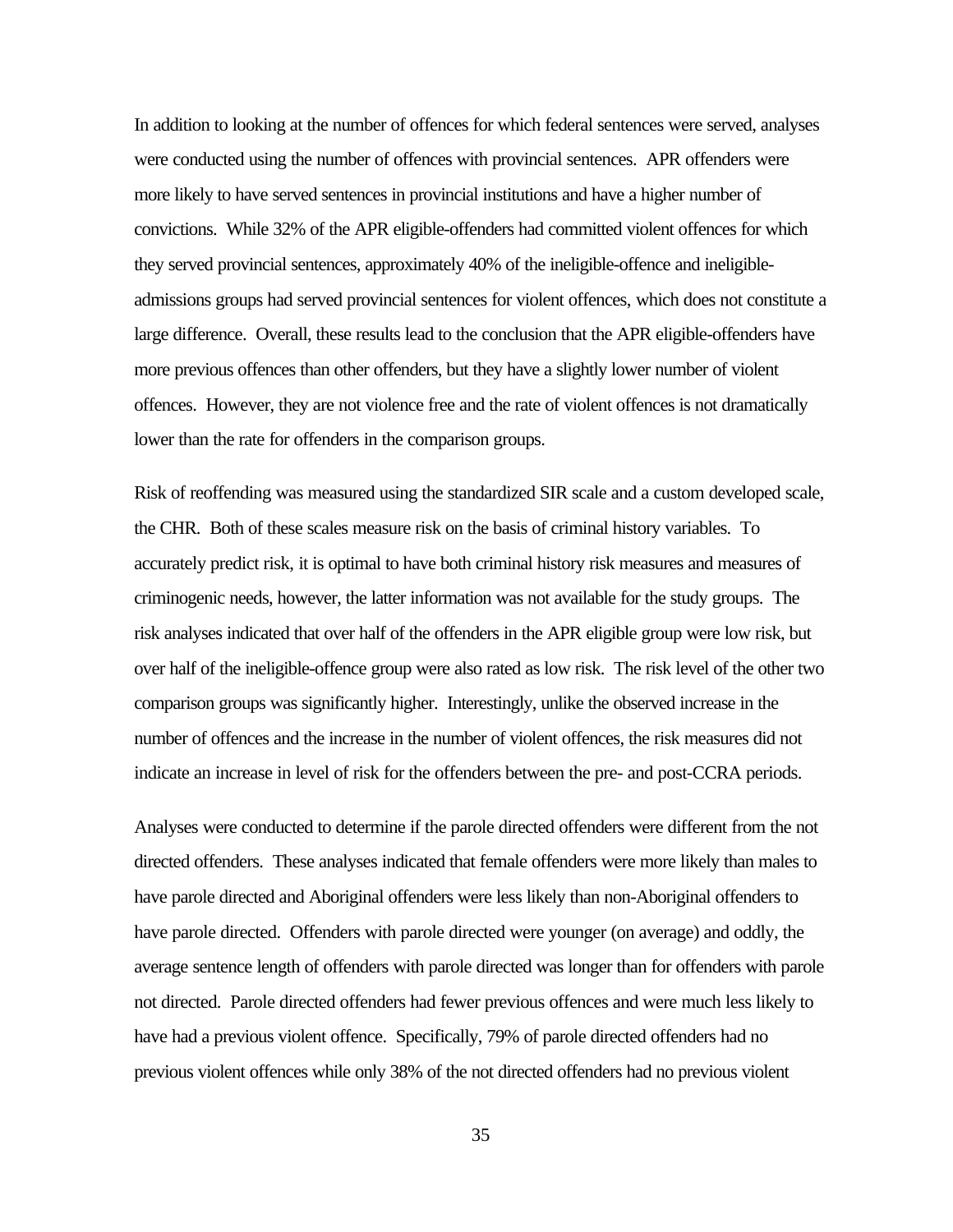convictions. Finally, as expected, the parole directed offenders were rated as lower risk to reoffend than offenders who were not directed for release. However, even among the directed group, 43% were rated as high risk by the criminal history measures.

The results suggest that selecting offenders for special treatment because they are first time federal offenders may be a reasonable approach. In a number of comparisons the first time federal offenders (APR eligible and ineligible-offence groups) were quite similar, whereas they differed from the offenders with multiple admissions. However, there were some comparisons in which offenders who had multiple admissions were also similar to the APR eligible-offenders.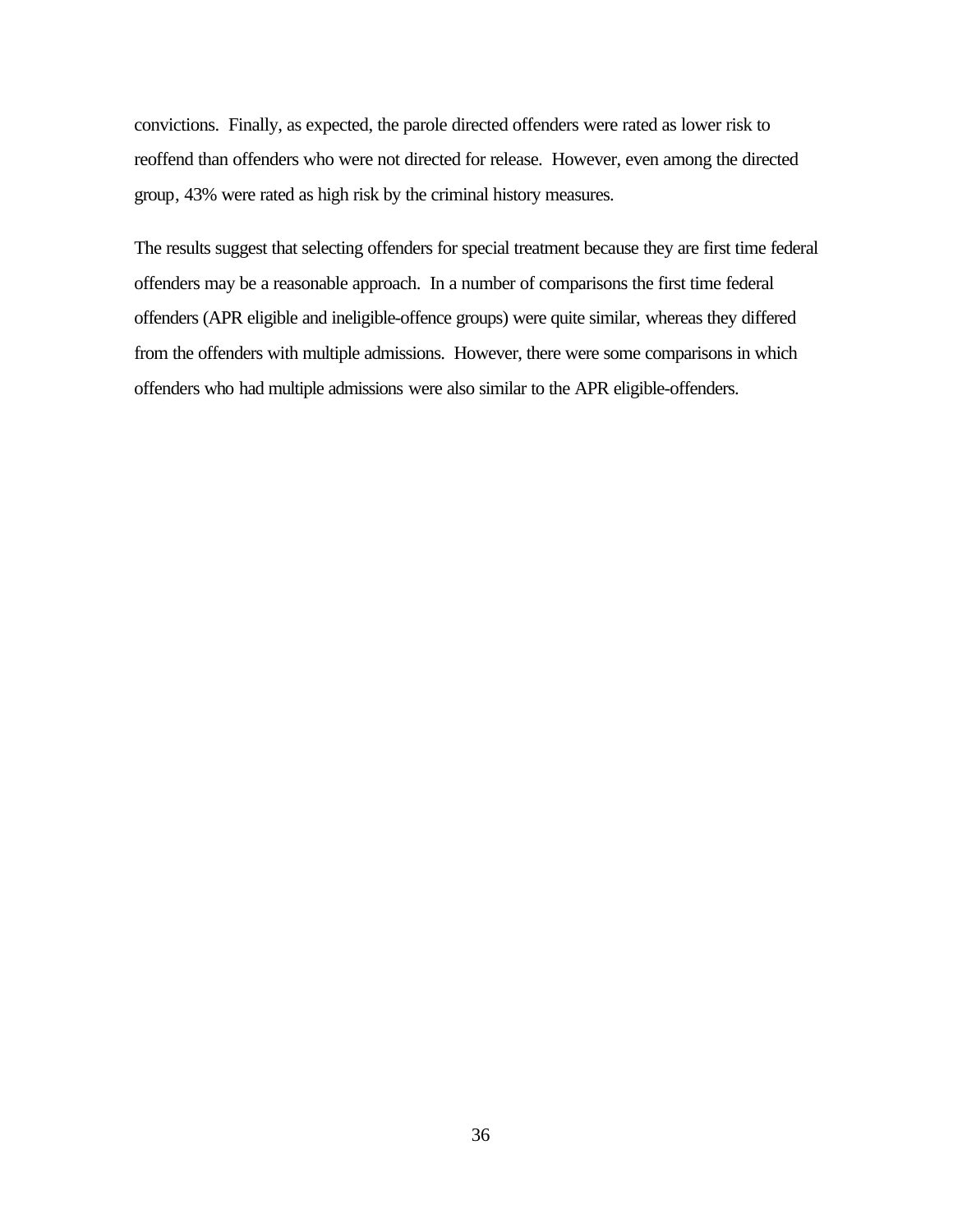## **Chapter 4 : Release and Readmission**

The purpose of this chapter is to determine how well offenders released on APR did after their release in comparison to offenders who were not eligible for APR. More specifically, the results in this chapter look at the type of release offenders received, the time of release within the sentence, the percentage of the sentence completed at the time of the release, recidivism rates (readmission, technical violations, new offences and new violent offences) and the relationship between offenders' risk level and recidivism. Comparisons are also made between the APR eligibleoffenders directed for release and offenders not directed for release.

#### **Type of Release**

Prior to the CCRA, 68% of APR eligible-offenders were granted a day parole as their first release and 15% received full parole as a first release (Table 4-1). After the CCRA, only 44% of APR eligible-offenders were granted day parole as their first release, while 48% were granted full parole as their first release. That is, after the CCRA offenders were more likely to wait until their parole eligibility date for release, rather than taking an earlier release on day parole. Another difference between pre- and post-CCRA periods is the decline in the percentage of APR eligible-offenders who remained in custody until their statutory release date. Prior to the CCRA, 16% of APR eligible-offenders remained in custody until their statutory release date, but after the CCRA only 7% remained in custody until their statutory release date.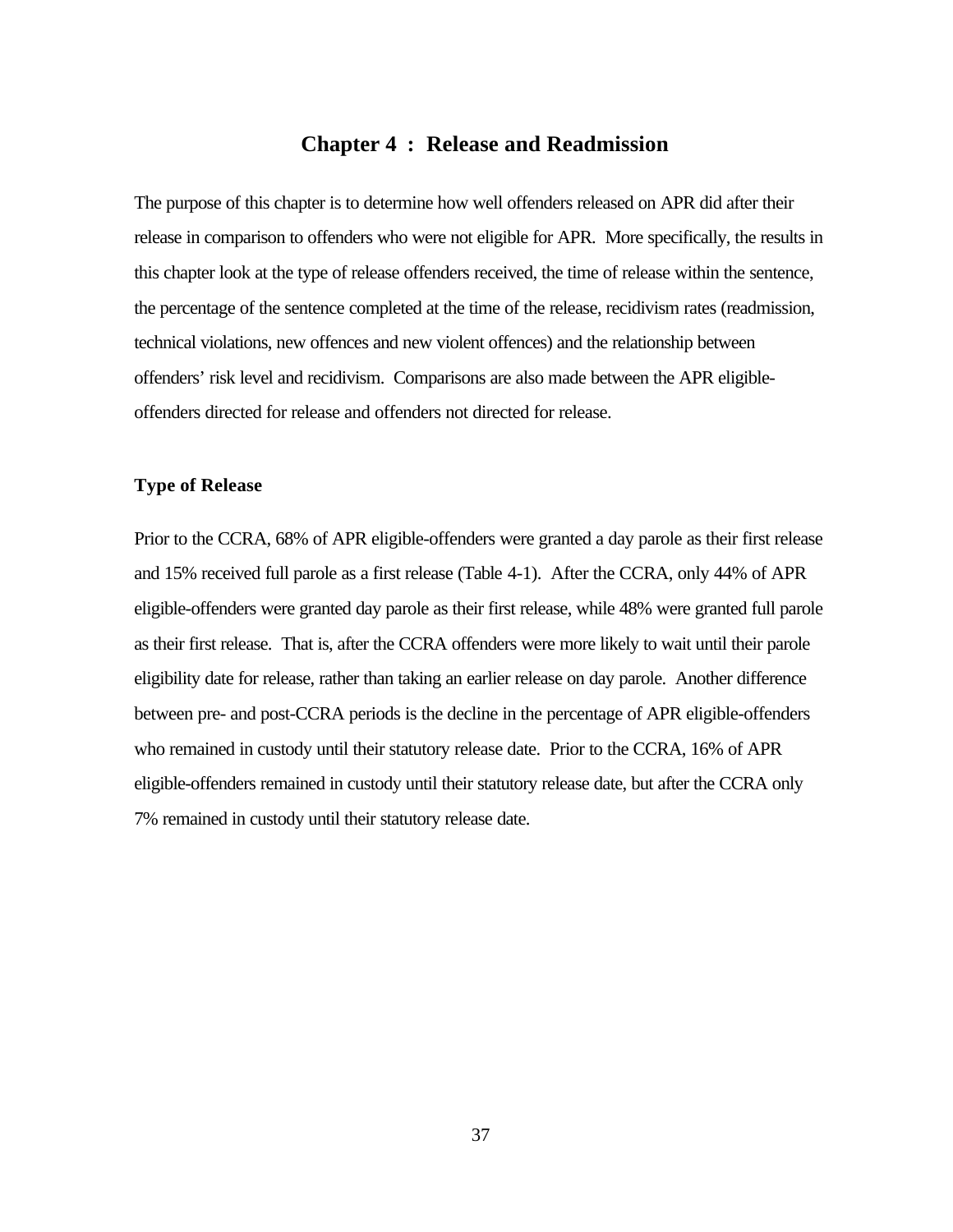|           |                          |                           |             | Ineligible    |                   |
|-----------|--------------------------|---------------------------|-------------|---------------|-------------------|
|           |                          | APR Eligible <sup>1</sup> | Offence $2$ | Admission $3$ | Both <sup>4</sup> |
| Pre-CCRA  | Day parole               | 68.1                      | 55.5        | 56.4          | 45.0              |
|           | Full parole              | 14.6                      | 9.0         | 7.0           | 4.7               |
|           | Statutory release        | 15.8                      | 28.7        | 33.8          | 41.2              |
|           | Other                    | 1.5                       | 6.8         | 2.8           | 9.0               |
|           | Number of cases          | 1,918                     | 2,443       | 601           | 655               |
| Post-CCRA | Day parole               | 44.1                      | 56.0        | 57.7          | 46.7              |
|           | Full parole              | 48.3                      | 7.1         | 4.8           | 4.0               |
|           | <b>Statutory release</b> | 7.3                       | 31.0        | 35.9          | 41.6              |
|           | Other                    | 0.2                       | 5.9         | 1.7           | 7.7               |
|           | Number of cases          | 3,701                     | 5,308       | 1,153         | 1,203             |

# **Table 4-1: Type of first release pre and post CCRA**

 $1<sup>1</sup>$  Offenders released prior to the CCRA could not receive an APR, but they met the criteria as specified in the CCRA.

 $2^{2}$  Ineligible offences are those listed on Schedule I (violent offences) and Schedule II (drug offences) for which the judge orders eligibility for parole at 50% of the sentence rather than at 33%.

 $3$  Ineligible admissions are not serving their first federal sentence.

<sup>4</sup> Ineligible because of their offence and their admission.

The comparison groups did not show the same changes in type of release from pre- to post-

CCRA, and instead were very consistent across the time periods. Approximately 56% of offenders in the ineligible-offence and ineligible-admission groups received day parole as their first release, while another 30% of these offenders were released at their statutory release date. The percentages were slightly different for offenders in the ineligible-both group (multiple federal admissions and non-eligible offence) with 46% released on day parole and 41% released at their statutory release date.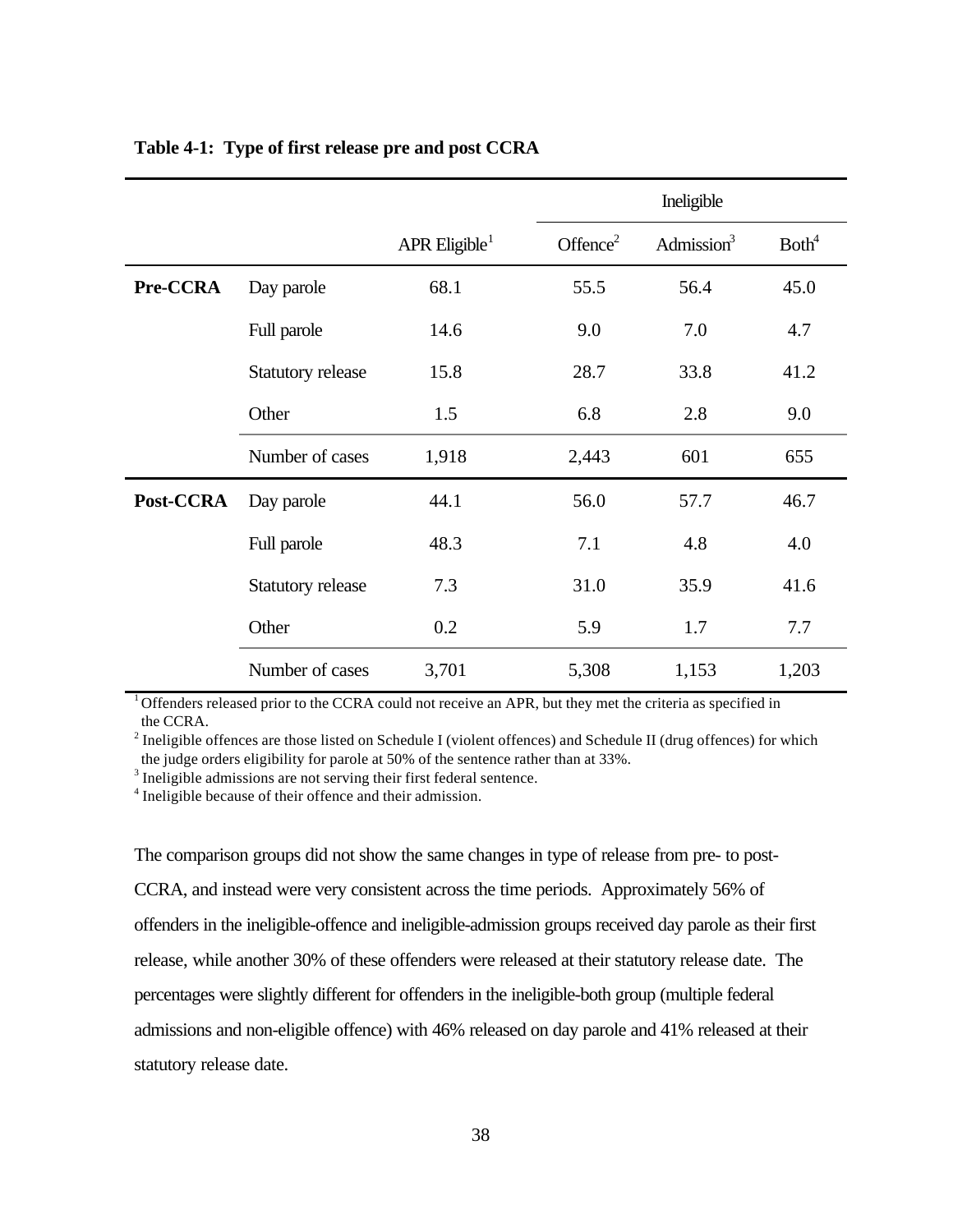While only 7% of the APR eligible-offenders had statutory release as their first release, 25% had a statutory release during their sentence. This would imply they were returned to custody from a conditional release and then were released at their statutory release date. Prior to CCRA, 48% of APR eligible-offenders were eventually released on SR, although only 16% had statutory release as their first release.

APR eligible-offenders who were not directed for release were about equally likely to be released first on day parole (45%) or at their statutory release date (50%). However, 81% of these offenders were eventually released at their statutory release date indicating that most of those granted day parole were either readmitted during day parole, or the day parole period immediately preceded their statutory release date.

#### **Time to release**

Prior to the CCRA, offenders who would have been eligible for APR were released, on average, 114 days after their parole eligibility date, but after the implementation of the APR selection criteria, the same type of offenders were released, on average, within 15 days of their parole eligibility date, a decrease of 86%. The time from parole eligibility to parole release declined for the comparison groups, the decline ranged from a 3% to 15% decrease and that is relatively minor compared to that for the APR eligible-offenders. Note that these times are based only on cases that were released on parole. Many offenders in the comparison groups may not have been released on parole, as were some of the APR eligible-offenders who were held until their statutory release date.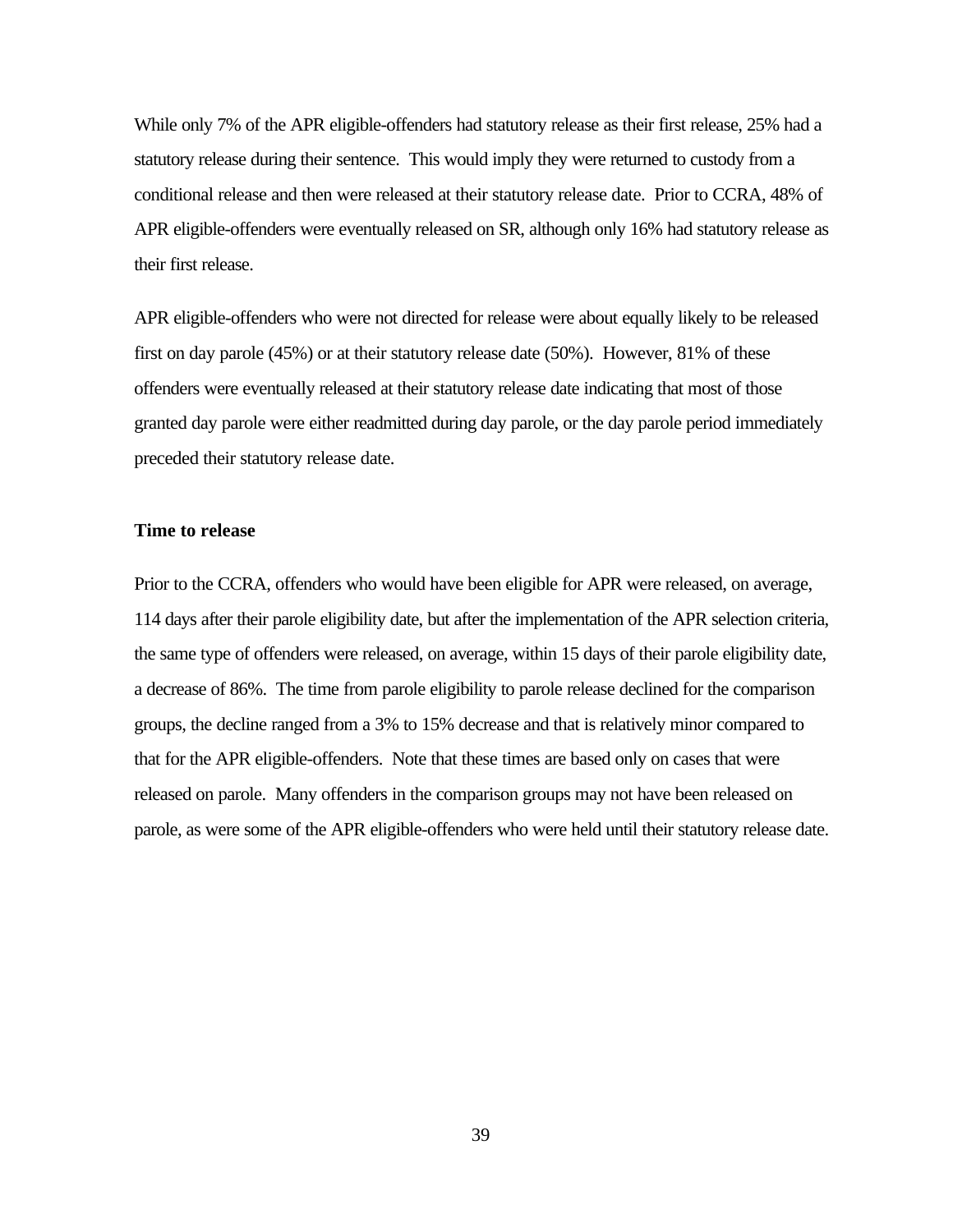|                           |                             | Ineligible           |               |                   |  |
|---------------------------|-----------------------------|----------------------|---------------|-------------------|--|
|                           | $APR$ Eligible <sup>1</sup> | Offence <sup>2</sup> | Admission $3$ | Both <sup>4</sup> |  |
| Pre-CCRA                  |                             |                      |               |                   |  |
| Average time<br>(in days) | 115                         | 173                  | 149           | 241               |  |
| Number of cases           | 178                         | 962                  | 823           | 185               |  |
| Post-CCRA                 |                             |                      |               |                   |  |
| Average time<br>(in days) | 15                          | 158                  | 144           | 205               |  |
| Number of cases           | 2,723                       | 1,485                | 242           | 178               |  |

**Table 4-2: Average time (in days) from parole eligibility date to release of full**

Note: most cases are released at parole eligibility date

<sup>1</sup> Offenders released prior to the CCRA could not receive an APR, but they met the criteria as specified in the CCRA.

 $2^{2}$  Ineligible offences are those listed on Schedule I (violent offences) and Schedule II (drug offences) for which the judge orders eligibility for parole at 50% of the sentence rather than at 33%.

 $3$  Ineligible admissions are not serving their first federal sentence.

<sup>4</sup> Ineligible because of their offence and their admission.

Another measure of how APR affected the release of offenders is the proportion of their sentence served until their first release. Prior to CCRA, APR eligible-offenders served approximately 39% of their sentence before being released. After the CCRA this decreased to 34%. The comparison groups did not show a change from pre- to post-CCRA in terms of the percentage of time served with the ineligible-offence and ineligible-admissions groups serving less than 50% of their custody until their first release and the ineligible-both group serving more than 50% of their sentence in custody. In terms of percentage of time served to first release, the APR-eligible group pre- and post-CCRA served less of their sentence prior to release than the comparison groups. These results are presented in Table 4-3.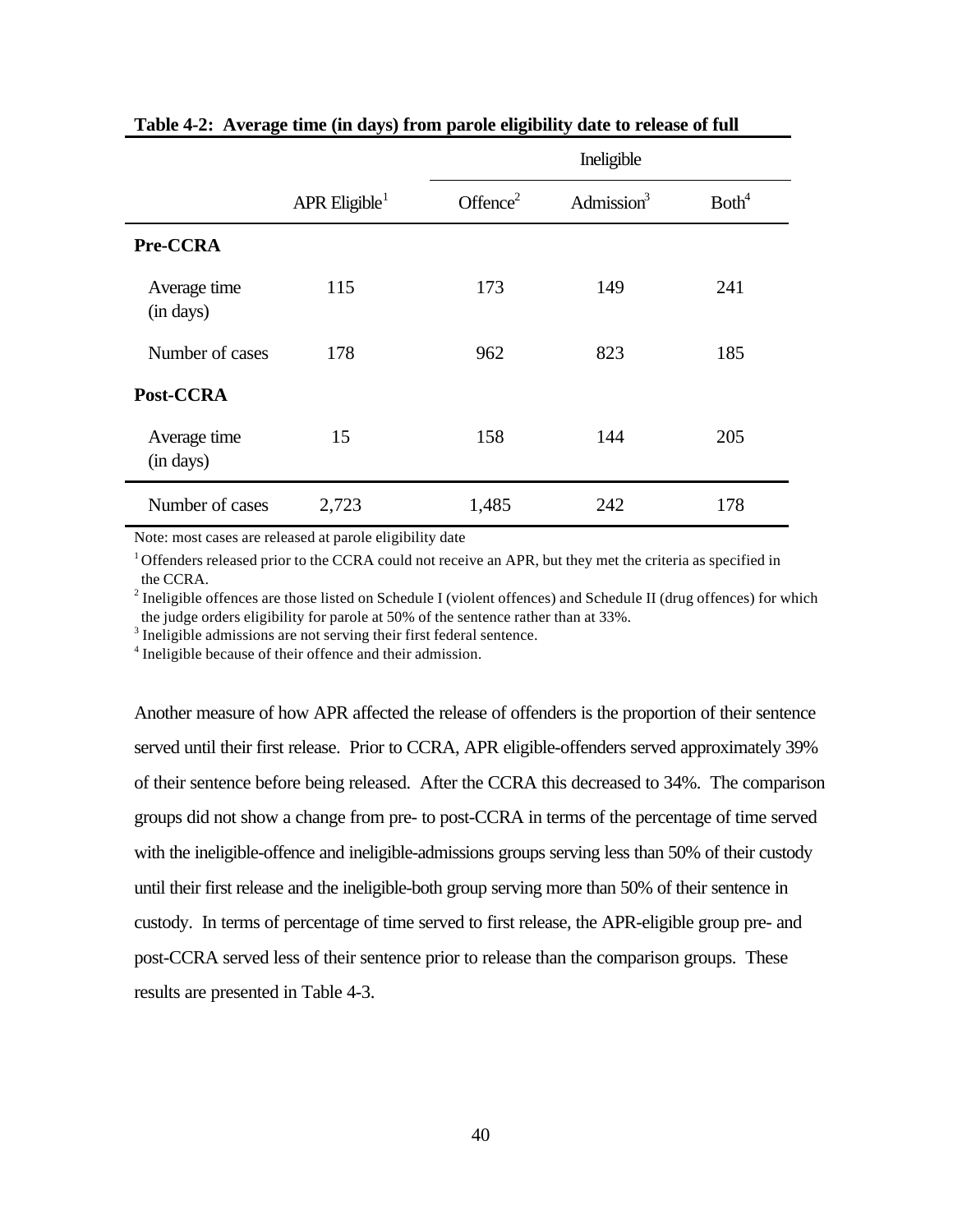|                 |                           | Ineligible           |               |                   |
|-----------------|---------------------------|----------------------|---------------|-------------------|
|                 | APR Eligible <sup>1</sup> | Offence <sup>2</sup> | Admission $3$ | Both <sup>4</sup> |
| Pre-CCRA        |                           |                      |               |                   |
| Average         | 38.8                      | 49.8                 | 47.0          | 55.7              |
| Number of cases | 1,876                     | 2,401                | 589           | 644               |
| Post-CCRA       |                           |                      |               |                   |
| Average         | 33.6                      | 48.1                 | 47.6          | 54.1              |
| Number of cases | 3,676                     | 5,180                | 1,141         | 1,171             |

#### **Table 4-3: Percentage of sentence served at time of first release**

<sup>1</sup> Offenders released prior to the CCRA could not receive an APR, but they met the criteria as specified in the CCRA.

 $2^{2}$  Ineligible offences are those listed on Schedule I (violent offences) and Schedule II (drug offences) for which the judge orders eligibility for parole at 50% of the sentence rather than at 33%.

 $3$  Ineligible admissions are not serving their first federal sentence.

<sup>4</sup> Ineligible because of their offence and their admission.

#### **Post-release Outcome**

Four measures of post-release outcome were used: readmissions, violations of release conditions, new offences and new violent offences. Counts and percentages for the measures are not mutually exclusive so an offender who committed a violent offence is included in the readmission, new offence and new violent offence measures. Two different follow-up periods were explored:

- 1. Variable follow-up within two years of release (includes APR eligible-offenders whose sentence expired within two years of their release);
- 2. Fixed follow-u of two years (excludes APR eligible-offenders with shorter sentences, less than three years).

If offenders committed a new offence after the two year period it was not included in the results.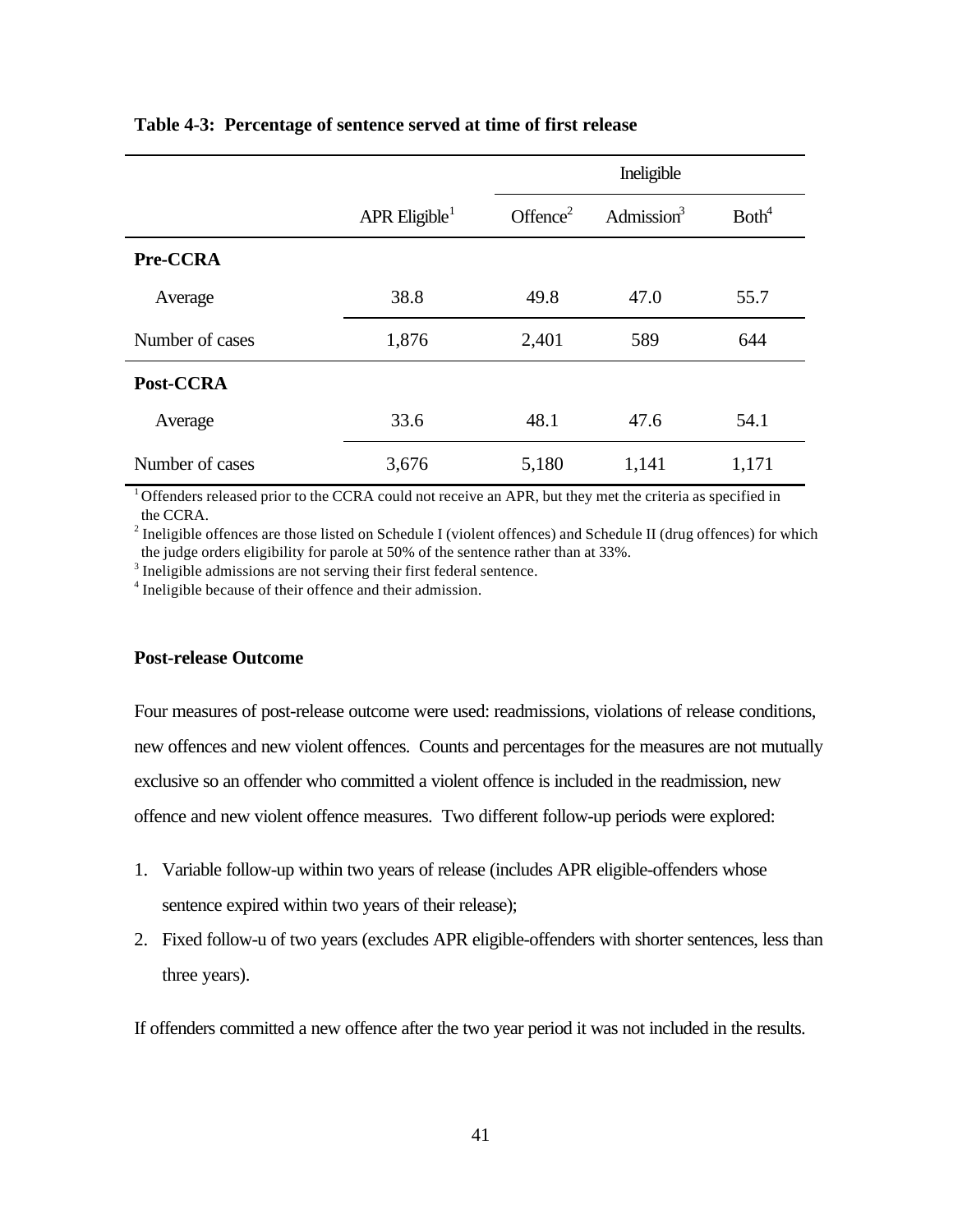#### **Variable follow-up Within two Years of Release**

As can be seen in Table 4-4, APR eligible-offenders (with a variable follow-up) released after the CCRA were more likely to be readmitted, have their conditional release revoked for technical violations, and commit new offences than similar offenders released prior to the CCRA. While 23% of pre-CCRA APR eligible-offenders were readmitted to prison within two years of their release, 39% were readmitted after the CCRA was implemented. The percentage of offenders with technical violations almost doubled from 15% to 28% while the percentage with a new offence increased from 11% to 14%. Increases were also noted for the comparison groups, although the size of the increase was larger for the APR group. Also noteworthy among APR eligible cases was the decline in new violent offence from 2.4% pre-CCRA to 2.0% post-CCRA.

|                            |                             |             | Ineligible    |                   |  |
|----------------------------|-----------------------------|-------------|---------------|-------------------|--|
|                            | $APR$ Eligible <sup>1</sup> | Offence $2$ | Admission $3$ | Both <sup>4</sup> |  |
| Pre-CCRA                   |                             |             |               |                   |  |
| Readmission                | 23.0                        | 29.2        | 42.2          | 43.1              |  |
| <b>Technical violation</b> | 14.6                        | 20.8        | 29.7          | 30.1              |  |
| New offence                | 10.7                        | 11.2        | 17.3          | 18.2              |  |
| New violent offence        | 2.4                         | 4.3         | 2.0           | 4.4               |  |
| Number of cases            | 1,181                       | 1,663       | 398           | 455               |  |
| Post-CCRA                  |                             |             |               |                   |  |
| Readmission                | 38.7                        | 32.6        | 49.6          | 44.8              |  |
| <b>Technical violation</b> | 28.4                        | 25.5        | 35.7          | 33.3              |  |
| New offence                | 14.1                        | 10.4        | 19.8          | 13.9              |  |
| New violent offence        | 2.0                         | 2.8         | 4.6           | 4.0               |  |
| Number of cases            | 1,392                       | 2,316       | 565           | 547               |  |

|  | Table 4-4: Type of readmission within two years following release |  |  |
|--|-------------------------------------------------------------------|--|--|
|  |                                                                   |  |  |

<sup>1</sup>Offenders released prior to the CCRA could not receive an APR, but they met the criteria as specified in the CCRA.

 $2^{2}$  Ineligible offences are those listed on Schedule I (violent offences) and Schedule II (drug offences) for which the judge orders eligibility for parole at 50% of the sentence rather than at 33%.

 $3$  Ineligible admissions are not serving their first federal sentence.

<sup>4</sup> Ineligible because of their offence and their admission.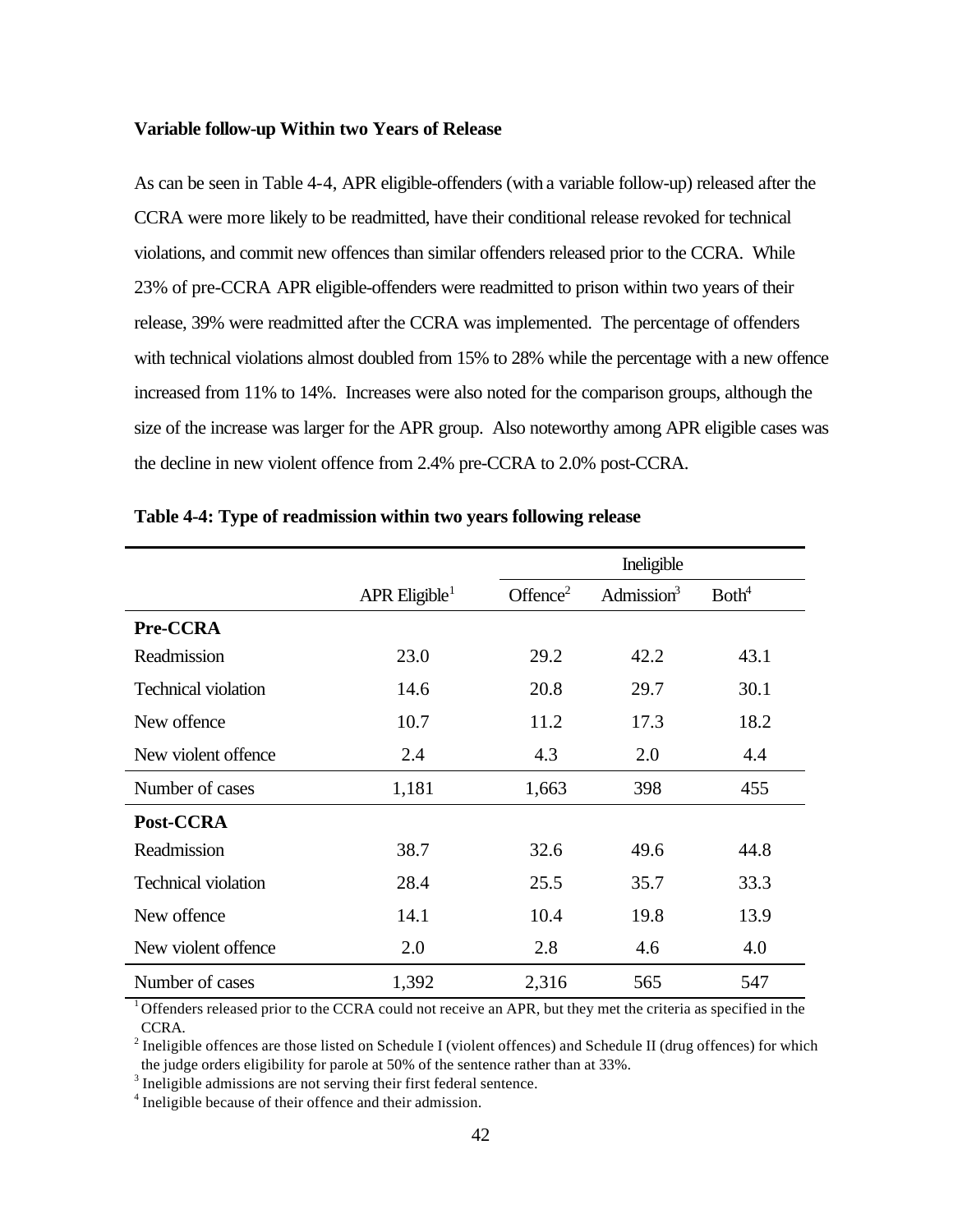Most of the increase in readmissions for APR offenders can be attributed to the increase in technical violations. While the other groups showed increases of around five percentage points from pre- to post-CCRA, these increases were small compared to that observed for the APR group.

#### **Fixed follow-up Two years**

Using a follow-up period of two years, APR eligible-offenders released after the CCRA were more likely to be readmitted, have their conditional release revoked for technical violations, and commit new offences than similar offenders released prior to the CCRA. While 32% of pre-CCRA APR eligible-offenders were readmitted to prison within two years of their release, 43% were readmitted after the CCRA was implemented. The percentage of offenders with technical violations more than doubled from 7% to 15% while the percentage with a new offence increased from 25% to 32%. There was a small increase in the percentage of offenders who committed new violent offences from 4.1% to 4.7% (a 15% increase), but this increase was much lower than the comparison groups.

Using this fixed-time period methodology, rates of readmission, technical violations, new offences and new violent offences increased for the comparison groups from the pre- to post-CCRA period. Again, relative to the comparison groups, the APR group had the largest increase in technical violations of conditional release.

43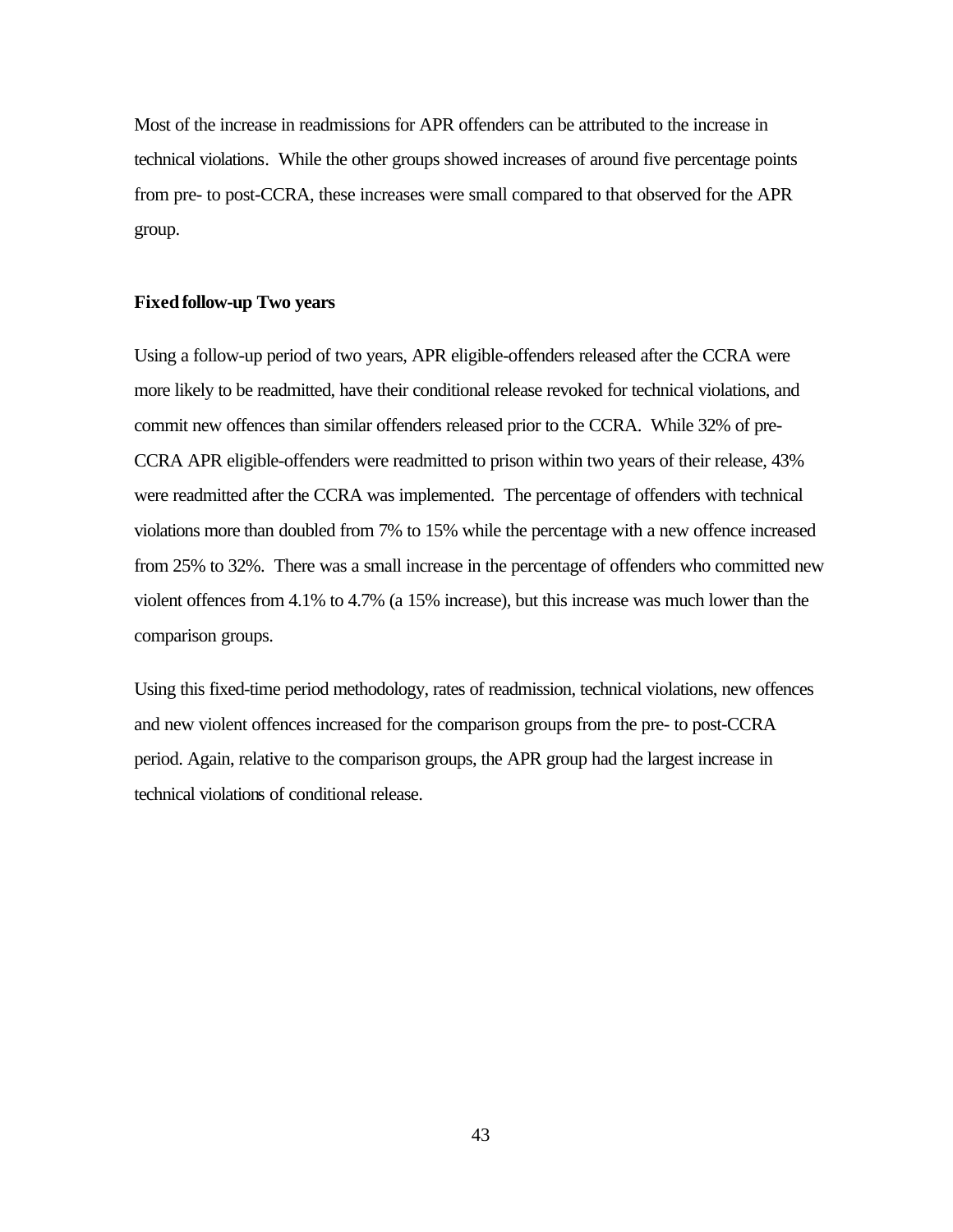|                            |                             | Ineligible           |               |                   |
|----------------------------|-----------------------------|----------------------|---------------|-------------------|
|                            | $APR$ Eligible <sup>1</sup> | Offence <sup>2</sup> | Admission $3$ | Both <sup>4</sup> |
| Pre-CCRA                   |                             |                      |               |                   |
| Readmission                | 31.5                        | 35.7                 | 52.7          | 52.7              |
| <b>Technical violation</b> | 7.2                         | 13.7                 | 16.8          | 22.6              |
| New offence                | 25.4                        | 24.9                 | 40.9          | 35.2              |
| New violent offence        | 4.1                         | 10.3                 | 6.4           | 15.1              |
| Number of cases            | 737                         | 775                  | 203           | 199               |
| Post-CCRA                  |                             |                      |               |                   |
| Readmission                | 42.6                        | 49.2                 | 66.0          | 66.6              |
| <b>Technical violation</b> | 14.8                        | 23.0                 | 20.9          | 25.2              |
| New offence                | 31.8                        | 30.0                 | 52.0          | 46.4              |
| New violent offence        | 4.7                         | 17.0                 | 11.1          | 25.2              |
| Number of cases            | 1,096                       | 1,495                | 344           | 388               |

# **Table 4-5: Type of readmission (within two years following release)**

<sup>1</sup> Offenders released prior to the CCRA could not receive an APR, but they met the criteria as specified in the CCRA.

 $2^{2}$  Ineligible offences are those listed on Schedule I (violent offences) and Schedule II (drug offences) for which the judge orders eligibility for parole at 50% of the sentence rather than at 33%.

 $3$  Ineligible admissions are not serving their first federal sentence.

<sup>4</sup> Ineligible because of their offence and their admission.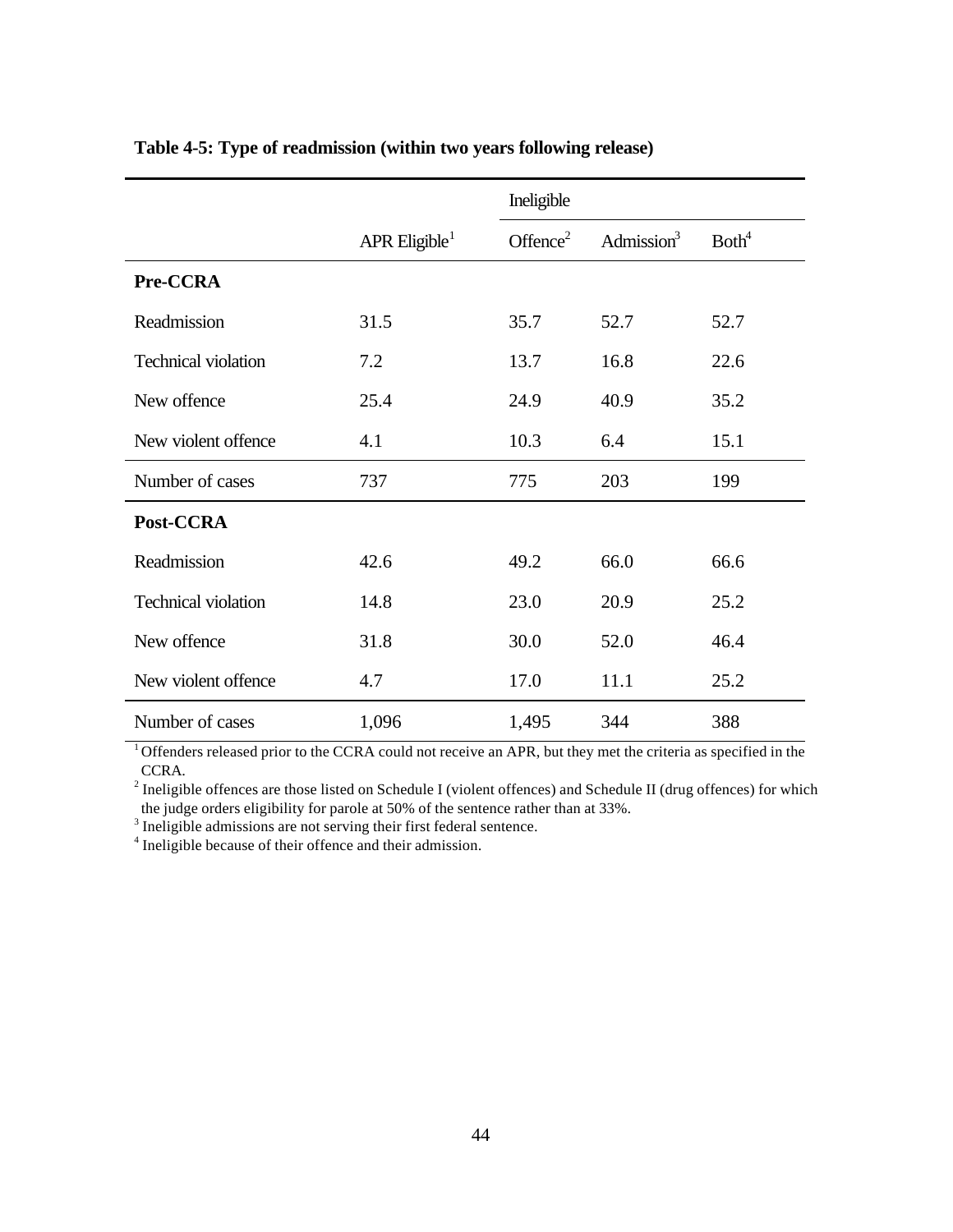#### **Time in custody**

Two measures of the effect of APR on correctional operations are the percentage of time in custody from release into the community and the percentage of time in custody for the entire sentence. These measures are calculated using percentage of time, rather than actual time, in order to control for the increased length of sentences in the post-CCRA period. The percentage of time in custody from release indicates the amount of time offenders spent in custody after failing on their conditional release and is a measure of how effective their reintegration was. The need to spend longer time in custody after the conditional release may indicate that offenders were not ready for release. The percentage of the entire sentence spent in custody takes into account time at release on day parole and time spent after the offender was returned to custody.

Prior to the CCRA, APR eligible-offenders spent, on average, 11% of their available community time in custody after their full release. After the CCRA, they spent about 18% of their available community time in custody. However, as can be seen in Figure 4-1, all of the comparison groups showed an increase in post-release time in custody with the percentage change being approximately the same for all groups except the ineligible-both group, which had only a 17% increase. All of the ineligible groups spent more time in custody after their first full release, although the difference between the APR eligible and ineligible-offence group was minimal (11% vs. 14% pre-CCRA and 18% vs. 22% post CCRA). In more concrete terms, APR eligible-offenders, prior to the CCRA, spent an average of 82 days in custody after their release while they spent 115 days in custody after the CCRA, a difference of 33 days or one month.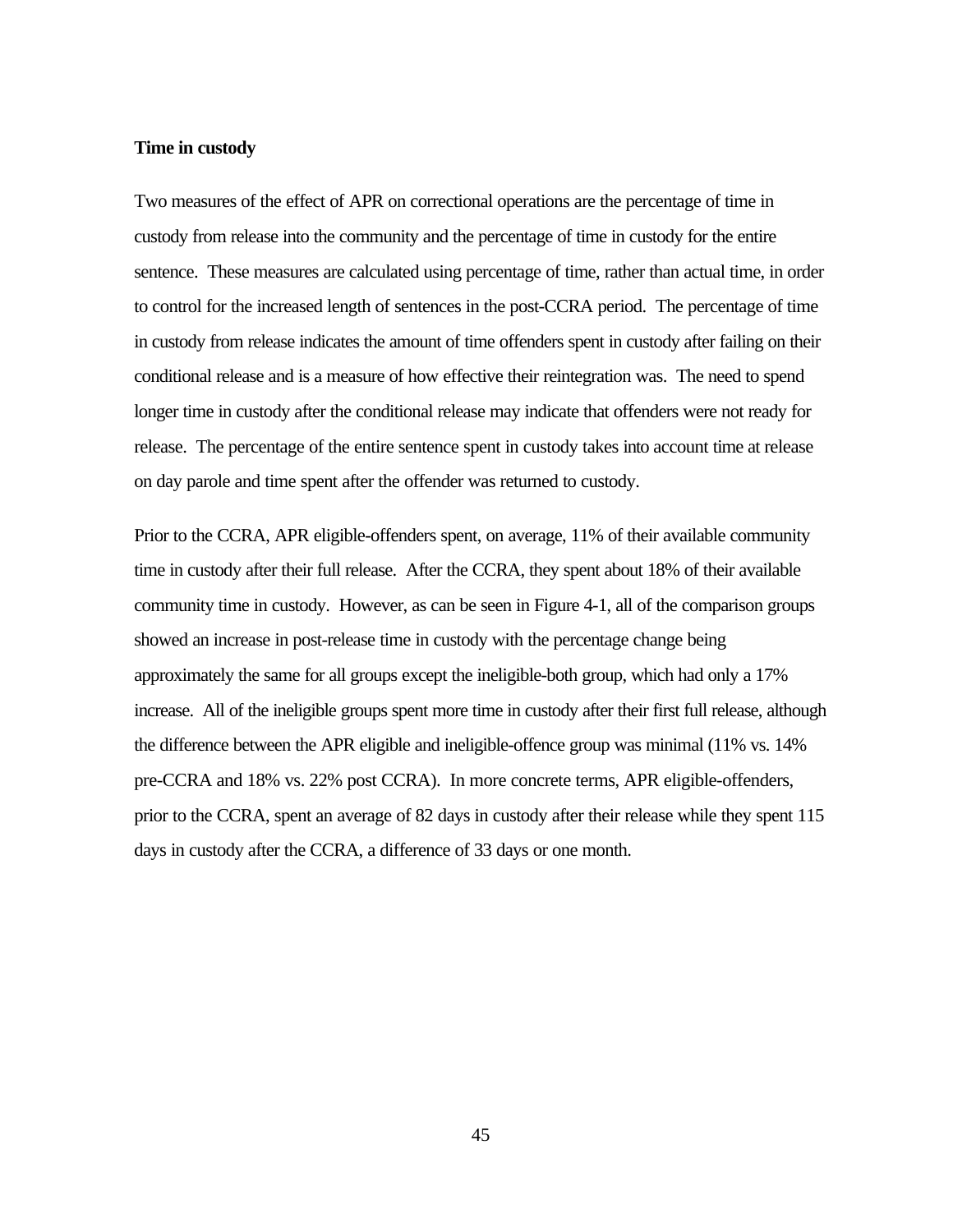

**Figure 4-1: Percentage of time in custody (days) from the time of full release**

While the percentage of time in custody after release reflects the offender's response to reintegration into the community, an important measure for the Service is the percentage of time in custody for the entire sentence. The results indicate that prior to the CCRA, APR eligibleoffenders spent, on average 43% of their sentence in custody, while after the CCRA they spent, on average, 46% of their sentence in custody, an increase of 7%. Increases in the average amount of time in custody were evident for all groups after the CCRA, ranging from 8% to 12% for the comparison groups. The increased time in custody for the APR eligible-offenders results from an increase in the average time in custody after release (returns to custody) and a decrease in the use of day parole by APR eligible-offenders.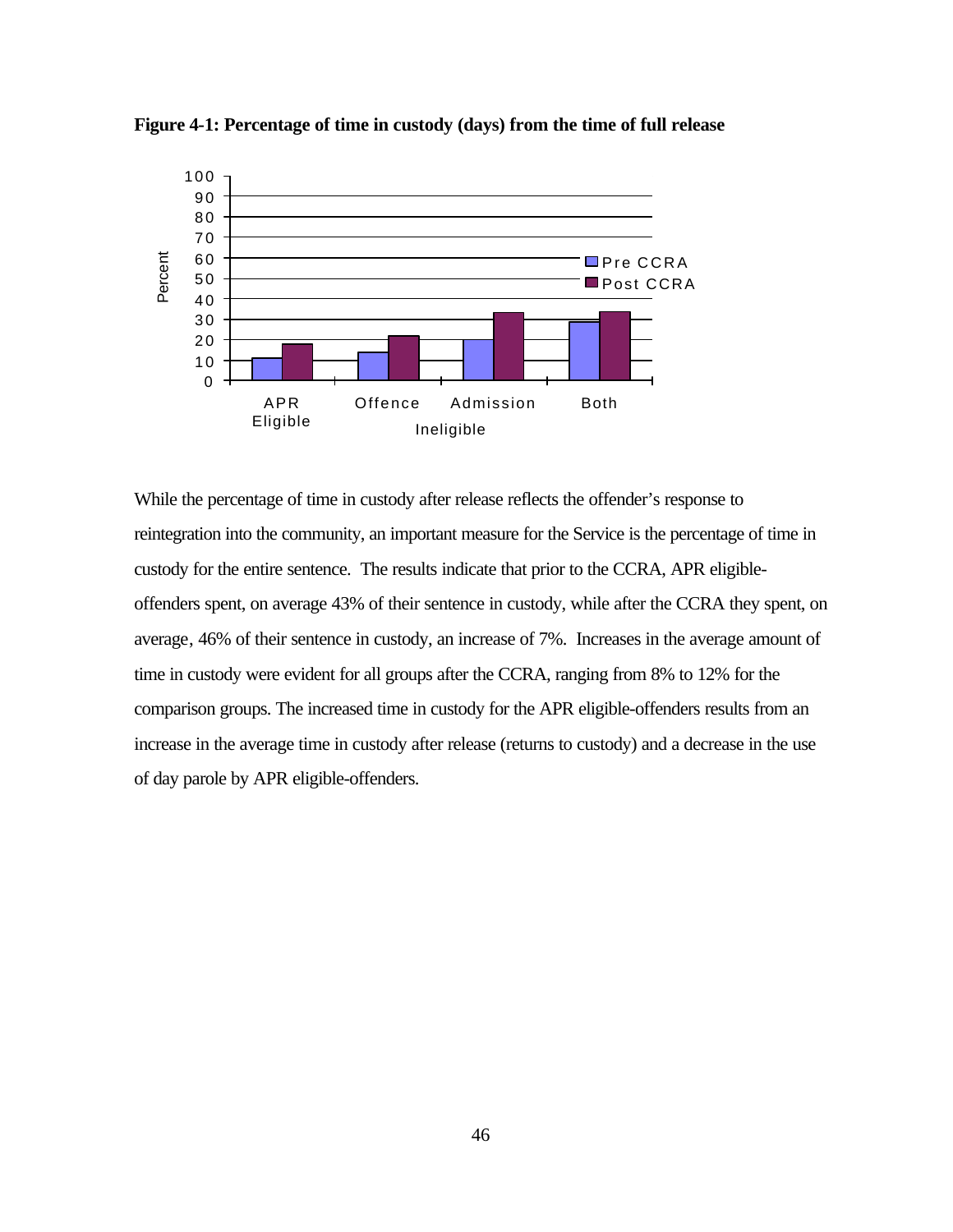**Figure 4-2: Percentage of sentence served in custody**



#### **National Parole Board selection**

The preceding sections present the return rates for all offenders eligible for APR. However, not all APR eligible-offenders are released. The National Parole Board must make a decision whether to direct parole or not direct parole, in the latter cases the Parole Board must have evidence to suggest that the offender is likely to commit a violent offence upon release. In addition to looking at the overall return rates for APR eligible-offenders, an analysis was conducted to determine how effective the National Parole Board was in selecting the most serious offenders.

Almost all (98%) of the offenders directed for release on parole were released on full parole. The small percentage that was not released committed an offence while on day parole or while in the institution awaiting parole release. However, only 19% of offenders not directed for release were ever released on full parole, with most (81%) released at their statutory release date, and some with a preceding day parole. In addition, offenders directed for release served 30% of their sentence prior to their release, while those not directed served an average of 53% of their sentence prior to their release.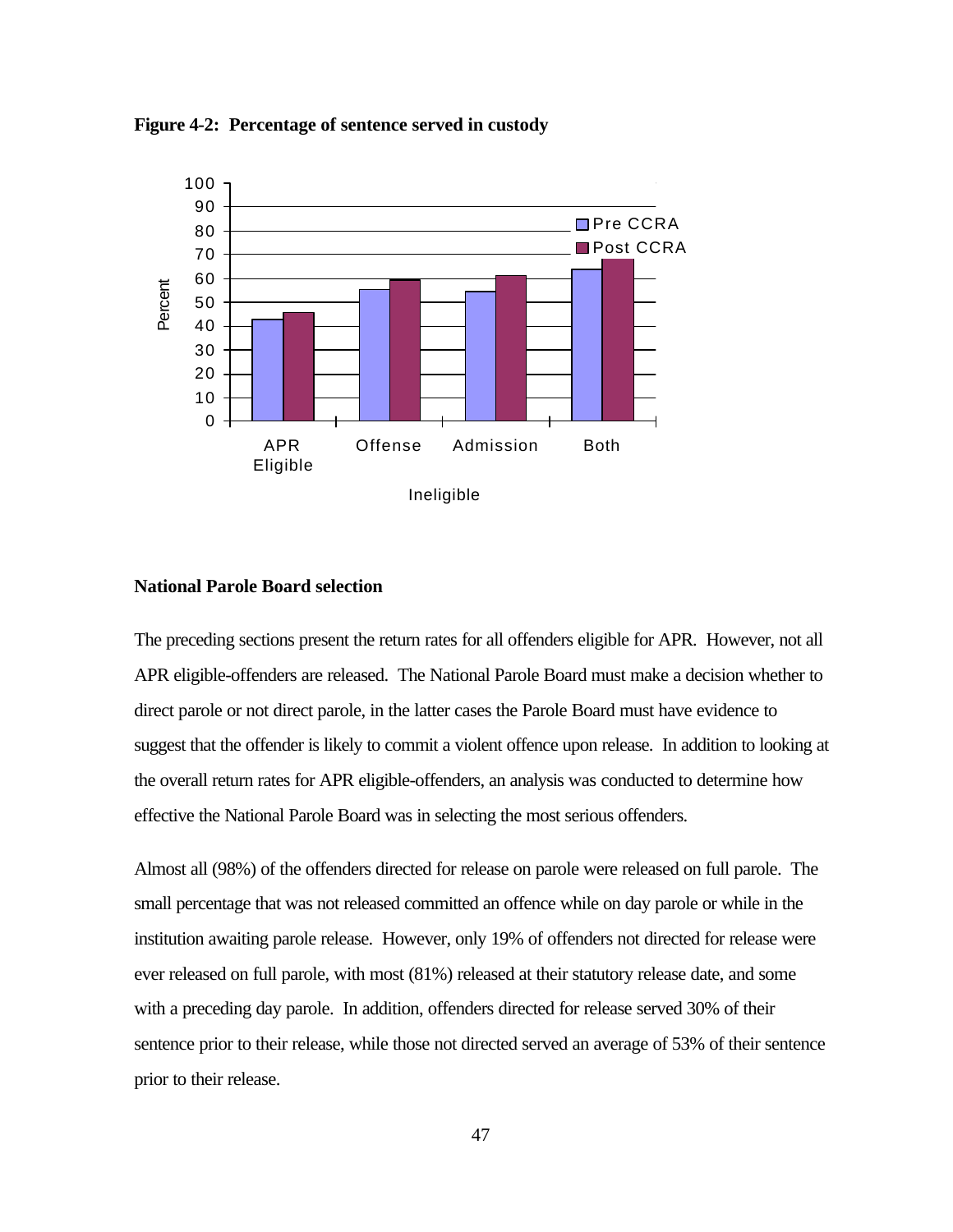While 41% of the offenders directed for release by the National Parole Board were readmitted within two years of their release, 66% of offenders not directed for release were readmitted. Similarly, 31% of directed offenders committed a new offence within two years of their release, and 44% of the not directed offenders committed a new offence. In terms of violent offending, the rate of violent offending for the not directed group was almost triple that of the directed group (11% vs. 4%). Readmission and other recidivism measures are presented in Table 4-6.

|                            | <b>APR Eligible</b> |                     |  |
|----------------------------|---------------------|---------------------|--|
|                            | Parole directed     | Parole not directed |  |
| Readmitted                 | 40.7                | 65.9                |  |
| <b>Technical violation</b> | 13.9                | 25.6                |  |
| New offence                | 30.9                | 43.9                |  |
| New violent offence        | 4.1                 | 11.0                |  |
| Number of cases            | 1,014               | 82                  |  |

**Table 4-6: Percentage of outcomes by APR decision for two year follow up**

Additional results on new offences were obtained by looking at all offences, including both provincial and federal sentences. Of the parole directed offenders, 38% committed a new offence within one year of their release, while 69% of the offenders not directed for release committed another offence. Likewise, for violent offences, 7% of directed offenders committed a violent offence after release while three times as many non-directed offenders (21%) committed a new violent offence. Clearly, the offenders who were not directed for release were more likely to commit new offences and were more likely to commit violent offences.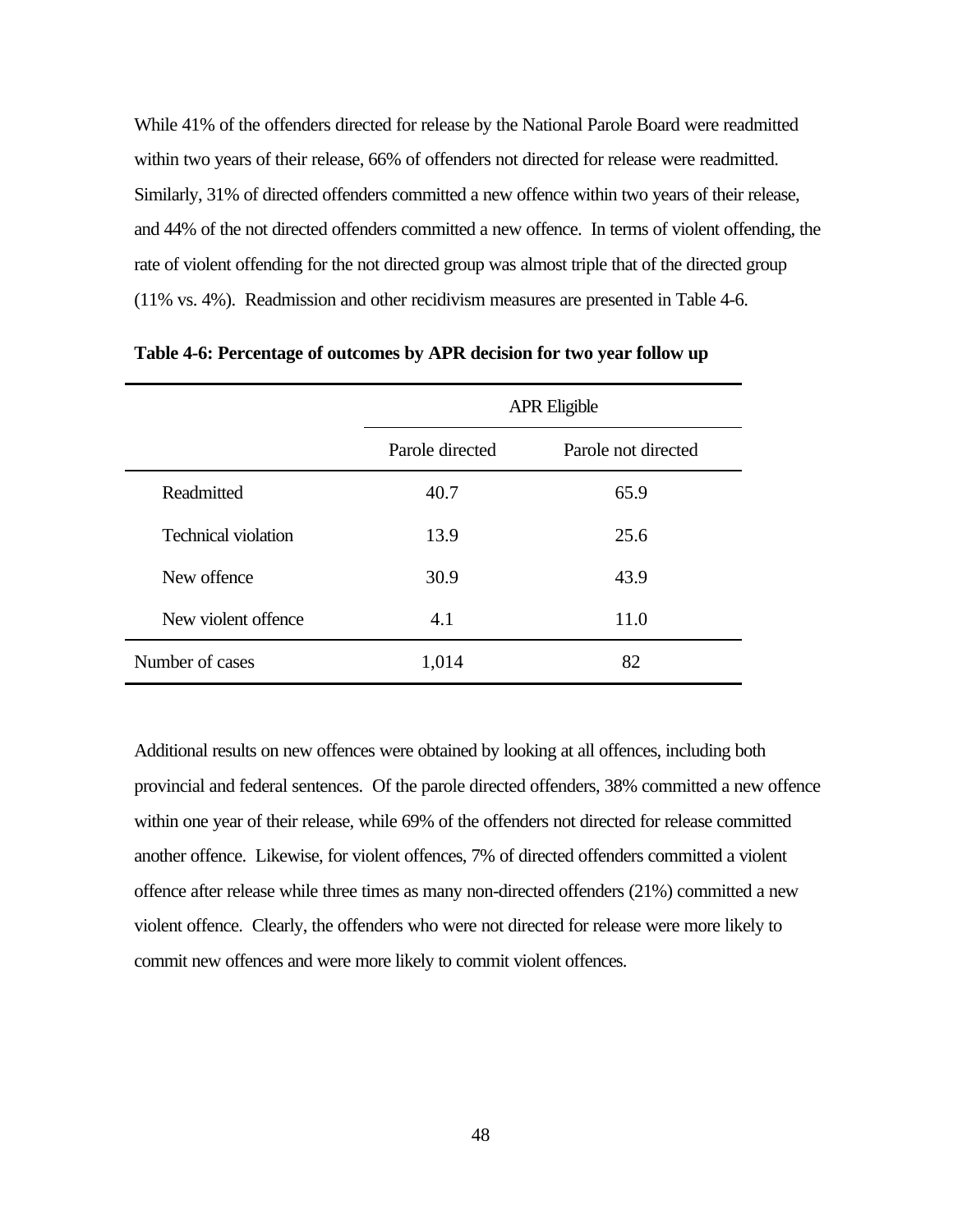Analyses of time to failure for parole directed and non-directed offenders indicates that not only were the not directed offenders more likely to be readmitted and to be convicted of new offences, they also returned more quickly. The full results are presented in Table 4-7. While the average time to recidivate for directed offenders was around 200 days (7 months) it was less than 160 days (5 months) for offenders not directed for release.

|                             | <b>APR Eligible</b> |         |                                |
|-----------------------------|---------------------|---------|--------------------------------|
|                             | Parole directed     | $(n^1)$ | Parole not directed<br>$(n^1)$ |
| Days to readmission         | 234                 |         | 151                            |
|                             | (413)               |         | (54)                           |
| Days to new offence         | 219                 |         | 159                            |
|                             | (313)               |         | (36)                           |
| Days to new violent offence | 190                 |         | 140                            |
|                             | (42)                |         | (9)                            |

 **Table 4-7: Time to failure for APR eligible-offenders within two years of release**

 $1(n)$  are the number of cases with a readmission, new offence or new violent offence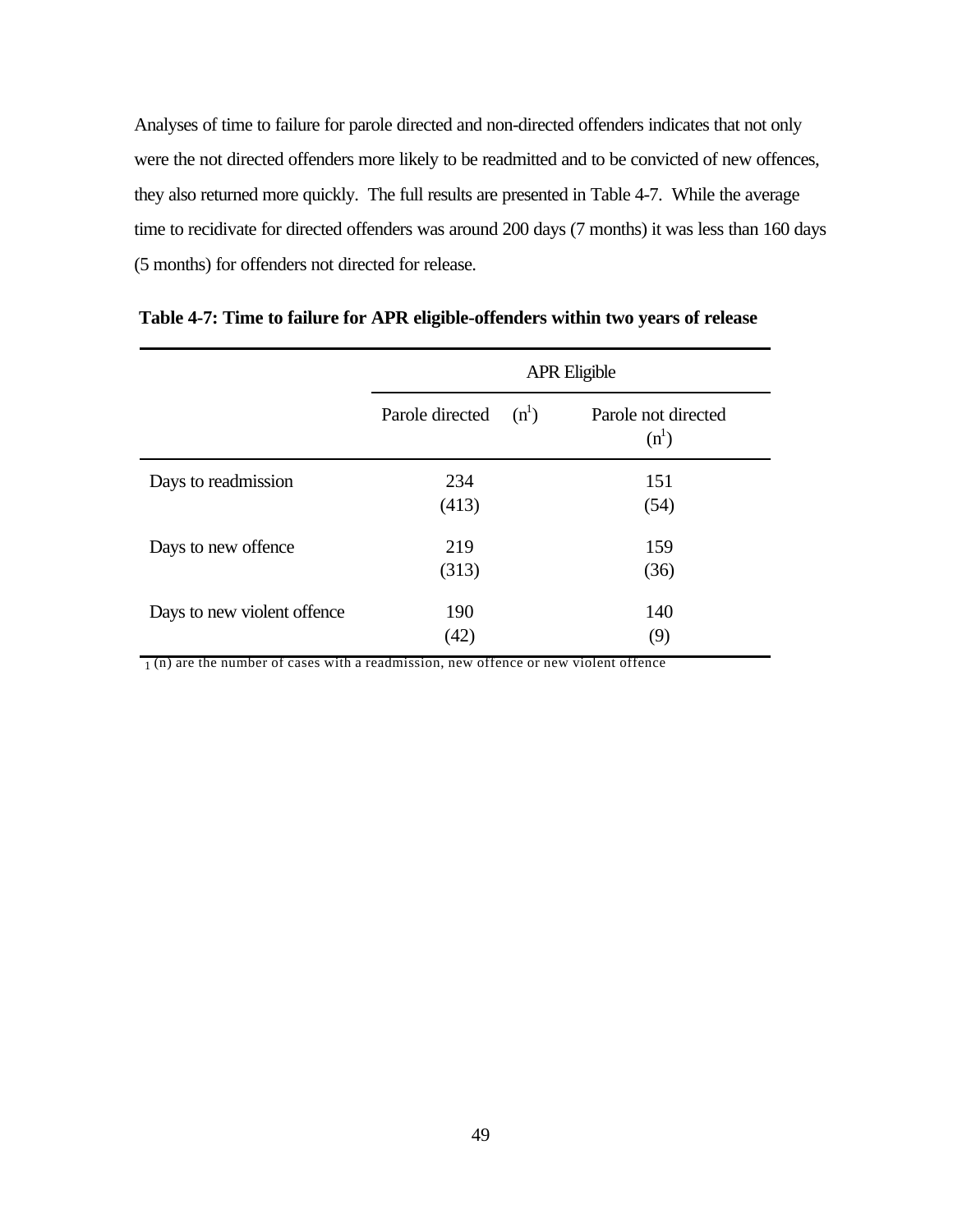#### **Summary and Discussion**

Compared to a similar group of offenders prior to the CCRA, the group of offenders who were eligible for APR showed a decrease in the use of day parole, a decrease in the number of days to first release, and a decrease in the percentage of the sentence served at the time of their release. They also demonstrated, on average, an increase in the percentage of time spent in custody throughout their sentence and this increase was evident for both low and high risk offenders. In addition, APR eligible-offenders (post-CCRA) were more likely to have their conditional release revoked for failing to meet the conditions of the release, for committing a new offence, and committing a new violent offence. However, increases in negative outcomes were also observed for the comparison groups from pre- to post-CCRA. The results also indicated that the offenders that the National Parole Board did not direct for parole release were the most likely to recidivate when they were eventually released, suggesting effective selection of problem cases by the Board.

The analyses revealed that there was a significant decrease in the number of APR eligible-offenders who had day parole as their first release and a consequent increase in the number of offenders who had full parole as their first release. These results suggest APR eligible-offenders chose not to apply for day parole (National Parole Board decisions for day parole also decreased after the CCRA), accepting instead full parole release at one-third of their sentence. This is unfortunate because day parole is a very effective form of early release which provides a structured environment in a halfway house for offenders on their re-entry into the community. Another effect of the decline in day parole use for APR eligible-offenders is that before the CCRA, these offenders had the highest percentage of day parole use, but after the CCRA, offenders in the ineligible-offence and ineligible-admissions groups were more likely to have been granted day parole as their first release. However, modifications to the CCRA in Bill C-55 (1997) ensures that APR eligible-offenders who are directed for release are first released on day parole at one-sixth of their sentence, rather than on parole at one-third of their sentence.

The results indicate that APR had a positive effect on the number of offenders released at their

50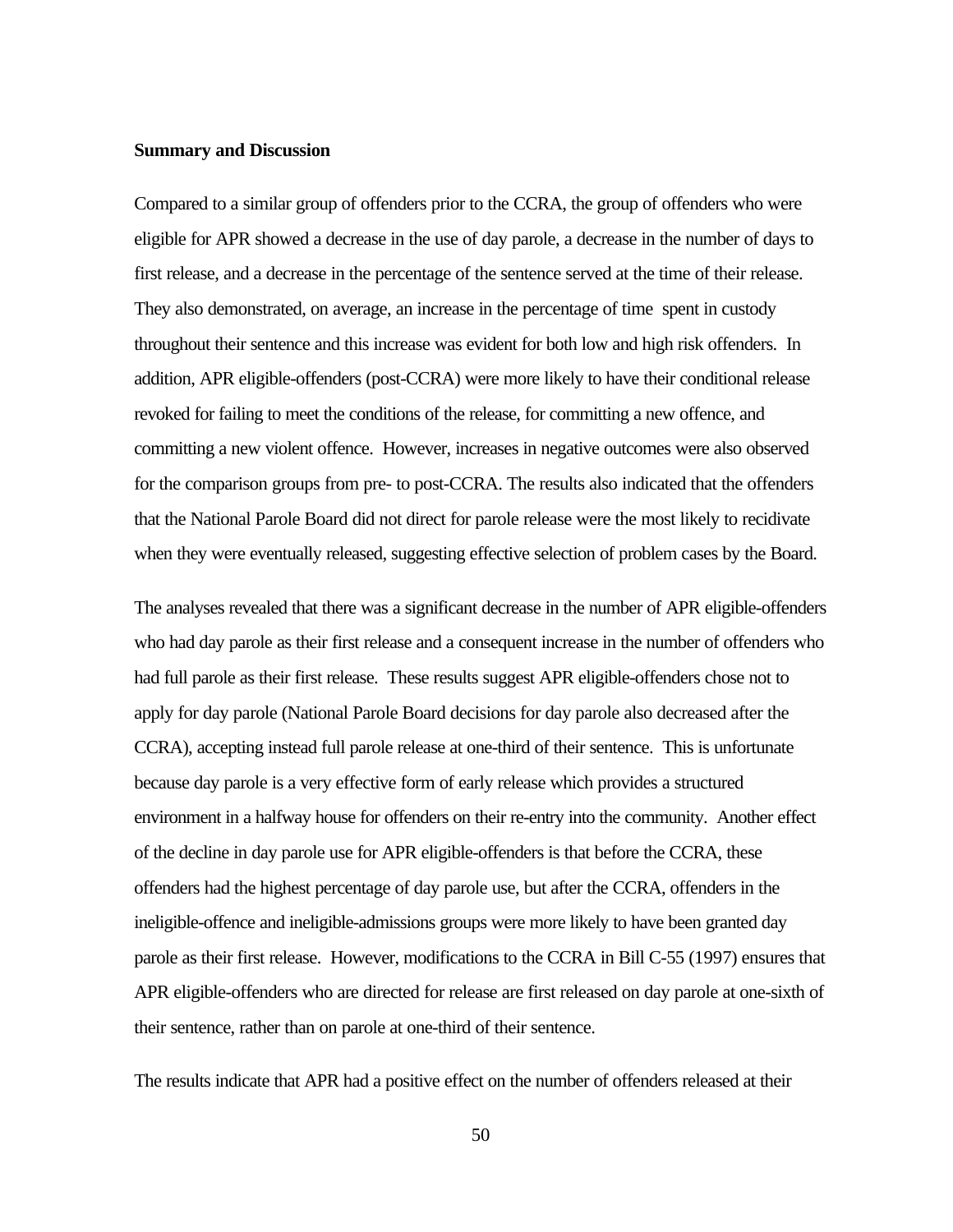statutory release date. That is, the percentage of APR eligible-offenders whose first release occurred at their statutory release date decreased from 15% to 7% and for any release, from 50% to 25%. These comparisons are between similar offenders in the pre- and post-CCRA periods and indicate that fewer APR eligible-offenders were released at the statutory release date after the CCRA.

The results clearly indicate that the APR legislation resulted in earlier release for APR eligibleoffenders. On average, APR eligible-offenders were released almost 100 days earlier post-CCRA, and they were released after serving an average of 13% less of their sentence.

Overall, there was an increase in the return to custody rates (readmission, violation of conditions, new offence and new violent offence) for all offender groups in the study from the pre- to post-CCRA period for both the less than two year and two year follow-up groups. However, the results for the two year follow-up show the increase in return to custody was greatest for the APR eligible-offenders. From pre- to post-CCRA, the readmission rate and the rate of violation of release conditions almost doubled for the APR eligible-offenders. The new offence rate for APR eligible-offenders also increased and was higher, in the post-CCRA period, than that of offenders in the ineligible-offence group. Violent offending for APR eligible-offenders also increased by 15%, although in absolute terms the increase was only from 4% to 5% and was low compared to the other groups. The increase in violent re-offending was higher for the comparison groups. Results for offenders without a full two year follow-up period indicate that technical violations were the major cause of the higher post-CCRA admission rate. While the new offence rate increased slightly for these offenders, the new violent offence rate remained virtually unchanged for all groups.

Results for APR eligible-offenders indicated that after the CCRA there was an increase in the time in custody after their initial release. That is, there was an increase in the time offenders spent incarcerated after failing while on conditional release, an increase of an average of 32 days per offender. In addition, there was also an increase in the percentage of their sentence served in custody for APR offenders, from 43% to 46%. This result needs to be viewed in light of the earlier releases these offenders had (at about one-third of their sentence) compared to similar offenders in

51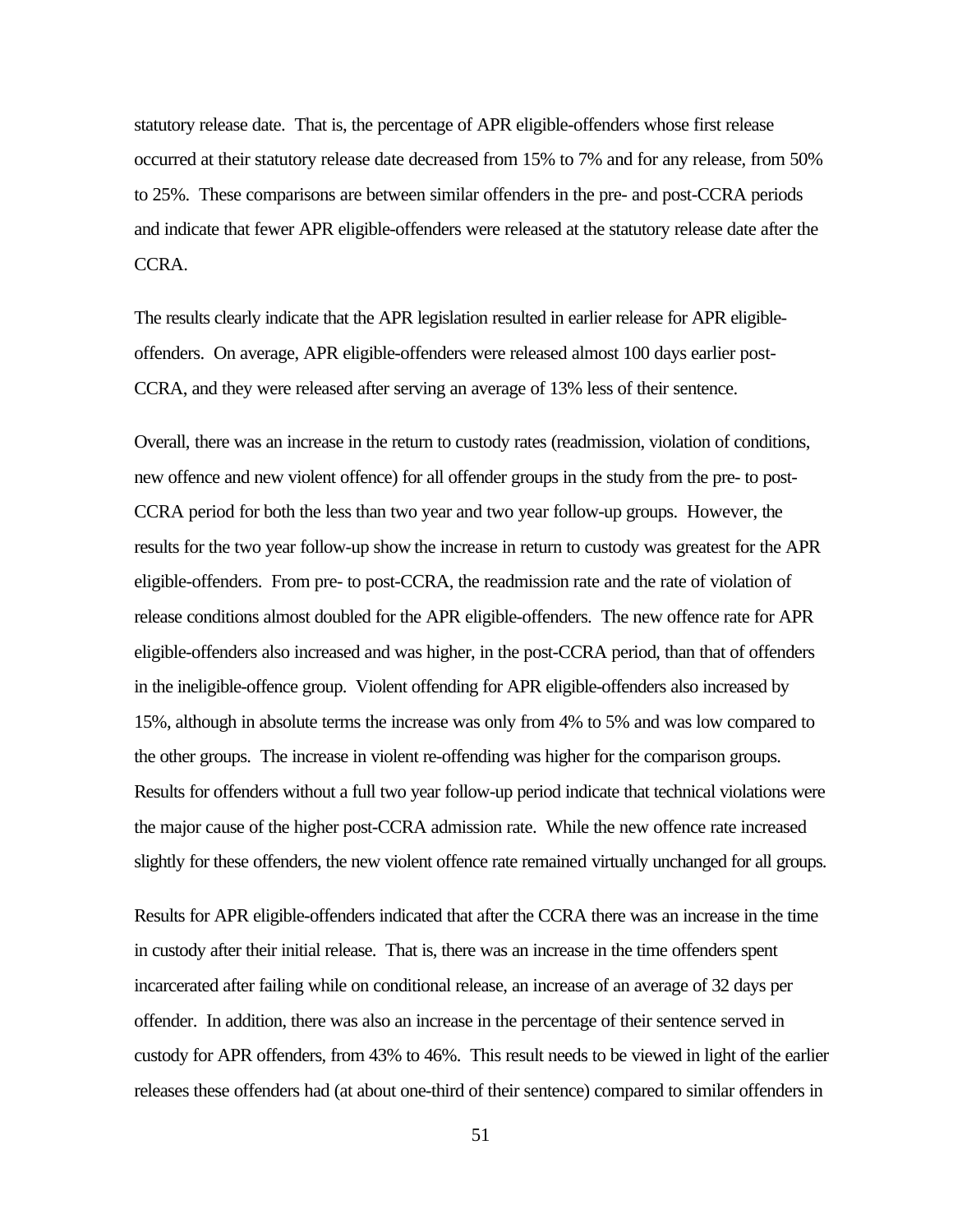the pre-CCRA period. The increased days in custody occurs because of fewer day parole releases that allow the offender to be released earlier in the sentence, increased returns to custody, and longer periods in custody for some offenders following a return. The results also indicate increased time in custody for offenders in the comparison groups from pre- to post-CCRA.

Results indicate that the decisions by the National Parole Board not to direct parole release for some offenders were supported by the outcomes for these offenders. Offenders who were not directed for parole release were more likely to remain in custody until their statutory release date, on average they served over half of their sentence before release, and two-thirds were readmitted within two years of release. Offenders not directed for release were also more likely to commit a new offence and a new violent offence while released.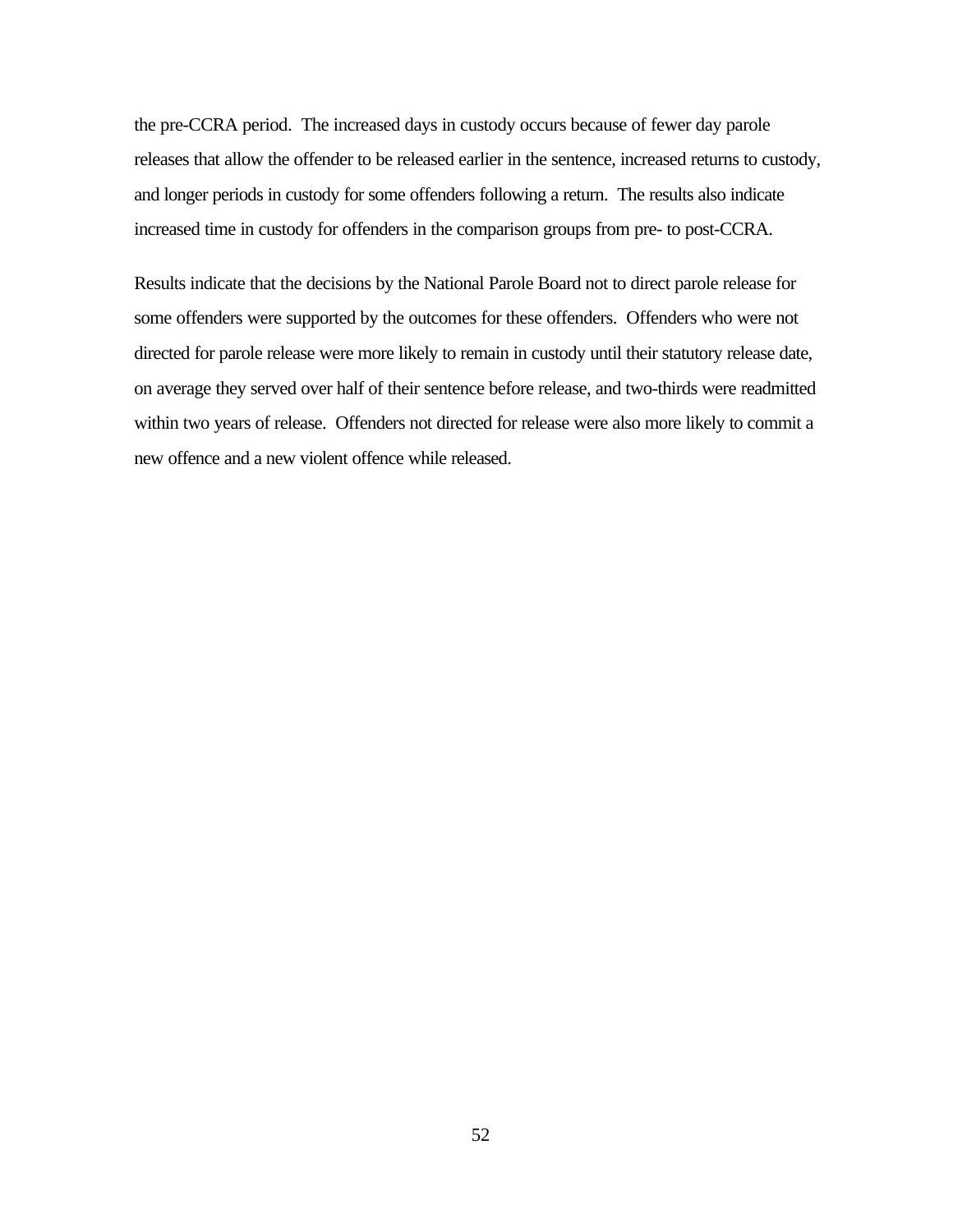# **Chapter 5 Discussion**

The goal of Accelerated Parole Review, to ensure low risk offenders are released from custody early, appears to have been achieved with APR eligible-offenders being released earlier than similar offenders prior to the implementation of the CCRA. However, the evidence also suggests that many of these early releases result in readmission while in the community and often a return to custody. In fact, among the group of APR eligible-offenders in this study, there was an overall increase in the average amount of time spent in custody after the CCRA rather than a decrease. In addition, the readmission, violation of conditional release and new offence rates increased for the APR eligible-offenders in the post-CCRA period.

#### **Answers to questions**

The introduction included a set of seven questions to be answered from this research. These questions are presented below and answers are provided. The results of the study are discussed further after the responses to the questions.

*1. Are APR cases properly identified and referred as per the CCRA?* Analyses indicated that when the CCRA was first implemented in 1992-93 there were some problems in identifying offenders who were eligible for APR, but these problems were largely eliminated within a year. The results indicate that APR cases are now being identified correctly and the National Parole Board is making appropriate decisions applying the legislative criteria.

*2. Are those who are eligible for APR being released at their parole eligibility date?* The results indicated that 82% of the offenders eligible for APR were released on their parole eligibility date. In addition, 44% were released before their parole eligibility date on day parole. While the remaining 18% were not directed for release . The average percentage of sentence served prior to release for offenders directed for parole release was approximately 30%, less than one-third of their sentence because of day parole releases.

53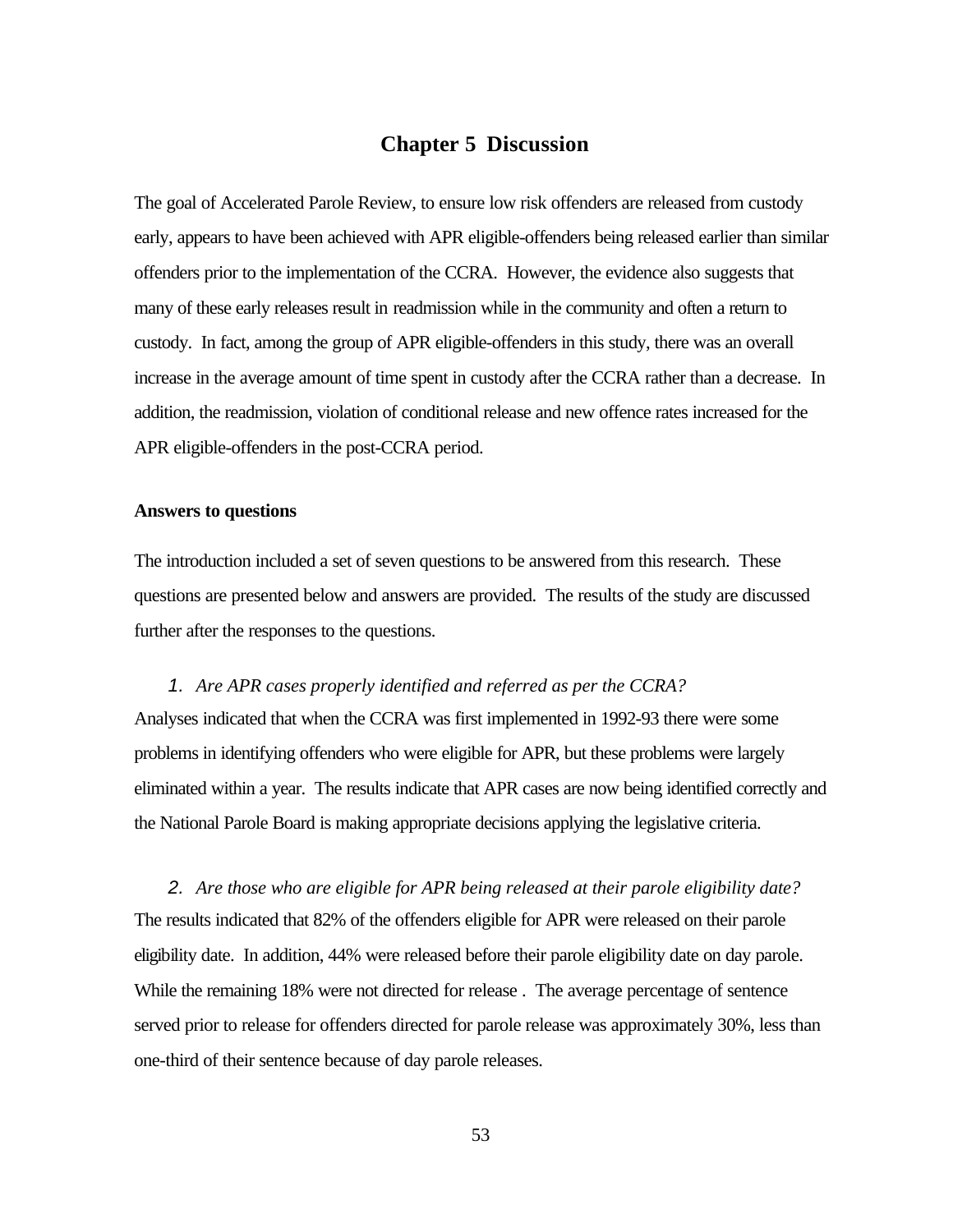# *3. Has APR reduced the length of incarceration for non-violent first time federal offenders?*

While the results indicate that first time, non-violent offenders are released earlier than before the introduction of APR in the CCRA, there is also evidence that on average this total group are actually spending more time incarcerated than before APR was introduced. This appears to be occurring for two reasons. First, APR eligible-offenders are less likely to apply for a day parole, which can permit their release six months before their parole eligibility date. Prior to the CCRA over two-thirds of offenders who met the APR eligibility criteria received a day parole release, but after the CCRA this declined to less than half. The second reason for increased incarceration is the increased rate of readmission following release among APR eligible-offenders. These readmissions resulted in an increase in the number of offenders returned to custody and therefore, an increase in the average amount of time incarcerated.

# *4. At what rate do those released following accelerated parole review recidivate as compared with other offenders?*

Compared with similar offenders prior to the CCRA, the readmission rate of APR eligibleoffenders increased. However, readmission rates for the comparison groups also increased, indicating that there was a general increase in readmissions for all offenders. Using a variable length follow-up period, the largest increase for APR offenders was in the area of violations of parole conditions, increasing from 14.6% to 28.4%. While there was a lower increase for new offences (10.7% to 14.1%), the rate of violent reoffending for APR eligible-offenders, both pre- and post-CCRA was the lowest of the four groups in the study.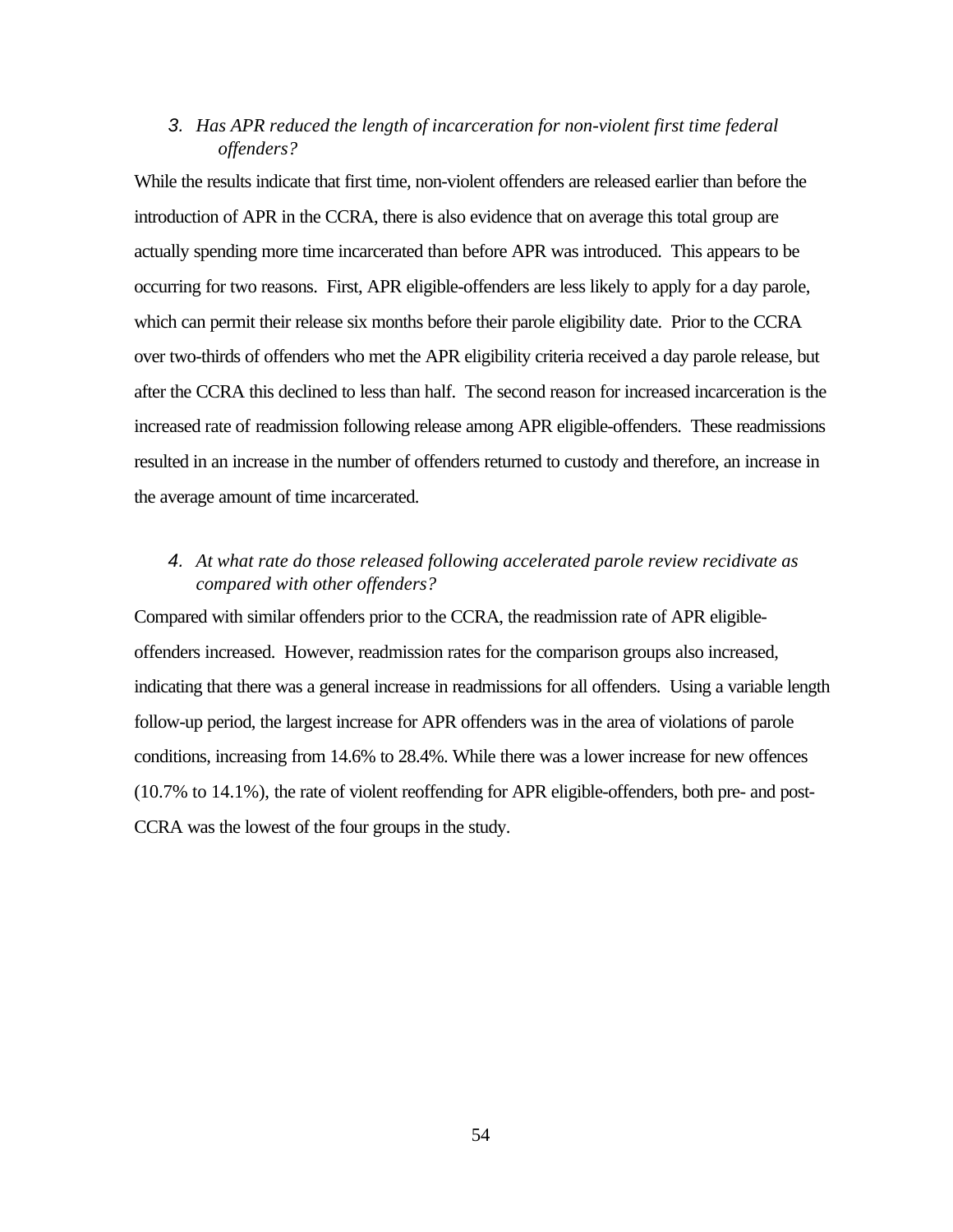*5. Are the more focused criteria for APR (parole directed if there is no evidence for violent offending) resulting in the release of offenders who may have a high risk of reoffending, but a low risk of reoffending violently?*

The increase in the rate of readmission with a new offence from pre- to post- CCRA was similar for the APR eligible and ineligible offenders. Therefore, the more focused APR criteria did not result in a proportionately higher increase in new offences for these offenders. In addition, the rate of new violent offending was lowest for the APR eligible-offenders, and remained considerably lower than for the comparison groups (5% vs. between 11% and 25%).

# *6. Has APR resulted in a decrease in the use of institutional program resources by low risk non-violent offenders?*

This question was not addressed directly in the study, but it was assumed that if APR offenders spent less time in custody and more time in the community then there should be a reduction in the use of resources. However, the results indicated that APR offenders, on average, spent more time in custody than similar offenders prior to the CCRA did. Therefore, it would appear that the resources they used would be the same or greater than the resources utilized by similar offenders prior to the CCRA.

*7. Has APR changed the work load of CSC and the Board in reviewing low risk cases?* It is unlikely that APR has resulted in a reduction of the work required to review APR cases. Normally, all offenders who apply for parole have a hearing with members of the NPB. The APR legislation allows the Board to review the offenders documentation without the need for a hearing. If there is no evidence that the offender is likely to commit a new violent offence, then the Board directs the offenders to be released. If the Board decides the offender is likely to commit a violent offence then a hearing must be held. The reduction in workload was supposed to result from the reduced number of hearings needed for these potentially low risk offenders.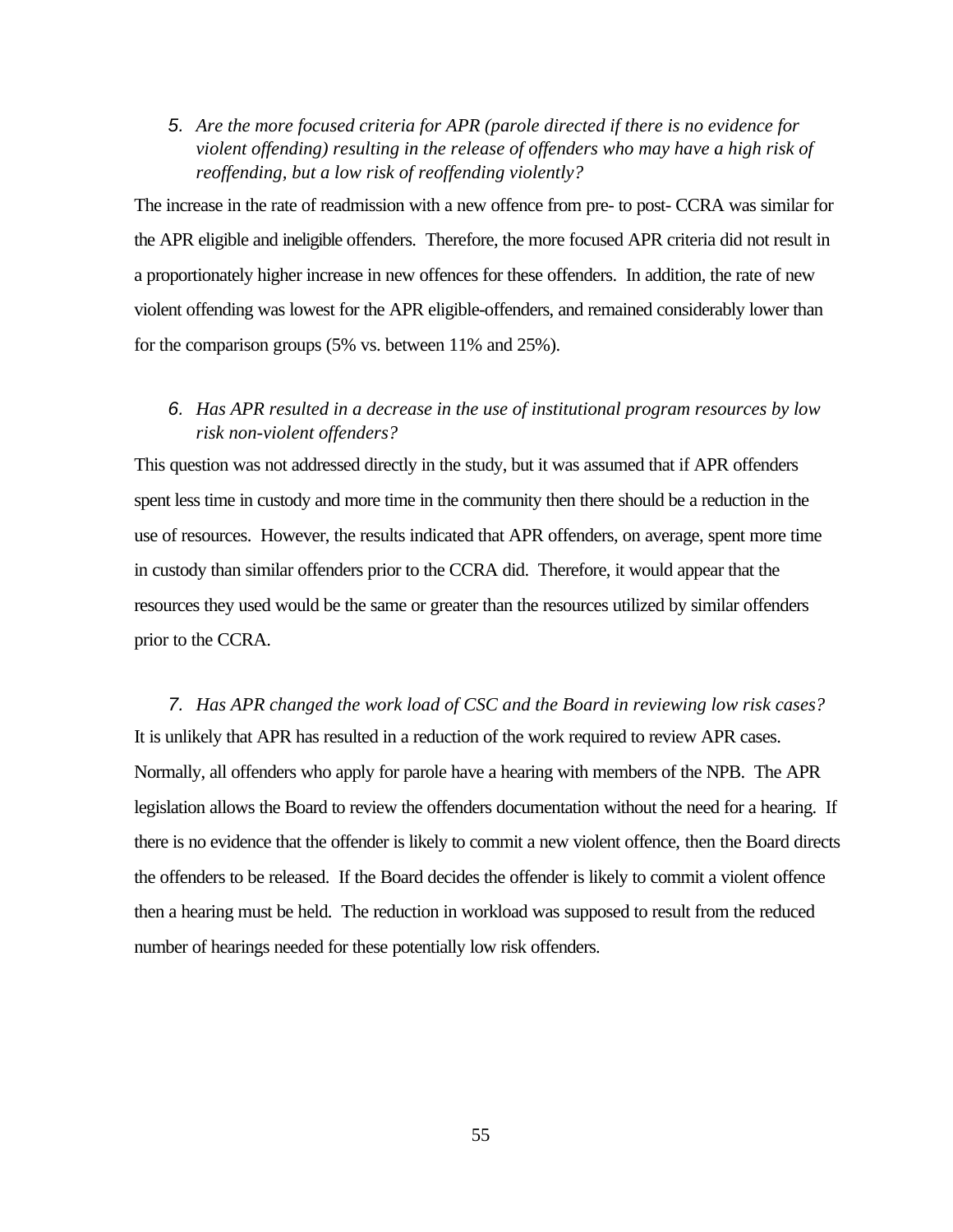Given that almost half of APR offenders applied for day parole, and an additional 20% were not directed for release and would require a parole review with a hearing, there would not have been a dramatic reduction in the number of hearings for release. In addition, those offenders readmitted following release would require a revocation hearing and then possibly an additional hearing if they again applied for parole.

Prior to the CCRA, case management prepared documentation for both day parole and parole review at the same time since day parole review was automatic and a parole review would be done at that same hearing. After the introduction of APR, case managers in the institutions were required to prepare the same reports for the APR process, and then to update the reports for a later parole hearing if the offender was not directed for release. While there may not have been an increase in the work load for case management, it is unlikely that there was a significant decrease.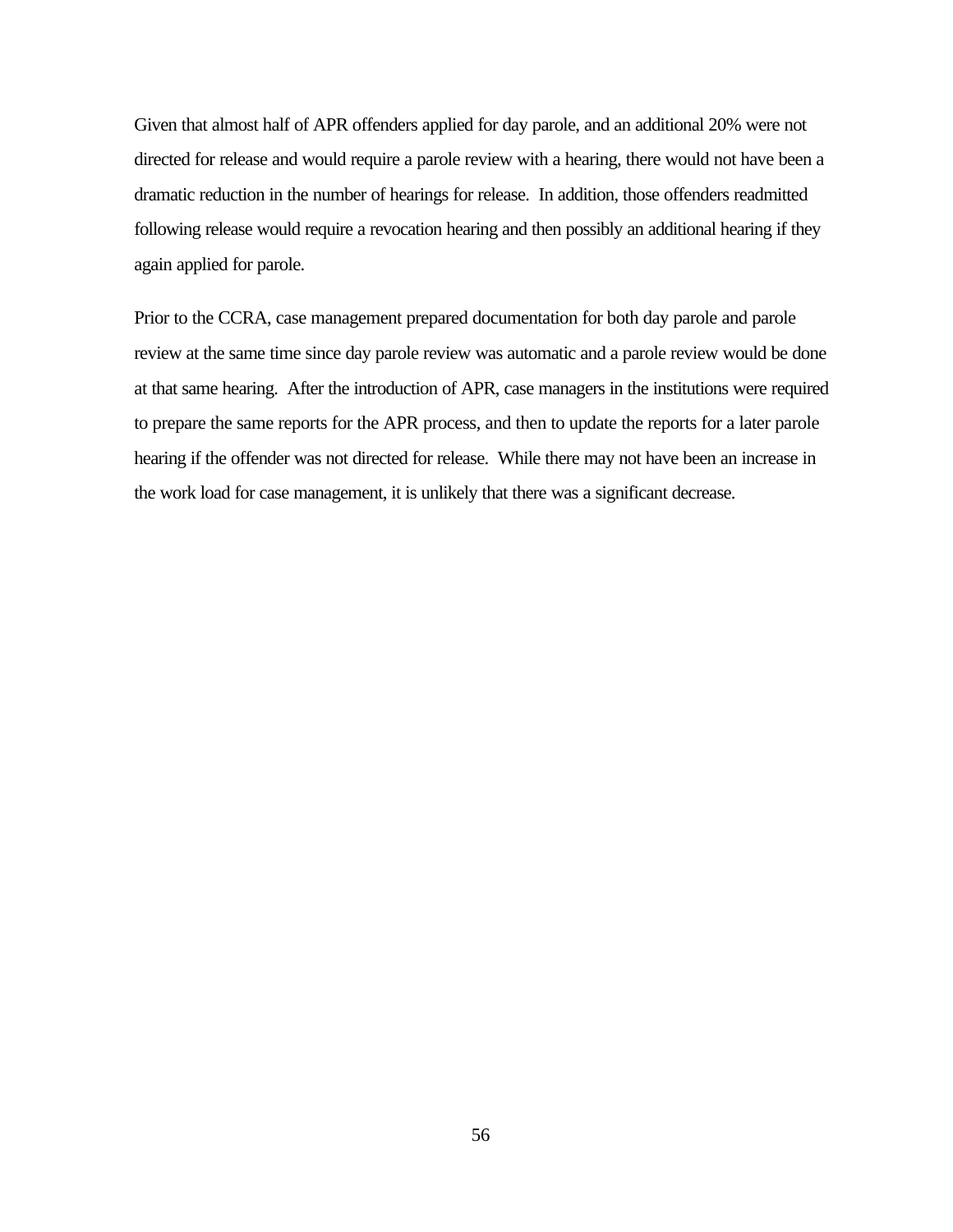#### **References**

- Andrews, D.A., and Bonta, J. (1994). The Psychology of Criminal Conduct. Cincinnati: Anderson
- Nuffield, J. (1982). Parole Decision Making in Canada. Ottawa: Communication Division. Solicitor General Canada.
- Parole Act, RSC, C-2 (1985).
- Penitentiary Act, RSC, C-5 (1985).
- Robinson, D. (1995). The impact of Cognitive Skills Training on Post-Release Recidivism among Canadian Federal Offenders, R-41. Ottawa: Correctional Service of Canada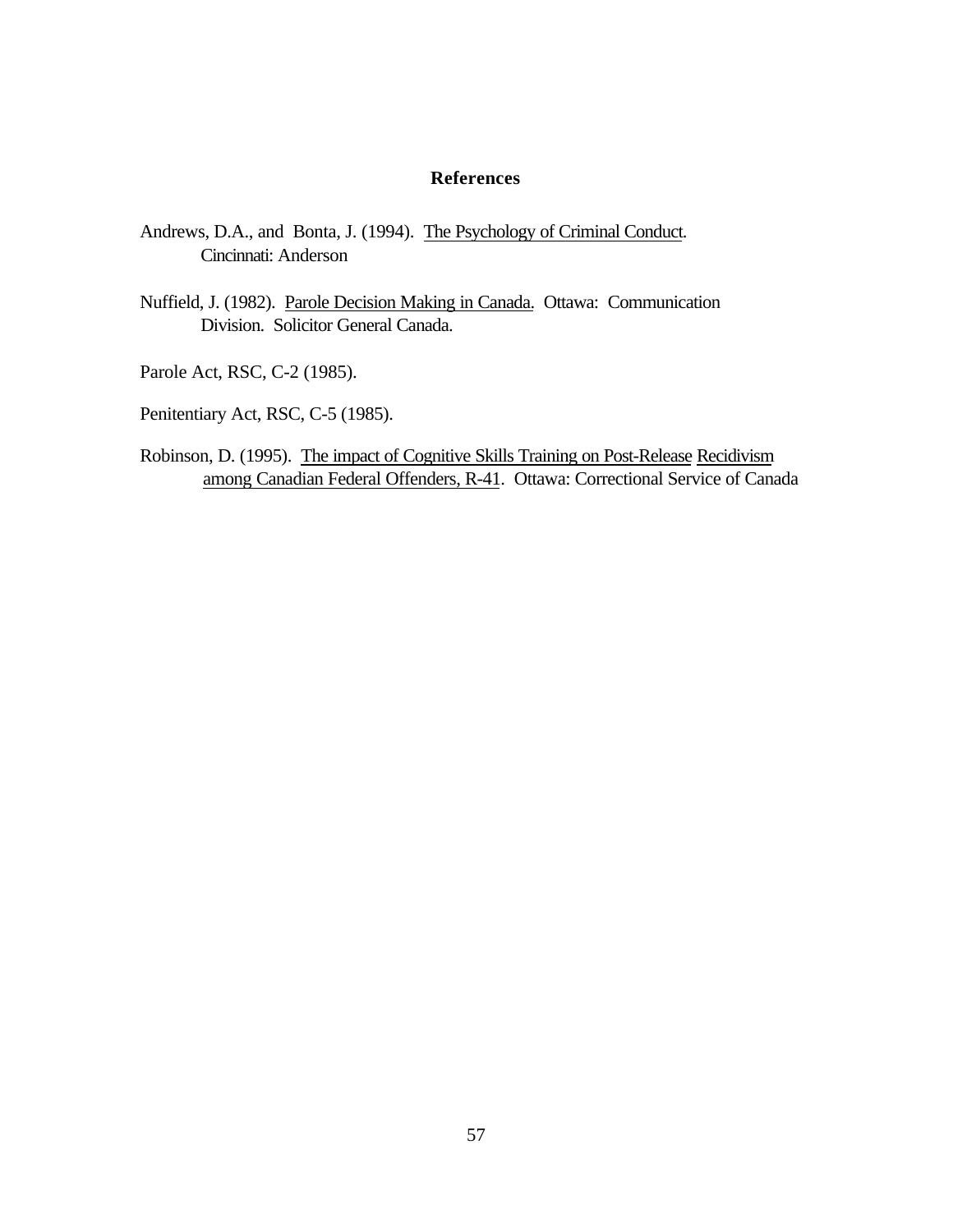# **Chapter 6 : Appendix 1**

**Coding Manual**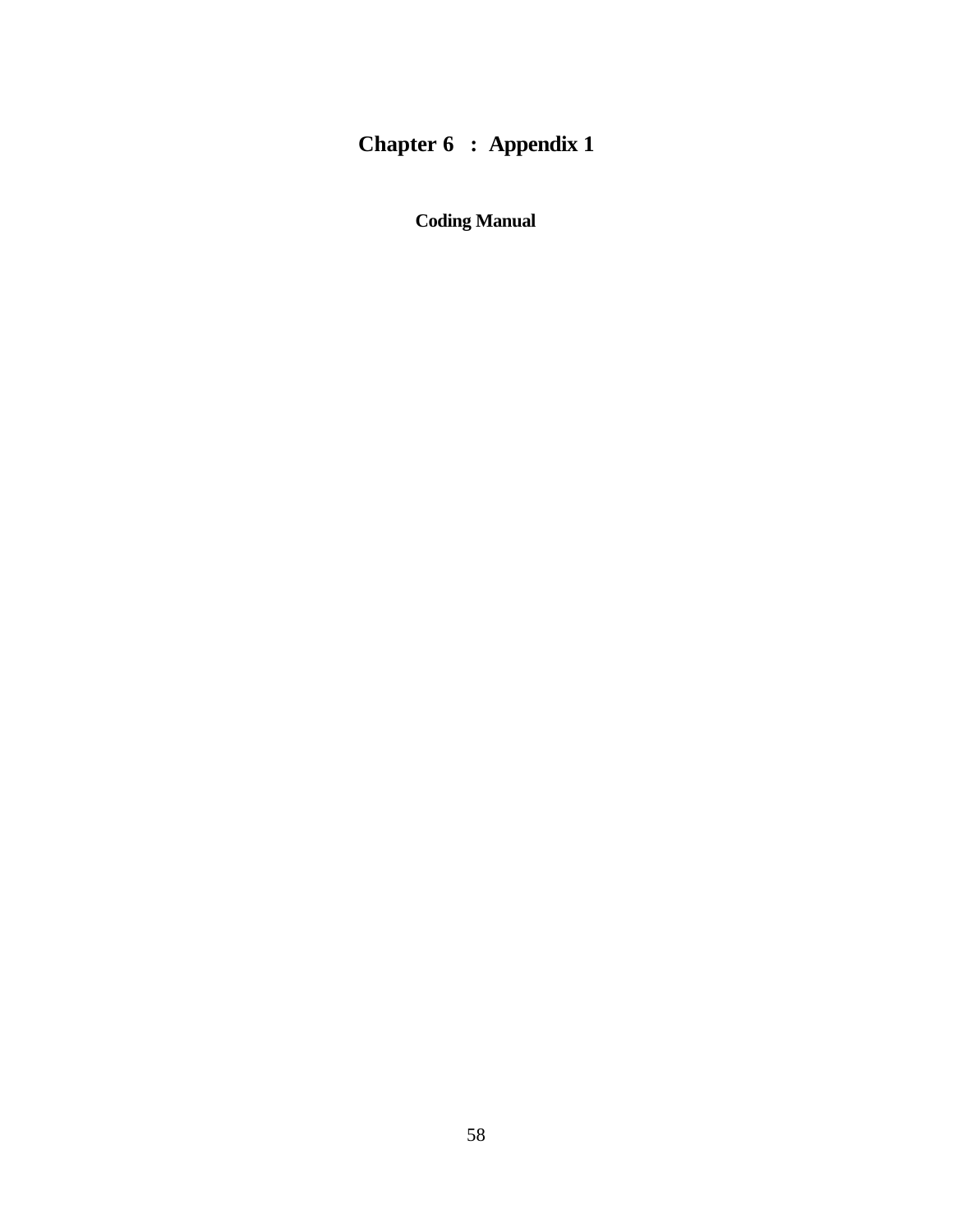# **Coding Manual**

| 2. AGE AT FIRST OFFENCE                                                                         |                                                                                                                        |                |
|-------------------------------------------------------------------------------------------------|------------------------------------------------------------------------------------------------------------------------|----------------|
| Date at first Criminal Code conviction <sup>3</sup>                                             |                                                                                                                        |                |
| Date of first institutional sentence (30 days or more) __________________________               |                                                                                                                        |                |
| 3. CRIMINAL CODE CONVICTIONS UP TO INDEX ADMISSION DATE<br>(see CRD classification of offences) |                                                                                                                        |                |
|                                                                                                 | <b>PROVINCIAL</b>                                                                                                      | <b>FEDERAL</b> |
| Number of Criminal Code convictions                                                             |                                                                                                                        |                |
| Number of violent Criminal Code convictions                                                     | <u> Albania de la contrada de la contrada de la contrada de la contrada de la contrada de la contrada de la contra</u> |                |
|                                                                                                 |                                                                                                                        |                |
| Number of drug offence convictions                                                              |                                                                                                                        |                |
| Number of UAL or escape convictions                                                             |                                                                                                                        |                |
| 4. CRIMINAL CODE CHARGES DROPPED UP TO INDEX ADMISSION DATE                                     |                                                                                                                        |                |
| Number of Criminal Code charges dropped                                                         |                                                                                                                        |                |
| Number of violent Criminal Code charges dropped                                                 |                                                                                                                        |                |
| Number of sexual Criminal Code charges dropped                                                  |                                                                                                                        |                |
| Number of drug offence charges dropped                                                          |                                                                                                                        |                |
| 5. SCHEDULED OFFENCES UP TO INDEX ADMISSION DATE                                                |                                                                                                                        |                |
| (see Scheduled Offences list)                                                                   | <b>PROVINCIAL</b>                                                                                                      | <b>FEDERAL</b> |
| Number of previous schedule 1 convictions                                                       |                                                                                                                        |                |

<sup>&</sup>lt;sup>3</sup> Criminal Code offence includes Narcotic Control Act offences.<br><sup>4</sup> Prostitution is not a sexual offence.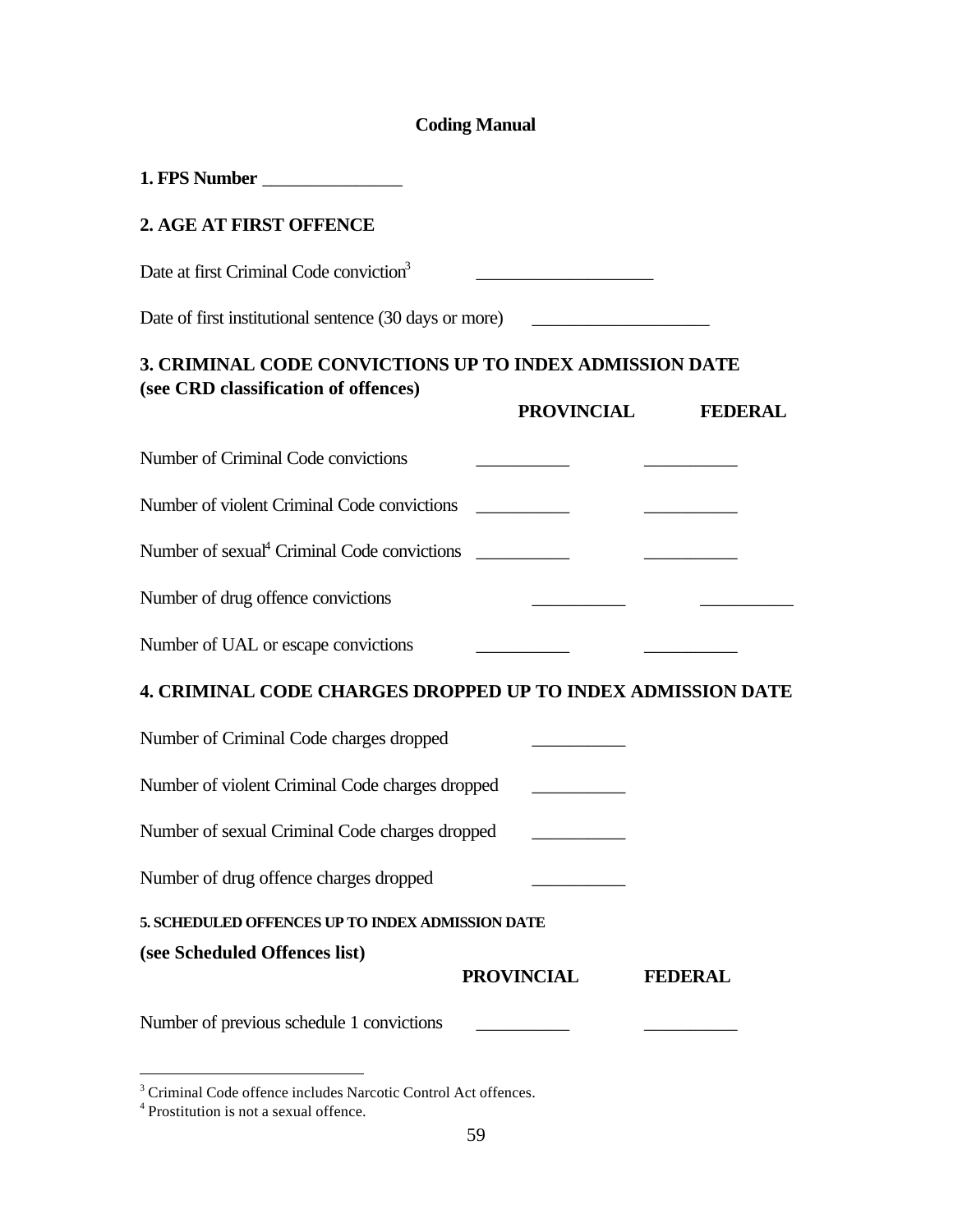Number of previous schedule 2 convictions

# **6. ESTIMATED INCARCERATION DAYS UP TO INDEX ADMISSION DATE (CHECK ONE)**

# **PROVINCIAL FEDERAL**

| 0 Days               | Previous federal time     |  |
|----------------------|---------------------------|--|
| 1 to 365             | No (don't add total days) |  |
| 366 to 730           | Yes (add total days)      |  |
| 731 or more          |                           |  |
| Total days sentenced | Total days sentenced      |  |

*Time incarcerated refers to time sentenced to jail. If an offender has received multiple offences and sentences on the same date assume that the longest sentence received has precedence and that the other sentences are being served concurrently, unless specified that the sentences are being served consecutively.*

 *If an offender receives another sentence after his initial sentence and before that sentence expires assume that sentence is being served concurrently, unless specified that the sentence is to be served consecutive to their current sentence. To get an estimate of total incarceration time add up the amount of time that the offender has spent incarcerated keeping in mind that multiple sentences may be served concurrently.*

*"conc" refers to sentences being served concurrently "consec" refers to sentences being served consecutively Note that "conc" may not always appear. When in doubt assume that the sentence is being served concurrently.*

# **7. ANY CONVICTIONS AFTER INDEX RELEASE**

Offender's index release date was before June 30, 1995 *(code any offence after index release)*

No (finished)

Yes (code) \_\_\_\_\_\_\_\_\_\_

Number of Criminal Code convictions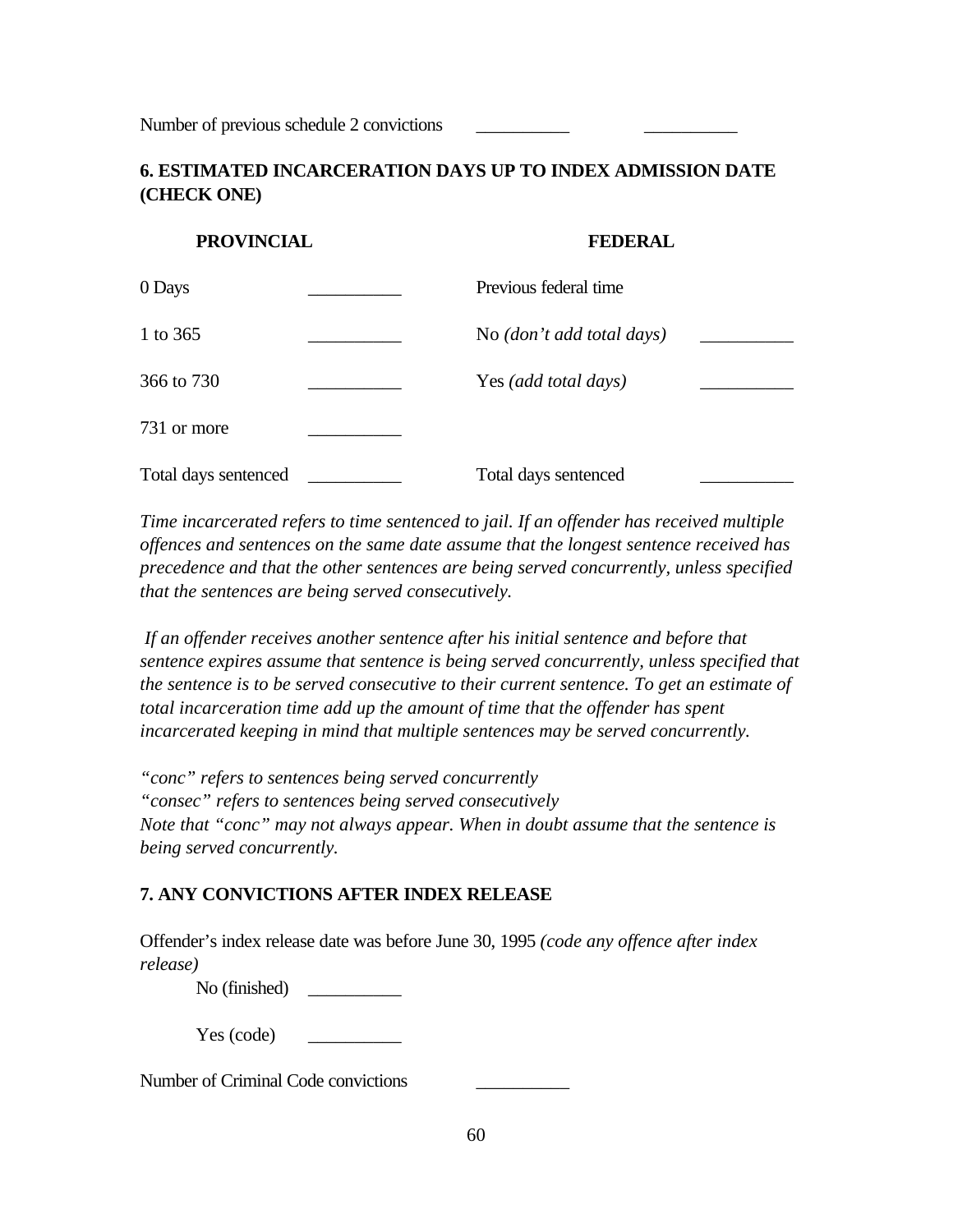| Number of violent Criminal Code convictions                                                          |  |
|------------------------------------------------------------------------------------------------------|--|
| Number of sexual Criminal Code convictions                                                           |  |
| Number of drug offence convictions                                                                   |  |
| First sentence date                                                                                  |  |
| First sentence date (30 days or more) _________________sentence length (days)_______________________ |  |
| First sentence date for violent offence____________________sentence length days)___________________  |  |
|                                                                                                      |  |
|                                                                                                      |  |
| 8. CONVICTIONS UP TO 1 YEAR AFTER INDEX RELEASE                                                      |  |
| Follup1 is before June 30, 1995 (code from index release to follup1)                                 |  |
| No (finished) $\qquad \qquad$                                                                        |  |
| Yes (code)                                                                                           |  |
| Number of Criminal Code convictions                                                                  |  |
| Number of violent Criminal Code convictions                                                          |  |
| Number of sexual Criminal Code convictions                                                           |  |
| Number of drug offence convictions                                                                   |  |
| First sentence date                                                                                  |  |
| First sentence date (30 days or more) ________________sentence length (days)________________________ |  |
|                                                                                                      |  |
|                                                                                                      |  |
| First sentence date for drug offence                                                                 |  |
|                                                                                                      |  |

# **9. CONVICTIONS UP TO 2 YEARS AFTER RELEASE**